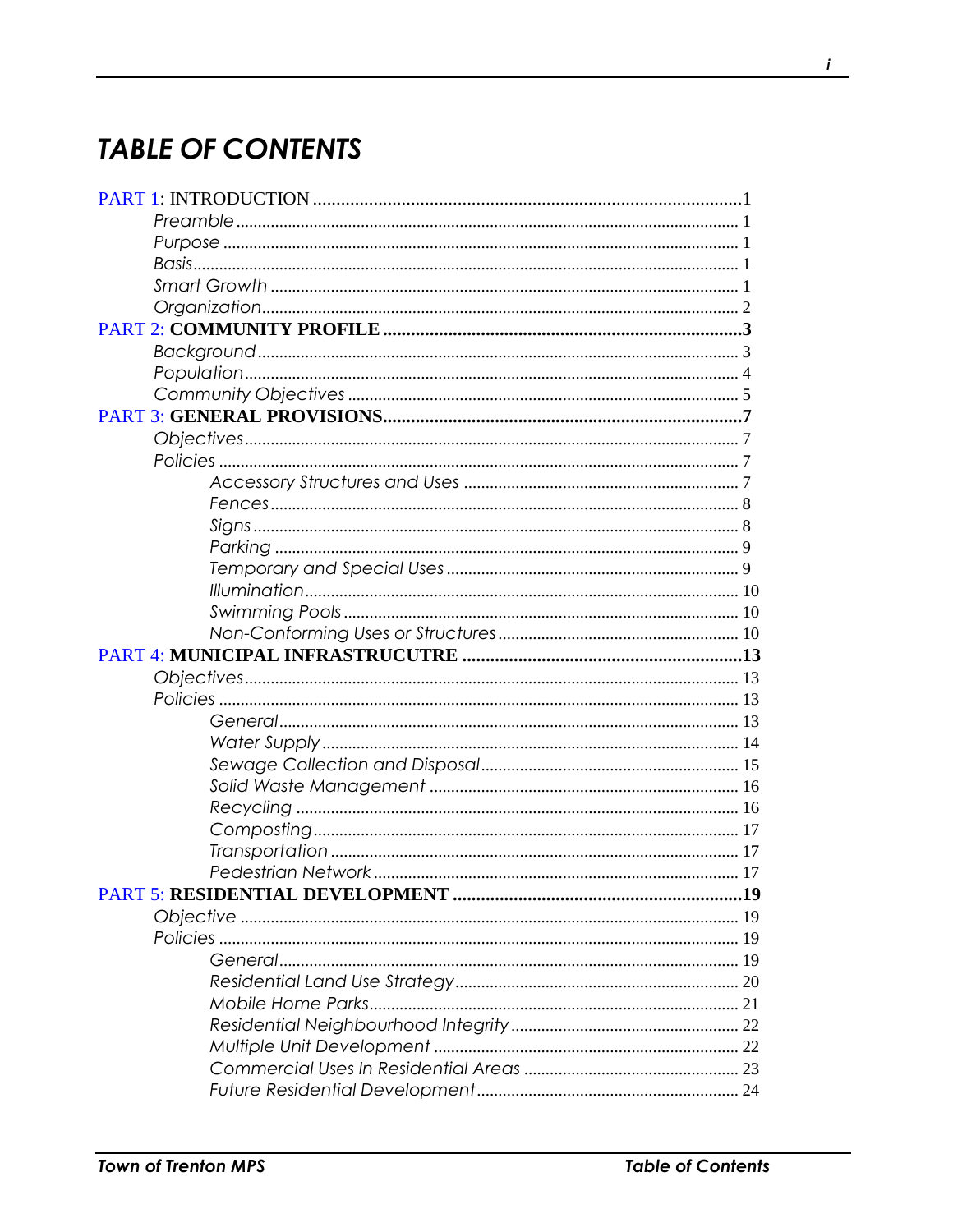| Innovative Housing and Site Design Development 25                 |  |
|-------------------------------------------------------------------|--|
|                                                                   |  |
|                                                                   |  |
|                                                                   |  |
|                                                                   |  |
|                                                                   |  |
|                                                                   |  |
| Commercial Uses Adjacent to Residential Areas  32                 |  |
|                                                                   |  |
|                                                                   |  |
|                                                                   |  |
|                                                                   |  |
|                                                                   |  |
|                                                                   |  |
|                                                                   |  |
|                                                                   |  |
|                                                                   |  |
|                                                                   |  |
|                                                                   |  |
|                                                                   |  |
|                                                                   |  |
|                                                                   |  |
|                                                                   |  |
|                                                                   |  |
|                                                                   |  |
| Development Strategy for Environmental Features  47               |  |
|                                                                   |  |
|                                                                   |  |
|                                                                   |  |
|                                                                   |  |
|                                                                   |  |
|                                                                   |  |
|                                                                   |  |
|                                                                   |  |
|                                                                   |  |
|                                                                   |  |
| Land Use By-law Amendment and Development Agreement               |  |
|                                                                   |  |
|                                                                   |  |
| Creation of Lots With Less than Required Lot Area or Frontage  56 |  |
|                                                                   |  |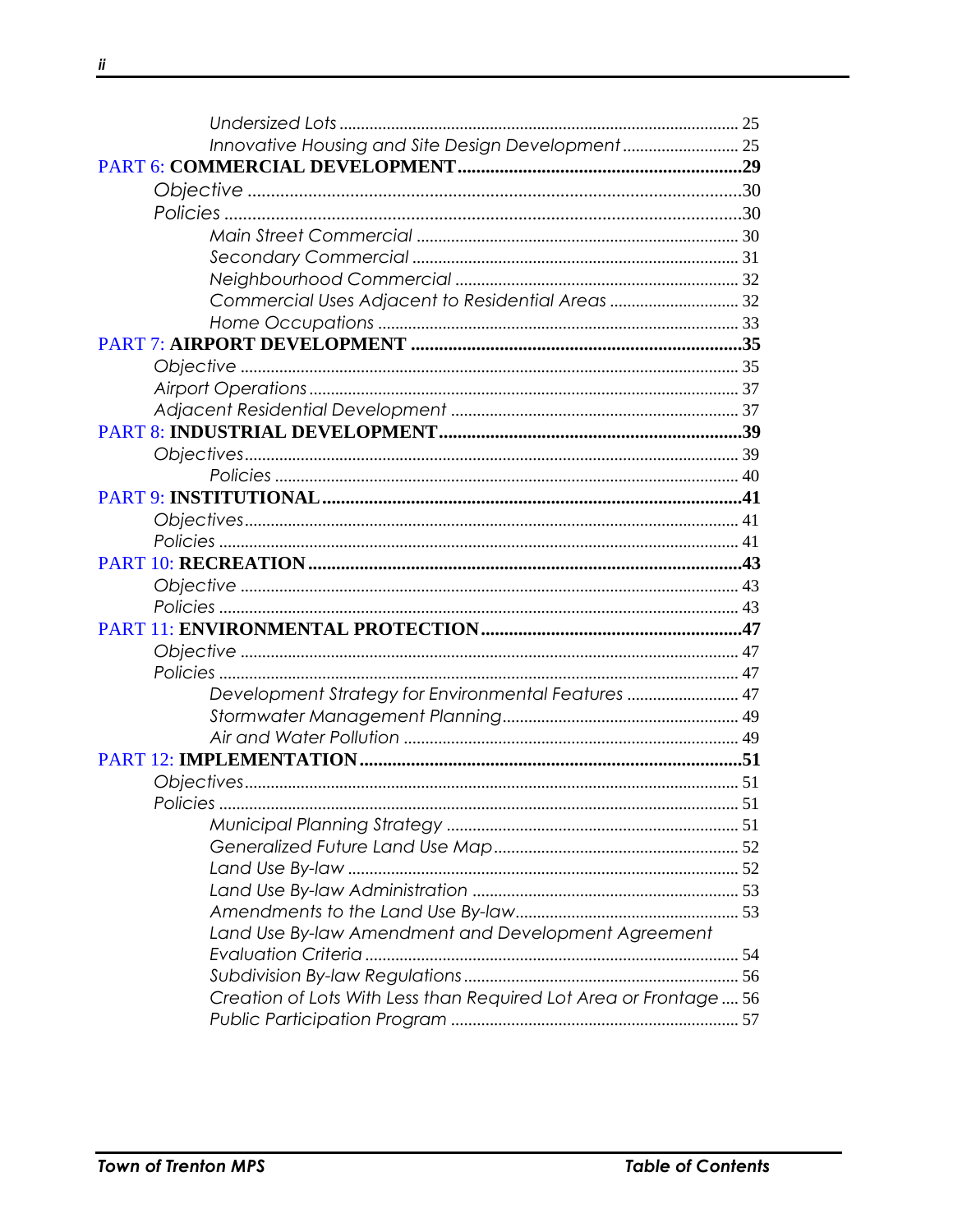<span id="page-2-0"></span>

## <span id="page-2-1"></span>*Preamble*

This document constitutes the Municipal Planning Strategy for the Town of Trenton. This Municipal Planning Strategy updates and replaces Trenton's earlier Municipal Planning Strategy, originally adopted in 1995.

## <span id="page-2-2"></span>*Purpose*

The Town of Trenton's Municipal Planning Strategy provides a broad planning framework to manage future growth and change in the Town while simultaneously providing policy guidance on land use and related development issues. On a day-to-day basis, the Strategy serves to guide nonregulatory decisions about development in the Town of Trenton.

This document is expected to be in place a minimum of five years prior to a full review. As a result, it is imperative that the Strategy accommodates changing circumstances and yet clearly states Council's policy positions on land use and development issues.

#### <span id="page-2-3"></span>*Basis*

In 2002 the Trenton Town Council authorized a full review of the Town's Municipal Planning Strategy and Land Use By-law. The plan review program was coordinated by the Town's Planning Advisory Committee, under the direction of Council. With guidance from the Planning Advisory Committee, the plan review program undertook several steps including:

- issue identification/stakeholder consultation/collection of background materials;
- establishment of goals/objectives;
- policy development;

and

Council consideration and adoption.

This Strategy has been prepared according to the provisions of the Municipal Government Act, (MGA), Statutes of Nova Scotia, as amended. It consists of written text and a Future Land Use Map and Appendices.

## <span id="page-2-4"></span>*Smart Growth*

Trenton's review of its municipal planning documents involved a traditional approach of public consultation, discussion surrounding future aims and a look at issues. However in the past, this traditional approach has resulted in an environment where development is regulated as opposed to an environment where it is stimulated.

The Town of Trenton has utilized a "Smart Growth" approach as an underlying basis for this Municipal Planning Strategy review in addition to the traditional approach. Prior to undertaking the plan review for Trenton, planning staff had been exploring and developing a "Smart Growth" approach to planning. This approach, in a nutshell, is about positioning municipal government in a leadership role, one of developing or growing their communities through initiatives and investments of their own choosing. It is an approach that does not wait upon outside factors to bring about development. It is about being proactive.

The "Smart Growth" approach embraced by Trenton will result in unique opportunities that address the entire community and its context within the larger urban area of Pictou County. What are the unique opportunities in Trenton? They are opportunities associated with amenities, the visual appearance and aesthetics of Trenton, economic activity and neighbourhoods. Above all, it is an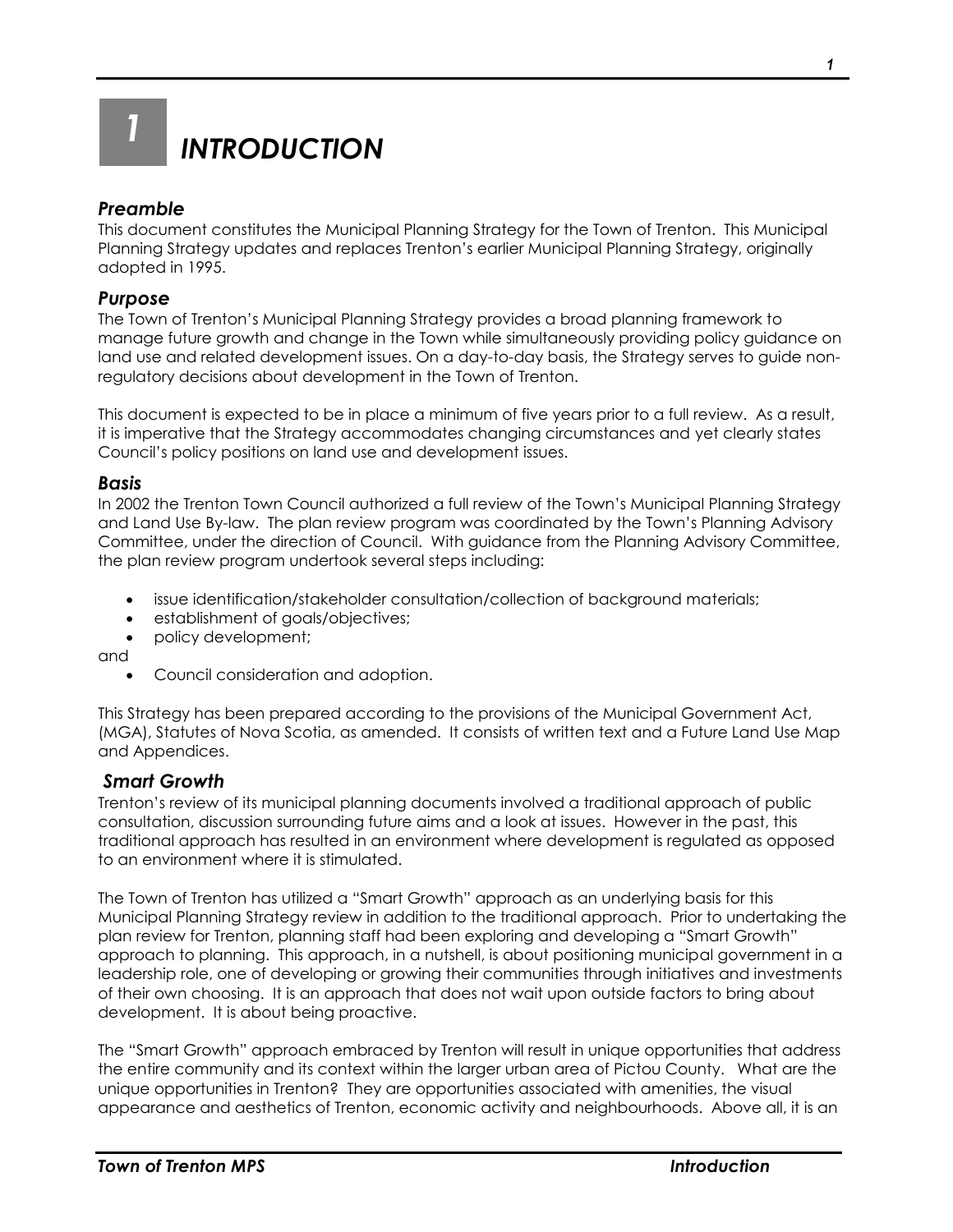opportunity for the people in the community to build upon and benefit from investing in the community.

From this "Smart Growth" approach, a Concept Plan and Action Plan document have been created to provide a list of initiatives to be undertaken by the Town of Trenton to achieve the Smart Growth goal of reversing and stabilizing the declining population. These are not formally adopted as part of the Municipal Planning Strategy or the Land Use By-law documents, but instead outline specific action items and policy that identify and provide implementation considerations for specific projects.

## <span id="page-3-0"></span>*Organization*

Following the Introduction, the Town of Trenton Municipal Planning Strategy (MPS) is divided into twelve parts:

- 1. Community Profile
- 2. General Provisions
- 3. Municipal Infrastructure
- 4. Residential Development
- 5. Commercial Development
- 6. Airport Development
- 7. Industrial Development
- 8. Institutional Development
- 9. Recreation
- 10. Environmental Protection
- 11. Implementation
- 12. MPS Maps and Appendices

This Municipal Planning Strategy is based on the original Municipal Planning Strategy adopted by the Town Council on , 2003, following a public hearing advertised on , 2003 in the Evening News and approved by the Minister for Service Nova Scotia and Municipal Relations **().** The Office Consolidation includes Ministerial Amendments to the original and will be revised from time to time as required by future amendments**. Office Consolidations are prepared for convenience only, therefore, for accurate reference, refer to original documents, available at the Pictou County District Planning Commission.**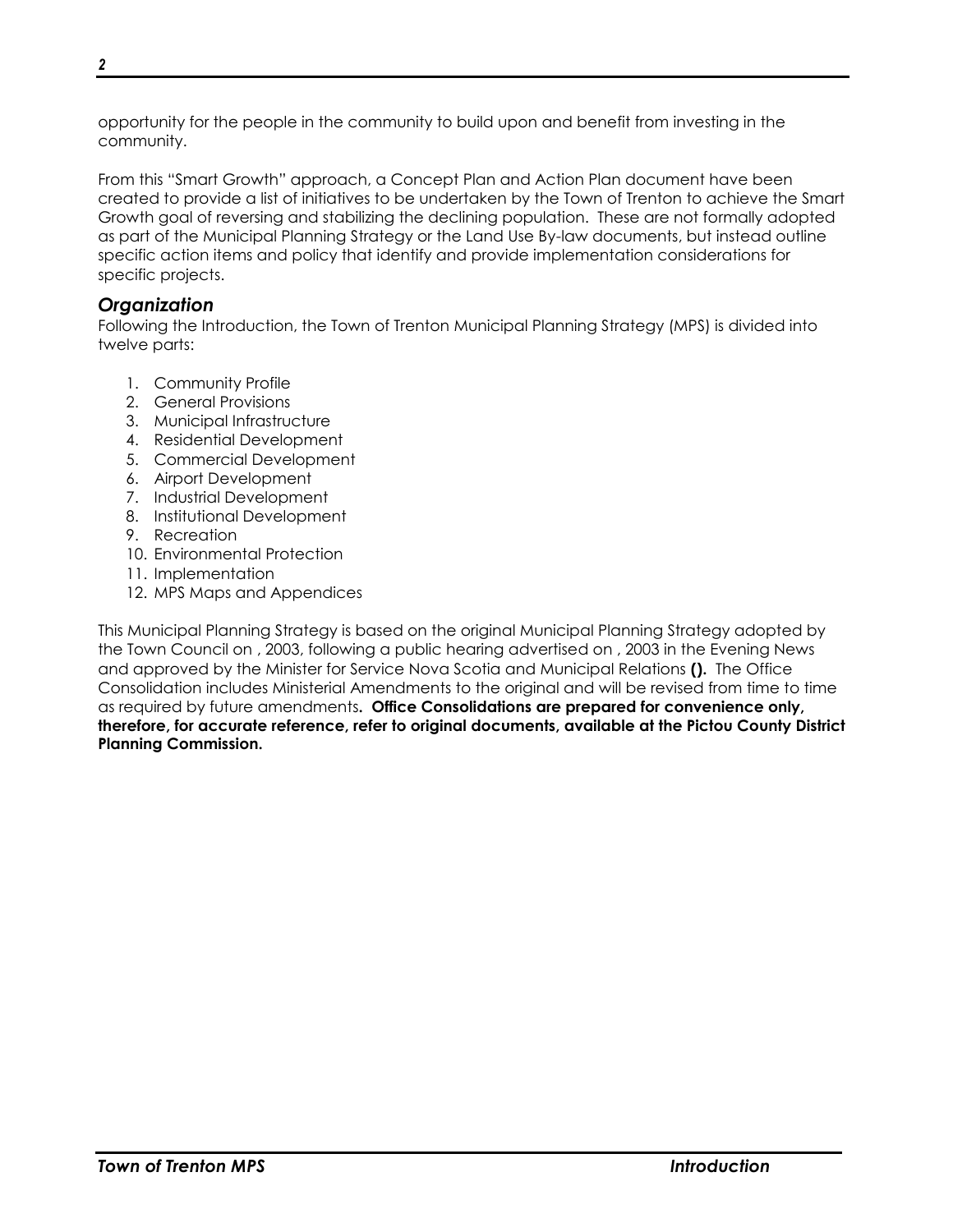<span id="page-4-0"></span>

*2 COMMUNITY PROFILE*

## <span id="page-4-1"></span>*Background*

The Town of Trenton is located in Pictou County, in northeastern Nova Scotia. Trenton is situated on the east bank of the East River, bordered by the County of Pictou to the north and east and the Town of New Glasgow to the south. The Town consists of a land area of 6.1 square kilometres situated on the western slope of Fraser's Mountain. In terms of land area, Trenton is the smallest municipal unit of the five urban municipalities that make up Pictou County.

The Town of Trenton originated and evolved from a small area established around Smelt Brook. The Hope Iron Works, previously located in New Glasgow, set up shop in this area in 1878, creating the Nova Scotia Forge Company. By 1881, the Nova Scotia Glass Company was also operating nearby.

The Nova Scotia Forge Company eventually added steel making to its foundry operation resulting in establishment of the Nova Scotia Steel Company, and in 1883, the first steel made in Canada was poured. This burgeoning steel industry coupled with establishment of the Eastern Car Company inevitably led to a housing boom for the area. It was during this period in 1911, that the Town of Trenton was incorporated. Residential development has since gone through cyclical ups and downs directly related to economic conditions and levels of activity associated with the Town's industrial base.

Steel making and manufacturing associated with this industrial base has been surprisingly varied and innovative over the years, producing everything from naval vessels, munitions and large guns during the First World War to coal mining equipment and a wide variety of rail stock. The operations have changed ownership over the years and today the plant continues to be a leader in rail car fabrication under the banner of Greenbrier Canada (TrentonWorks). This operation remains a primary employer and industrial presence for both Trenton and Pictou County.

The Town's current economic base has diversified relative to earlier times. Trenton's labour force is now distributed throughout the service and goods producing sectors. The Town recognizes the potential for greater economic stability through the development of local economic opportunities rather than a reliance on the conventional heavy industry foundations of the Town's historic economic base.

Today, Trenton is comprised of many things; a strong industrial heritage, varied residential development, continued industrial and commercial opportunities, unique recreation and community amenities and most importantly, strong community commitment.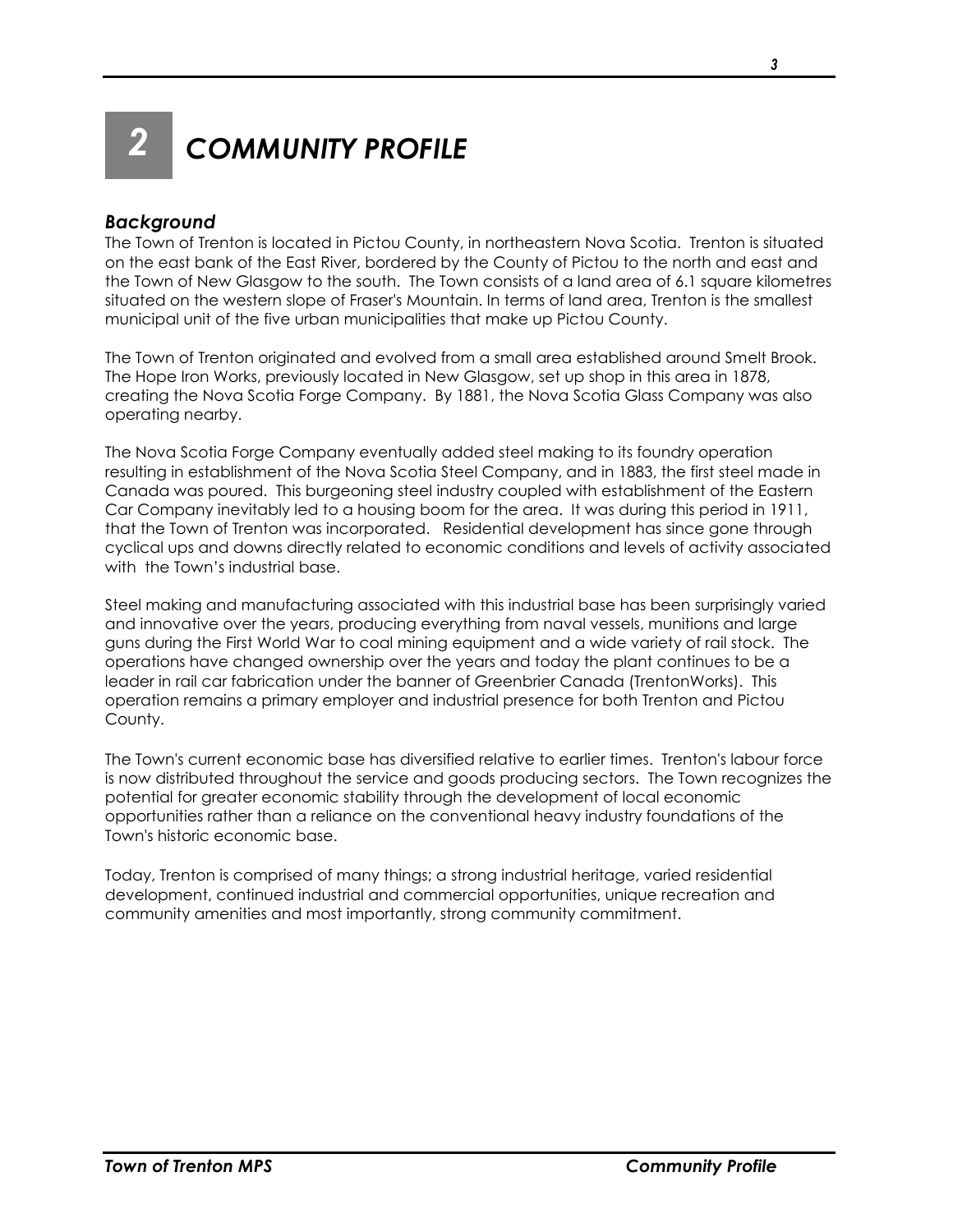## <span id="page-5-0"></span>*Population*

Population trends and forecasts are an important aspect of the planning process. They provide valuable information on the future demand for a variety of servicing, program and infrastructure needs. There are several demographic issues which are particularly relevant when considering Trenton's future. The overall decline in pre-school and primary school age groups combined with a decline in household size indicates a trend towards smaller families. The decline in the young adult age group indicates a likely out-migration of young adults to urban areas. As the baby boomer population ages and people live longer, the 35+ age groups will continue to account for a larger proportion of the population. These population trends will have significant impacts on future demand for housing, education, recreation, commerce and municipal services in Trenton.



Since 1976, the population of Trenton has experienced a continual decline. The 1976 population of 3225 decreased to 2798 in 2001, an overall decline of 13.2 % for this 25 year time period. The entire Pictou County region is also experiencing a similar decline in population. This regional decline exceeds the average rate of decline for all Nova Scotia towns. Of the five towns in Pictou County, the Towns of Trenton and Pictou are experiencing the greatest rates of decline. Population projections predict a continued population reduction in Pictou County of 2.6% by the year 2007. Population projections rely on the assumption that future population trends are reasonably consistent with trends in the immediate past. This Strategy is intended to provide flexibility to deal with these changes and fluctuations in the projected population trends.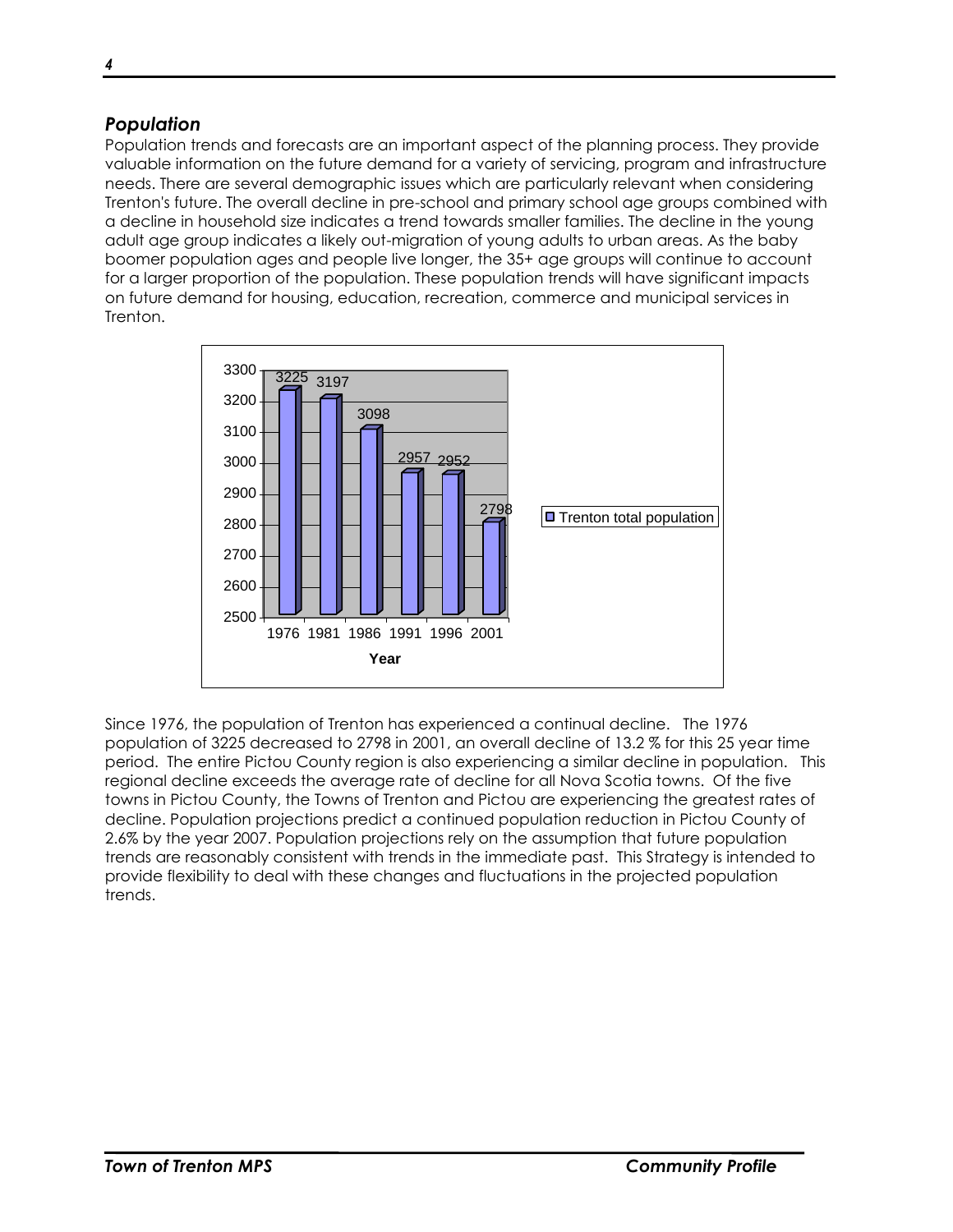## <span id="page-6-0"></span>*Community Objectives*

Aside from the Generalized Future Land Use Map and appendices, the remainder of this Strategy is broken down into parts representing each of Trenton's policy areas: general provisions, municipal infrastructure, residential, commercial, industrial, airport, institutional, recreation, environmental protection, and implementation. Objectives and policies are presented for each of the ten policy areas in their corresponding parts. The primary objectives for each policy area are as follows:

#### **General Provisions**

To ensure that the overall interest of the community, specifically the development of an attractive, safe, healthy, and prosperous community, is a priority when regulating the development, reconstruction, expansion, alteration, maintenance, or recommencement of a land use or a structure.

#### **Municipal Infrastructure**

To improve the functioning and quality of sanitary sewers, sewage treatment, solid waste collection and disposal, and water distribution services; to ensure that such services are provided and managed in an efficient and economical manner which will meet existing and future needs of the community; to establish an adequate and well maintained system of public streets which provides for an efficient flow of traffic and safe convenient access to existing and future areas of development; and to ensure that a coordinated approach is taken in the planning, upgrading and extension of municipal infrastructure in the planning and approval of new development.

#### **Residential**

To provide a variety of housing types; to preserve the character of existing neighbourhoods in their present form by encouraging attractive and appropriate design of infill development; and to encourage residential development to occur in areas that are serviced with municipal water, sewer and infrastructure, and where new development requires upgrades or extensions to municipal services, the developer will be required to bear any associated costs.

## **Commercial**

To encourage the development of business and commercial uses to serve the Town, visitors, and surrounding areas; to ensure that commercial uses are located and designed to minimize intrusion upon existing residential neighbourhoods; to recognize the potential of Trenton's commercial areas given their location at the entrance of Town; and encouraging aesthetically pleasing developments; and to promote the viability of Mainstreet as a shopping area, an employment base, and the community's focal point.

#### **Airport**

To ensure that the economic and environmental issues related to future airport development are addressed and to stimulate future airport development by promoting the Trenton Airport as a regional facility.

#### **Industrial**

To promote Trenton's Industrial Park as a viable location for industrial uses in the region; to minimize potential land use conflicts by encouraging new industrial development and industrial uses to the Industrial Park.

#### **Institutional**

To ensure that institutional uses are conveniently located and accessible to the community and its residents; and, to ensure that new institutional uses are compatible with any adjacent residential neighbourhoods.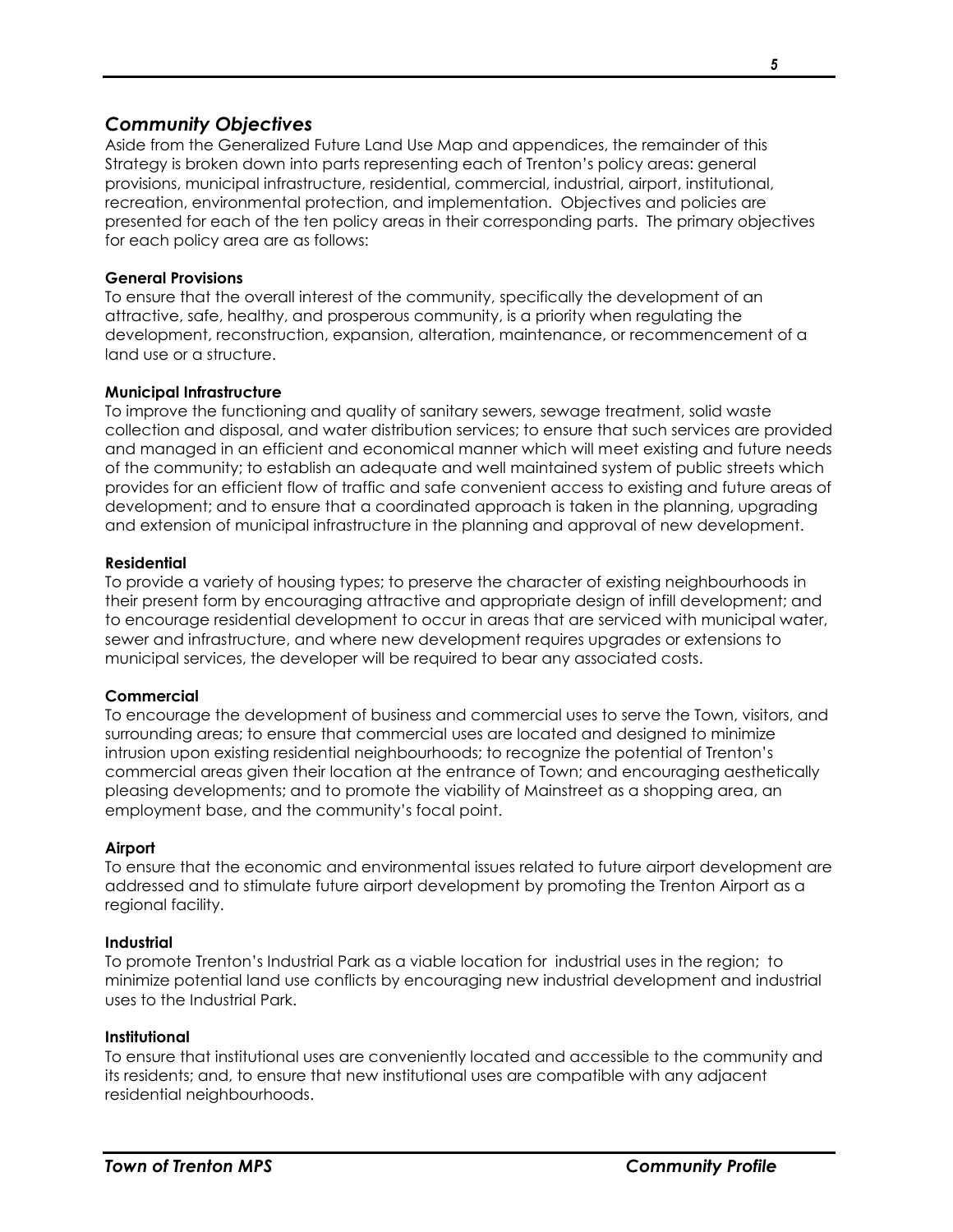#### **Recreation**

To strive to maintain a balance between passive and active recreation opportunities in the provision of high quality recreation programs, facilities and spaces to meet the year round recreation needs of Trenton residents. The policies address issues related to recreation management, open space acquisition and development, Steeltown Centennial Park and recreation programs, facilities and spaces. The policies also emphasize the development of Steeltown Centennial Park as a four season tourist facility.

#### **Environmental Protection**

To ensure that development and servicing of land for urban purposes occurs in an environmentally safe manner and that land use standards minimizing impacts on environmental features such as hydrological features and steep slopes are established. Continued support for the protection and management of the Trenton's water supply shall also be addressed.

#### **Implementation**

To ensure that the policies in this Municipal Planning Strategy are implemented in a consistent manner; to ensure that all development proposals, the Land Use By-law and all other planning and development decisions of Council and the Planning Advisory Committee are consistent with the intention of the policies contained in this Strategy; to ensure that public awareness and active participation in the planning process is encouraged.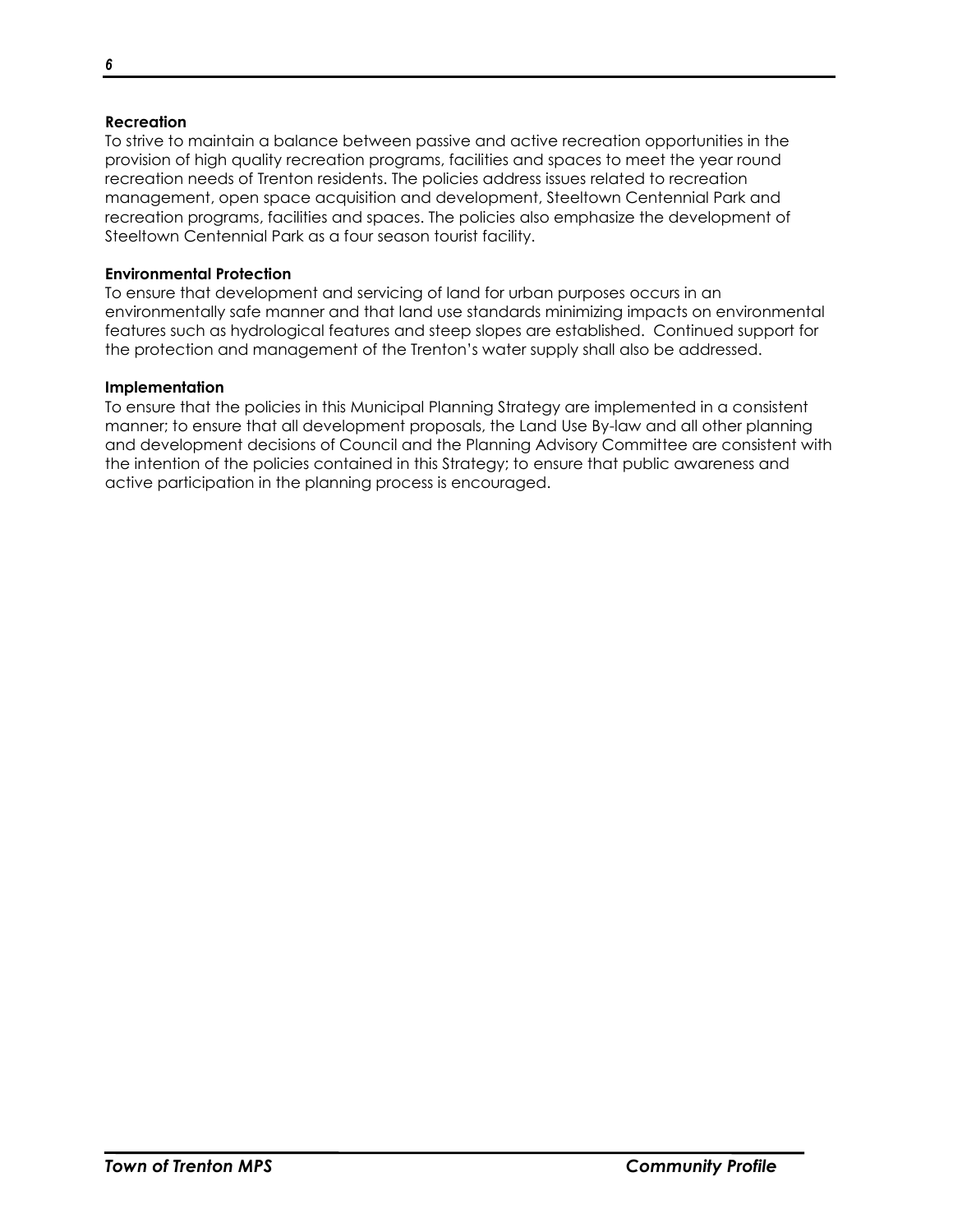## <span id="page-8-0"></span>*3 GENERAL PROVISIONS*

This section is intended to provide policy statements to support and implement general provisions in the Land Use By-law. This section deals with land uses and structures that may have implications which impact the community as a whole. Council's desire to encourage the development of an attractive and safe community requires that Council regulate structures and uses that have an impact on surrounding land uses and, as such, are general development concerns pertaining to no one specific zone.

## <span id="page-8-1"></span>*Objectives*

To ensure that the overall interest of the community, specifically the development of an attractive, safe, healthy, and prosperous community, is a priority when regulating the development, reconstruction, expansion, alteration, maintenance, or recommencement of a land use or a structure.

## <span id="page-8-2"></span>*Policies*

## <span id="page-8-3"></span>*Accessory Structures and Uses*

A use, separate building, or structure which is situated on the same lot as and which is incidental to the principle use of the property is considered to be an accessory structure or use. Garages, decks, or other structures which are connected to the main building are not accessory uses. Instead they are part of the main building and are subject to the requirements pertaining to the main building. In order to maintain an orderly pattern of development and to allow for the efficient provision of infrastructure services, accessory structures shall not be used as dwellings.

Council's primary concern with respect to accessory uses is that they do not visually detract from the appearance of the community, and that they do not hinder adjacent land owners in the enjoyment of their properties. Accessory uses should be separated from adjoining properties enough to maintain a degree of privacy between the lots. This separation should also provide enough room to allow maintenance of the accessory structure from the lot on which it is situated. Council also intends to limit the size of accessory structures in order to minimize their visual impact. Council intends to permit, as-of-right, minor accessory uses which are insignificant in terms of their potential impact on surrounding land uses, including such structures as retaining walls, clothes-line poles, and garden trellises.

## **Policy G-1: Not for Human Habitation**

Accessory structures shall not be used for human habitation.

## **Policy G-2: Impact on the Community**

It shall be the intention of Council to minimize the impact of accessory uses and structures on adjacent properties and the surrounding neighbourhood.

## **Policy G-3: Where Permitted**

Where a lot in Trenton is occupied by a permitted use, that use may include accessory uses and structures provided that the Land Use By-law establishes regulations pertaining to the location of the accessory structure on the lot, as well as its size and height.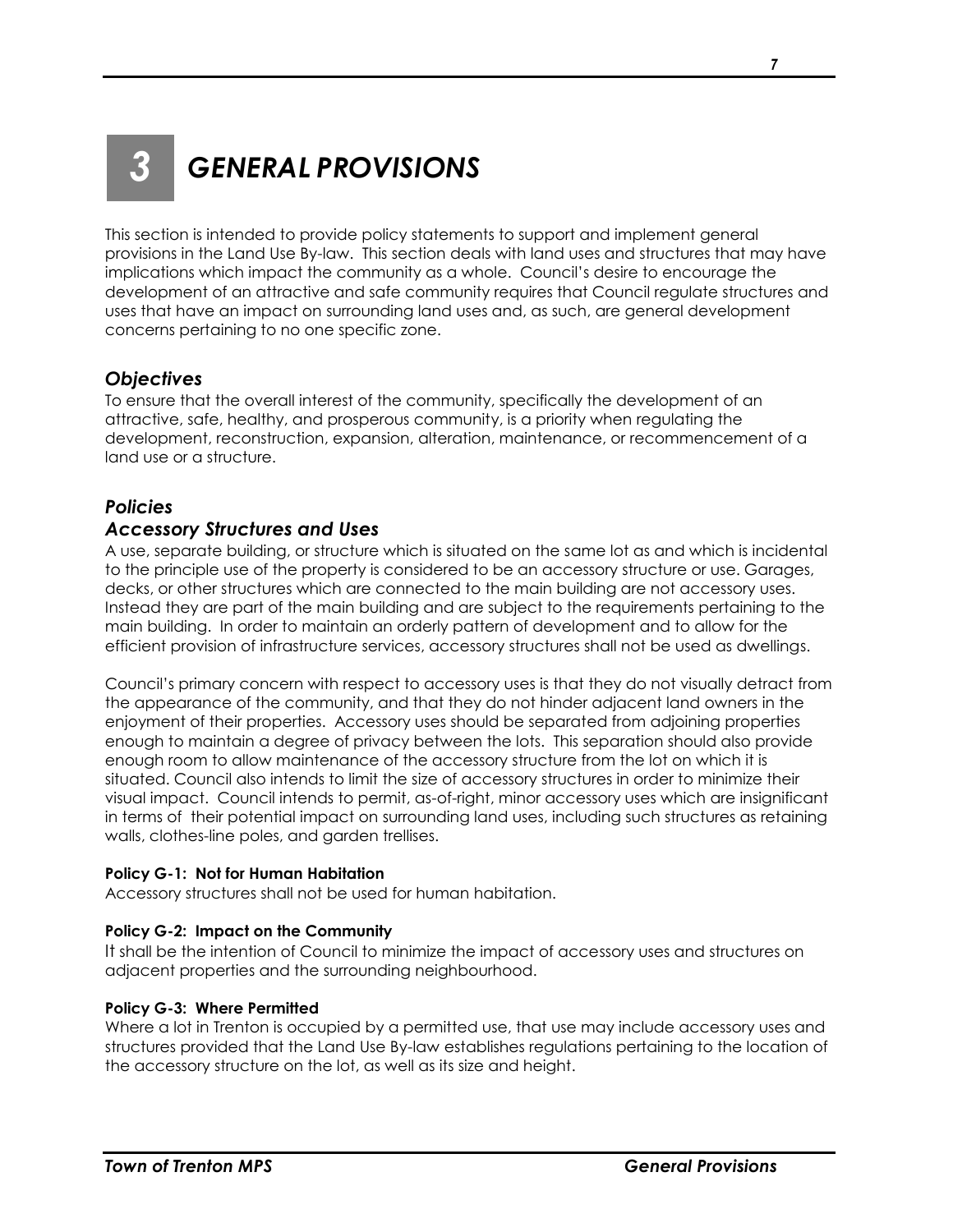## **Policy G-4: Accessory Uses and Structures Permitted As-of-Right**

Accessory uses such as retaining walls, fences under 1.8 metres (6 feet), clothes-line poles, and garden trellises, sidewalks, curbs, bollards will be permitted as-of-right throughout the Town.

## **Policy G-5: Corner Vision Triangle**

It shall be the intention of Council to regulate the placement and height of structures in the corner vision triangle of street intersections. To ensure that development on corner lots does not result in the obstruction of sight lines on public streets and right of ways, the Land Use By-law shall set out restrictions on the placement and height of structures including but not limited to fences, signs, vegetation, retaining walls, etc.

## **Policy G-6: Outdoor Storage and Display**

It shall be the intent of Council to regulate or prohibit outdoor storage and display of goods, machinery, vehicles, building materials, waste materials, aggregates, and other such items within all zones except in the industrially zoned areas. To improve the physical appearance of these land uses, where permitted, provision shall require outdoor storage sites to ensure they are screened with landscaping or structures.

## <span id="page-9-0"></span>*Fences*

It is Council's intention that, because of their limited impact on surrounding land uses, fences under 6 feet(1.8 metres) will be permitted as-of-right throughout the Town. However, where a fence is required to be built by the Municipal Planning Strategy and Land Use By-law, a development permit will be required to ensure the structure is constructed according to the standards set out in the by-law. Because of their potential impact on adjacent properties and safety concerns, it is Council's intention that a development permit will be required for fences which are higher than 6 feet (1.8 metres).

## **Policy G-7: Fences**

It shall be the intention of Council to regulate fences which are in excess of 6 feet (1.8 metres) or which are required under Trenton's Municipal Planning Strategy or Land Use By-law. Fences required by the Land Use Bylaw for abutting yards shall be set back from any lot line by 2 feet (0.6 metres).

## <span id="page-9-1"></span>*Signs*

Signs can have a significant impact upon the aesthetic character of the Town. In some circumstances, signage can be distracting and poses safety concerns to both pedestrian and vehicular traffic safety. In an attempt to maintain an aesthetically pleasing environment, minimize adverse impacts on adjacent properties, and reduce safety concerns, Council feels that certain limits need be placed on the use of signs. Accordingly, the Land Use By-law shall regulate the type, size, location, and number of signs permitted in various zones in the Town, and shall prohibit certain signs in all zones for reasons of safety or aesthetics.

Council also intends to generally prohibit commercial signs in residential areas to maintain the character of residential neighbourhoods. Exceptions to this general rule will include signs for neighbourhood commercial uses and home occupations as well as temporary or special uses in accordance with the pertinent provisions in the Land Use By-law.

Signs used by residents to advertise yard sales, property identification signs, real estate signs, and other similar signs, which are common in a residential area shall be permitted as-of-right. Such signs shall not require a development permit.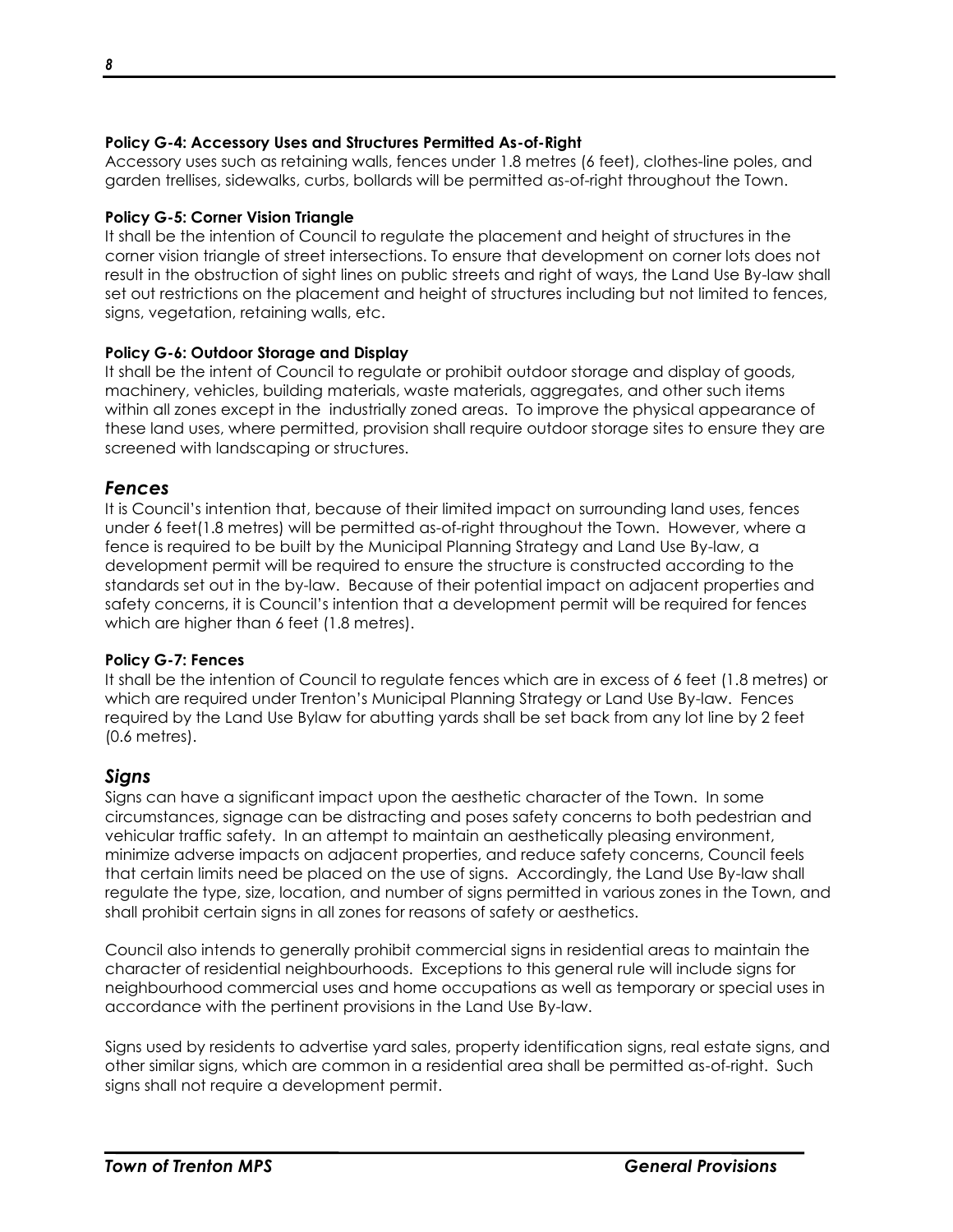#### **Policy G-8: Signs**

It is the intention of Council to place limits on signs and other forms of public display through specific provisions in the Land Use By-law. Certain signs shall be prohibited in all zones and others shall be permitted as-of-right in all zones. Other signs shall be regulated as to type, material, size, location, and number in the Land Use By-law.

## <span id="page-10-0"></span>*Parking*

Council's primary objective with regard to parking is to ensure that each development provides sufficient off-street parking spaces to meet its needs and that these parking facilities are designed to provide year round and safe accommodation of vehicles.

## **Policy G-9: Off-Street Parking Requirements**

Provisions shall be included in the Land Use By-law which set out requirements for off-street parking involving four or more vehicles, location of driveways and standards regarding their design. All development proposing to locate in Trenton shall be required to provide off-street parking, or under certain circumstances, a cash equivalent and shall be subject to the above mentioned requirements. Properties located in the Main Street Commercial (C1) Zone, which front onto Main Street between Glass Street and Caroline Street shall be exempt from the above mentioned requirement for commercial development, and shall not be required to provide offstreet parking. Residential development on the aforementioned properties will still be required to provide off-street parking as per the requirements of the Land Use By-law.

#### **Policy G-10: Provision of Parking**

It shall be the intention of Council to ensure that adequate parking is available to support retail activity in the Main Street Commercial area.

## **Policy G-11: Cash-In-Lieu**

It shall be the intention of Council to accept cash-in-lieu of on-site parking in those areas zoned Main Street Commercial (C-1) in the Land Use By-law. Funds so received shall be used to purchase, construct, and maintain public parking facilities. The amount of the required payment to the Town shall be determined by formula contained in the Land Use By-law. Properties located in the Main Street Commercial (C1) Zone, which front onto Main Street between Glass Street and Caroline Street shall be exempt from this cash-in-lieu requirement for commercial development. Residential development on the aforementioned properties may be subject to the cash-in-lieu requirement.

## <span id="page-10-1"></span>*Temporary and Special Uses*

Throughout any community there are activities going on which are associated with new development and the normal activities of residents. "Temporary uses" refer to those uses and structures which are associated with new construction activity in the Town. Such uses include construction sheds for the housing of personnel, tools, or materials, offices, or signs which are located on the construction site while the work is proceeding. These uses are normal components of construction activity and Council does not intend to restrict their use in the Town. Council will, however, require that temporary uses be removed from the construction site shortly after work is completed.

The term "special uses" refers to those signs, banners, structures, and other structures which are used during special events such as elections or festivals. As with temporary uses, Council will permit these uses in the Town on a temporary basis. Council will require that special uses be discontinued shortly after the special event is concluded.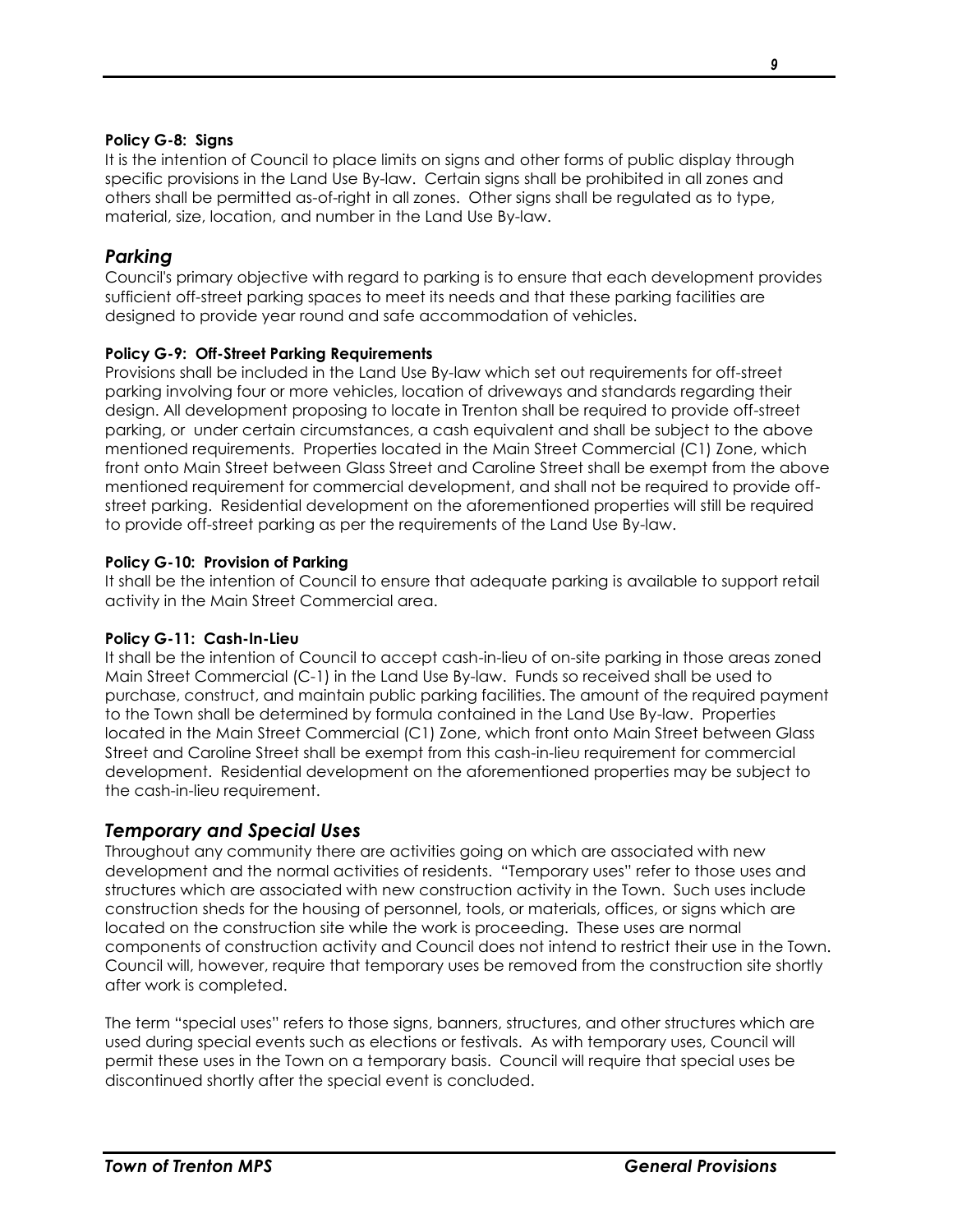#### **Policy G-12: Temporary Structures**

Temporary structures used in conjunction with a construction or subdivision project (for which a development permit has been issued), including offices, scaffolding, signs, and structures for the storage of equipment and material shall be permitted in the Town.

#### **Policy G-13: Special Uses**

Special uses and structures such as signs, banners, display booths, and other similar structures shall be permitted in the Town in conjunction with an election, festival, celebration, or other special event. No development permit shall be required for such uses.

#### **Policy G-14: Duration of Temporary Use**

The temporary uses or special uses referred to in Policies G-12 and G-13 shall not be permitted to remain in place for more than 60 days following completion or discontinuation of construction (in the case of a temporary use), or fourteen (14) days after the special event is concluded (in the case of a special use).

## <span id="page-11-0"></span>*Illumination*

In order to prevent conflicts between adjacent uses resulting from indiscriminate placement of outdoor lighting, particularly flood lights, Council will require that placement of lighting be regulated in the general provisions section of the Land Use By-law.

#### **Policy G-15: Outdoor Lighting**

It shall be the intention of Council to require that all illuminated signs or outdoor lighting be so placed to direct the illumination away from adjoining properties and streets through provisions in the Land Use By-law, in order to prevent conflicts between adjacent uses resulting from indiscriminate placement of outdoor lighting, particularly, flood lights.

## <span id="page-11-1"></span>*Swimming Pools*

Swimming pools which, because of associated safety problems, require additional regulations. These regulations are necessary to provide a degree of safety to the general public and specifically, to young children. The Land Use By-law will require that all swimming pools be enclosed by a building, structure, fence, or a combination thereof, having a minimum height as set out in the Land Use By-law; and that access to a swimming pool may be gained through a self-latching gate which can be secured when the pool is not being used. Setbacks shall be included in the Land Use By-law and intended to provide for safe movement around the pool. Specific requirements for swimming pools shall be set out in Trenton's Swimming Pool By-law.

## **Policy G-16: Swimming Pools**

In order to provide a degree of safety to the general public, regulations shall be included in the Land Use By-law pertaining to the location of swimming pools on a lot and the construction of a fence around a swimming pool. Further regulations for swimming pools shall be included in a Swimming Pool By-law to ensure that such pools are properly located and sufficiently protected to ensure the safety of neighbourhood residents, particularly small children.

#### **Policy G-17: Swimming Pool By-law**

It shall be the intention of Council to support the regulations set out in Trenton's Swimming Pool By-law.

## <span id="page-11-2"></span>*Non-Conforming Uses or Structures*

Non-conforming uses are usually commercial or industrial uses which are no longer permitted in residential areas but are allowed to legally remain because they legally existed prior to the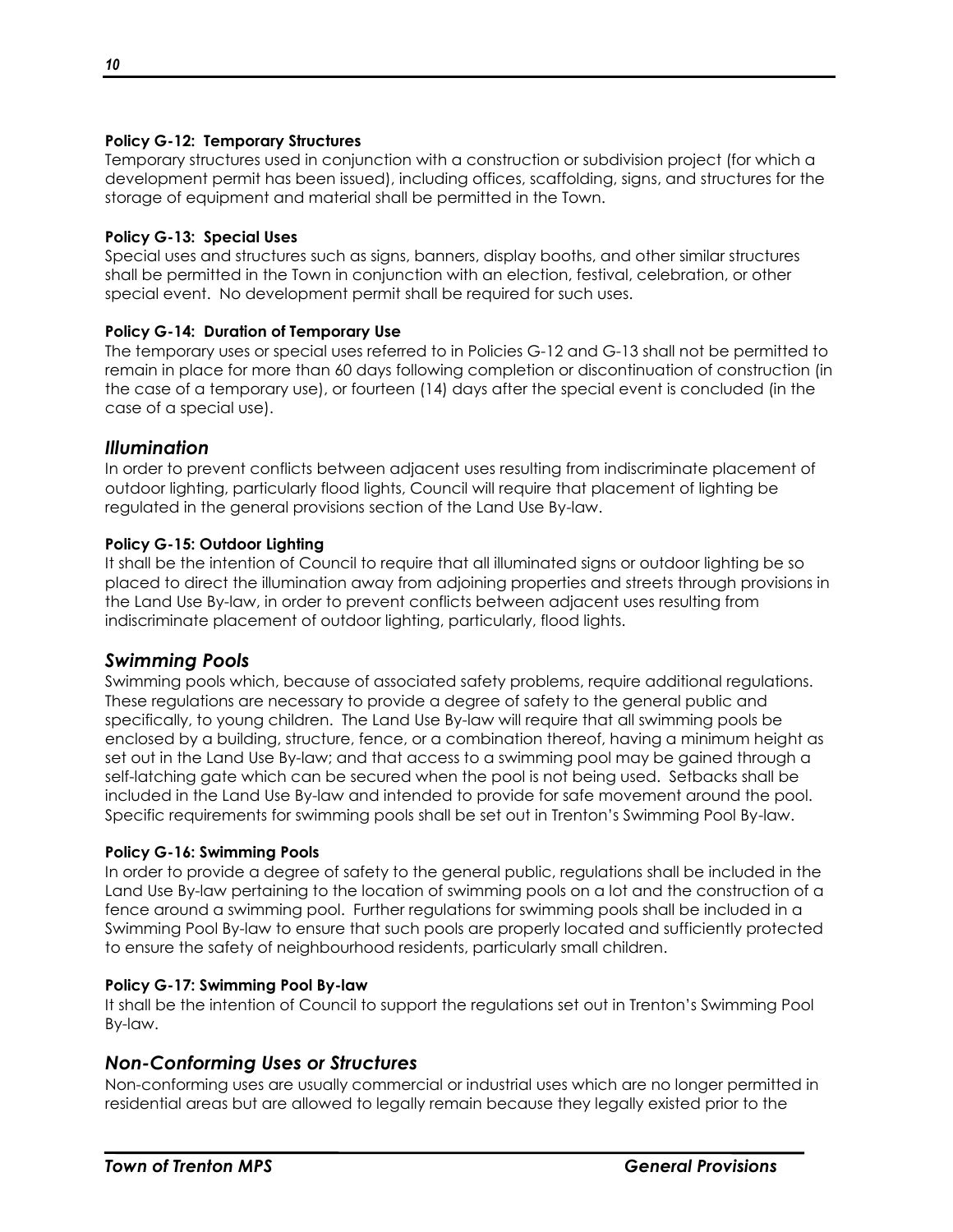adoption of the Land Use By-law. Council supports the continued operation of non-conforming uses, however, Council must also consider and protect the overall interests of the community. Therefore, Council will consider alterations and changes to non-conforming uses or structures, but only by development agreement. A successful, expanding business should locate in a permitted area where benefits such as larger potential customer base, reduced servicing potential, and less restrictive land use requirements exist.

## **Policy G-18: Non-Conforming Uses or Structures by Development Agreements**

It shall be the intent of Council to consider allowing the alteration, reconstruction, recommencement, and change of use of non-conforming structures or non-conforming uses of land within the boundaries of the existing lot containing the use by development agreement, according to the provisions of Section 242 of the *Municipal Government Act,* except pursuant to Policy R-9. In considering a development agreement for non-conforming use or non-conforming structure, Council shall have regard to the following:

- 1) that the architectural design, including the scale of any building and its exterior finish is compatible with adjacent uses;
- 2) the total area used for outdoor storage and adequate provisions for year-round artificial or natural screening;
- 3) that adequate buffering and setback distances are maintained from low density residential uses and that landscaping treatments are included to reduce the visual impact;
- 4) that the use, is not obnoxious by virtue of noise, odor, dust, vibration, smoke, or other emission;
- 5) that adequate provisions are made for the acceptable maintenance and appearance of the use;
- 6) that the hours of operation of the use would not interfere with or create undue problems for the residents of the surrounding area; and the proposal meets all the pertinent policies of this Strategy.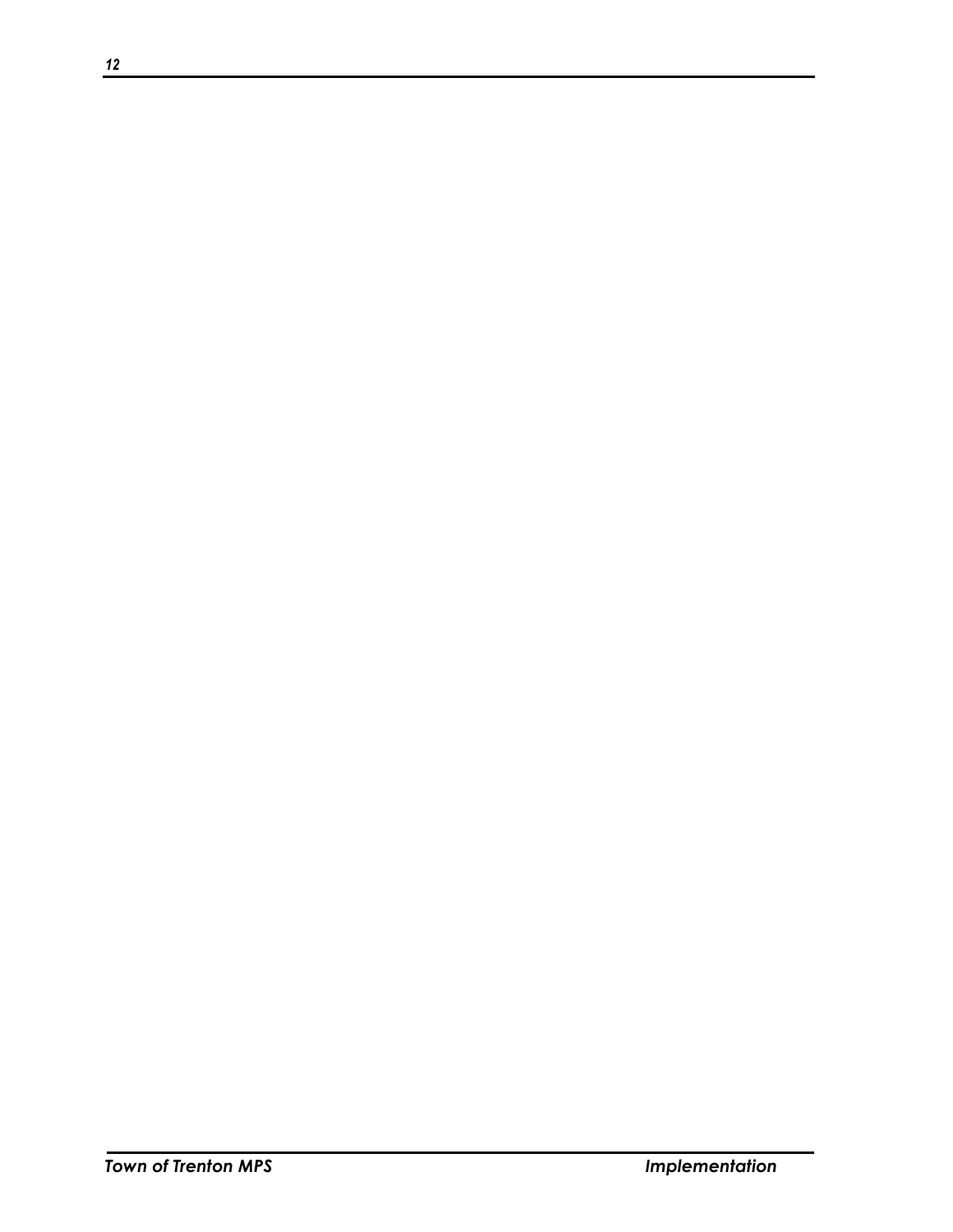## <span id="page-14-0"></span>*4 MUNICIPAL INFRASTRUCTURE*

The provision of Municipal Infrastructure is a crucial component in the economic development of a community and the quality of life afforded to its residents. This portion of the Municipal Planning Strategy deals with matters pertaining to water supply, storm and sanitary sewers, sewage treatment, solid waste, transportation, and the extension of such services to new development.

## <span id="page-14-1"></span>*Objectives*

To improve the functioning and quality of sanitary sewers, sewage treatment, solid waste collection and disposal, and water supply and distribution services; to ensure that such services are provided and managed in an efficient and economical manner which will meet existing and future needs of the community; to establish an adequate and well maintained system of public streets which provides for an efficient flow of traffic and safe convenient access to existing and future areas of development; and to ensure that a coordinated approach is taken in the planning, upgrading and extension of municipal infrastructure in the planning and approval of new development.

## <span id="page-14-2"></span>*Policies*

## <span id="page-14-3"></span>*General*

The Town's general approach to the extension of infrastructure services is to require that the developer, who is benefiting from the extension, bear the financial responsibility of providing services. The Town will continue to provide maintenance services to new infrastructure installations once they are deeded to the Town.While the cost of new municipal infrastructure is normally incurred by the developer, the cost of maintaining these new streets and services is shouldered by the municipality. Rather than extending infrastructure to service new development, new development should be concentrated, or intensified, within areas already serviced by streets and municipal water and sewer. This is a more cost effective manner in which to accommodate additional growth, a more efficient use of land, and provides for the maximum use of existing municipal infrastructure. The majority of properties within the Town are in relatively close proximity to existing municipal infrastructure. For those areas that are currently un-serviced, Council intends to restrict development to non-intensive uses with larger lot sizes.

An additional concern of Council is the effect the street layout of a new subdivision may have on the existing street pattern. New subdivisions should integrate their street layout with that of adjacent established areas to ensure that an arterial or collector street within the subdivision does not connect to an existing local street which is not capable of carrying the increased traffic load. Where a new development abuts an existing or planned street, the street layout of the new development should be coordinated with any existing or planned intersections, ensuring that collector or arterial streets meet at intersections rather than create 'jogged' or misaligned intersections.

## **Policy MI-1: Development of Un-serviced Lands**

It shall be the intent of Council to limit un-serviced development by establishing requirements in the Land Use By-law that restrict the range of uses in areas not served by centralized service to non-intensive forms of development and by requiring larger lot sizes for development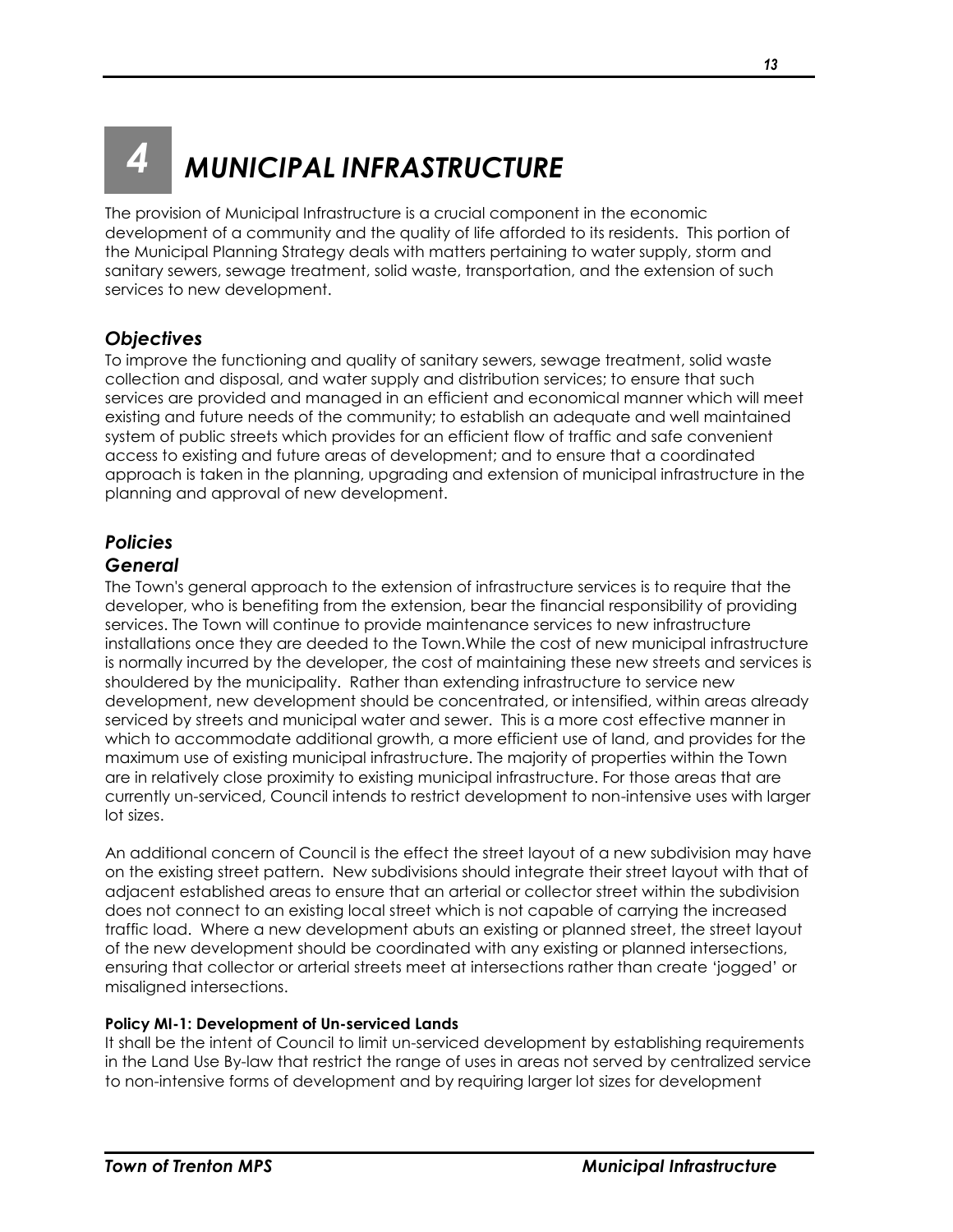having on-site servicing systems. Proposals for un-serviced development also require the approval of the Provincial Department of Environment and Labour.

## **Policy MI-2: Infrastructure Costs for New Development**

It shall be the intent of Council pursuant to Trenton's Subdivision By-law, to require that all infrastructure costs associated with new subdivisions be the responsibility of the developer. Standards and procedures for construction of services shall be set out in the Subdivision Bylaw.

#### **Policy MI-3: Infrastructure Funding**

To investigate opportunities for Provincial and/or Federal Government financial assistance in carrying out expansions and improvements to the water, sanitary sewer and storm sewer systems.

#### **Policy MI-4: Maintenance and Improvement of Municipal Infrastructure**

It shall be the intention of Council to identify a list of projects related to maintenance, and improvement of municipal Infrastructure services on a yearly basis associated with budgeting procedures.

#### **Policy MI-5: Integration of Street Network**

It shall be the intention of Council to, whenever possible, encourage new subdivisions to integrate their street layout with that of adjacent established areas, ensuring that an arterial or collector street within the subdivision does not connect to an existing local street.

#### **Policy MI-6: Intersection Alignment**

It shall be the intention of Council to, whenever possible and where new development abuts an existing or planned street, encourage the coordination of intersections, ensuring that collector or arterial streets meet at intersections rather than create 'jogged' or misaligned intersections.

## <span id="page-15-0"></span>*Water Supply*

The source of Trenton's water supply is a system of groundwater wells. The well-field draws water from two groundwater aquifers: the Steeltown Aquifer and the Airport Aquifer. The groundwater recharge area for the two aquifers consists of an area of eight square kilometres which includes the watersheds of Smelt Brook and Lowden's Brook. Concerns have been expressed regarding the potential for contamination of the ground water supply.

Over the years, Trenton has conducted several studies on their water system and consequently has undertaken numerous improvements resulting in greater water quantity, quality and flow. However, the Town continues to experience difficulties with water pressure in certain areas. The 1991 Water Distribution System Pressure Study makes several recommendations to improve water pressure in Trenton.

The present system can accommodate a daily usage of approximately 590,000 gallons per day. This is an adequate supply to serve Trenton residents, however Trenton's industrial users and several domestic users outside the serviced area rely on New Glasgow for water services. This situation and the potential for contamination is a concern in terms of the long term viability of Trenton's groundwater supply.

#### **Policy MI-7: Water Supply**

It shall be the intention of Council to maintain an adequate and high quality water supply for the Town of Trenton.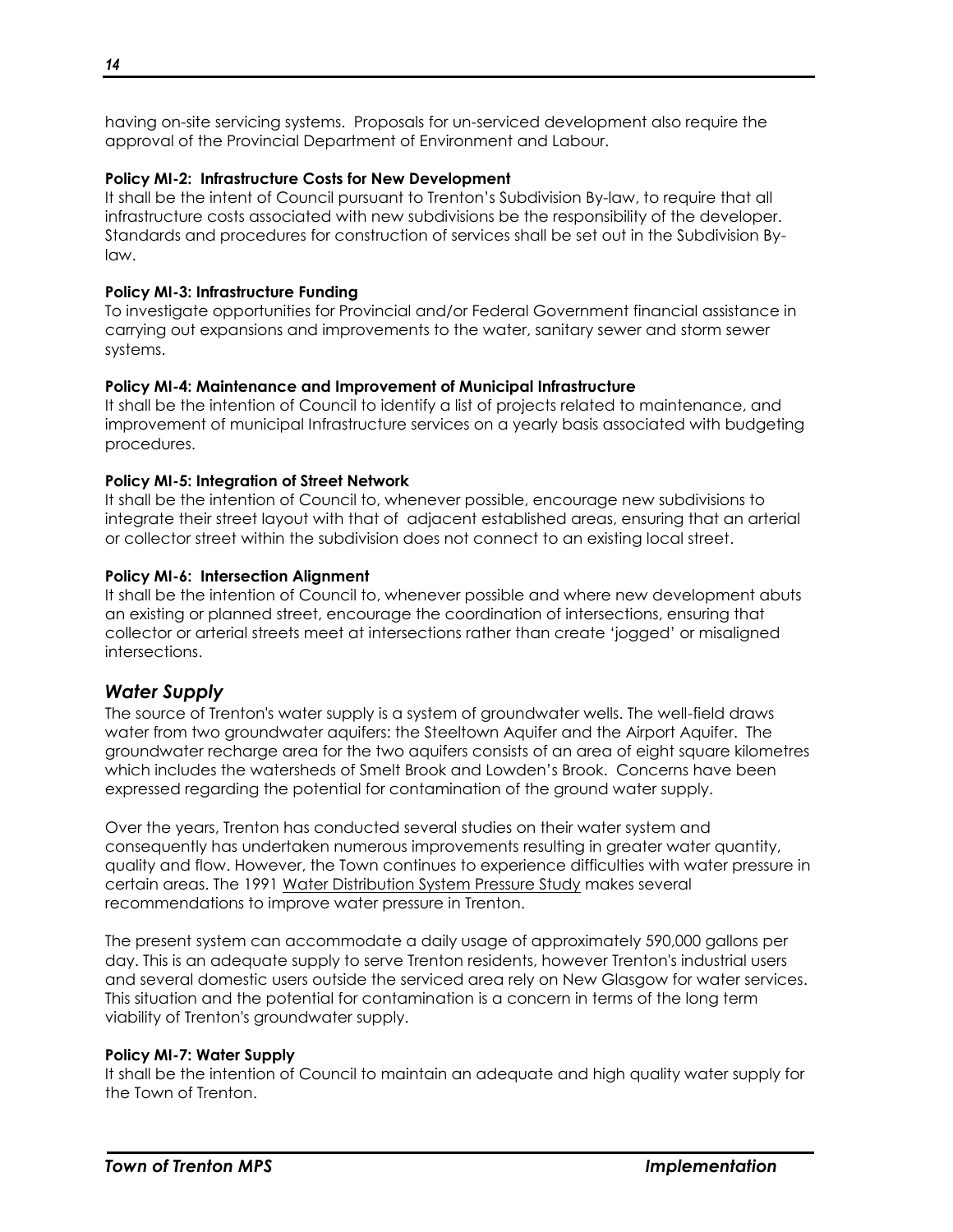#### **Policy MI-8: Fire Protection**

It shall be the intention of Council to ensure adequate water supply for fire protection is available to all areas of the Town of Trenton.

#### **Policy MI-9: Utilization of Existing Services**

It shall be the intention of Council to encourage the use of existing infrastructure before expansions to the system are considered.

#### **Policy MI-10: Improvements**

It shall be the intention of Council to finance improvements and extensions of water services when it is economically feasible.

## **Policy MI-11: Protection**

To ensure adequate measures are undertaken to provide for the long term viability and protection of the Town's water supply including:

- 1. regular monitoring of production and observation wells to ensure adequate water levels and quality;
- 2. the development of a inter-municipal strategy between the Town of Trenton, the County of Pictou and the Town of New Glasgow to ensure the long term protection of the groundwater recharge area for Trenton's well-field;
- 3. the development of an emergency contingency plan which identifies potential threats to Trenton's groundwater supplies and outlines response procedures in the event of contaminate spills or releases;
- 4. public information and education programs that promote water conservation measures;
- 5. the on-going implementation of the recommendations of the 1986 Trenton Water Study and subsequent Water Study updates, as funds permit; and
- 6. inter-municipal co-operation with other municipalities in Pictou County to develop a regional strategy for the supply of water services to Pictou County.

## **Policy MI-12:**

Council shall undertake the improvements to Trenton's water distribution system outlined in the 1991 Trenton Water Distribution System Pressure Study to provide adequate water pressure.

## <span id="page-16-0"></span>*Sewage Collection and Disposal*

The Town's sewage collection system is a gravity fed combined sanitary and storm water system. It collects sewage and directs it to the East River Pollution Abatement Plant for secondary treatment before discharging the effluent into the East River. The combined sewer lines do not have the capacity to accommodate an increased flow during periods of heavy rainfall and high usage, and consequently may result in flooding in some areas. The Town, recognizing the need to maximize the use of sewage treatment facilities and ensure adequate capacity for the future, has initiated a program of sewer separation. The Town also intends to ensure that future development through the subdivision process, provides for sewer separation and utilizes natural drainage channels for storm water drainage. Natural drainage channels are an essential component of surface water control. Provision of a separate stormwater system based natural drainage channels will minimize the potential for erosion and flooding. To ensure that storm-water is drained in a manner which minimizes damage to the environment, Council has undertaken a storm-water management study which examined the natural drainage pattern for the Town's water systems and identified priority projects which will eventually result in environmentally sound storm-water management.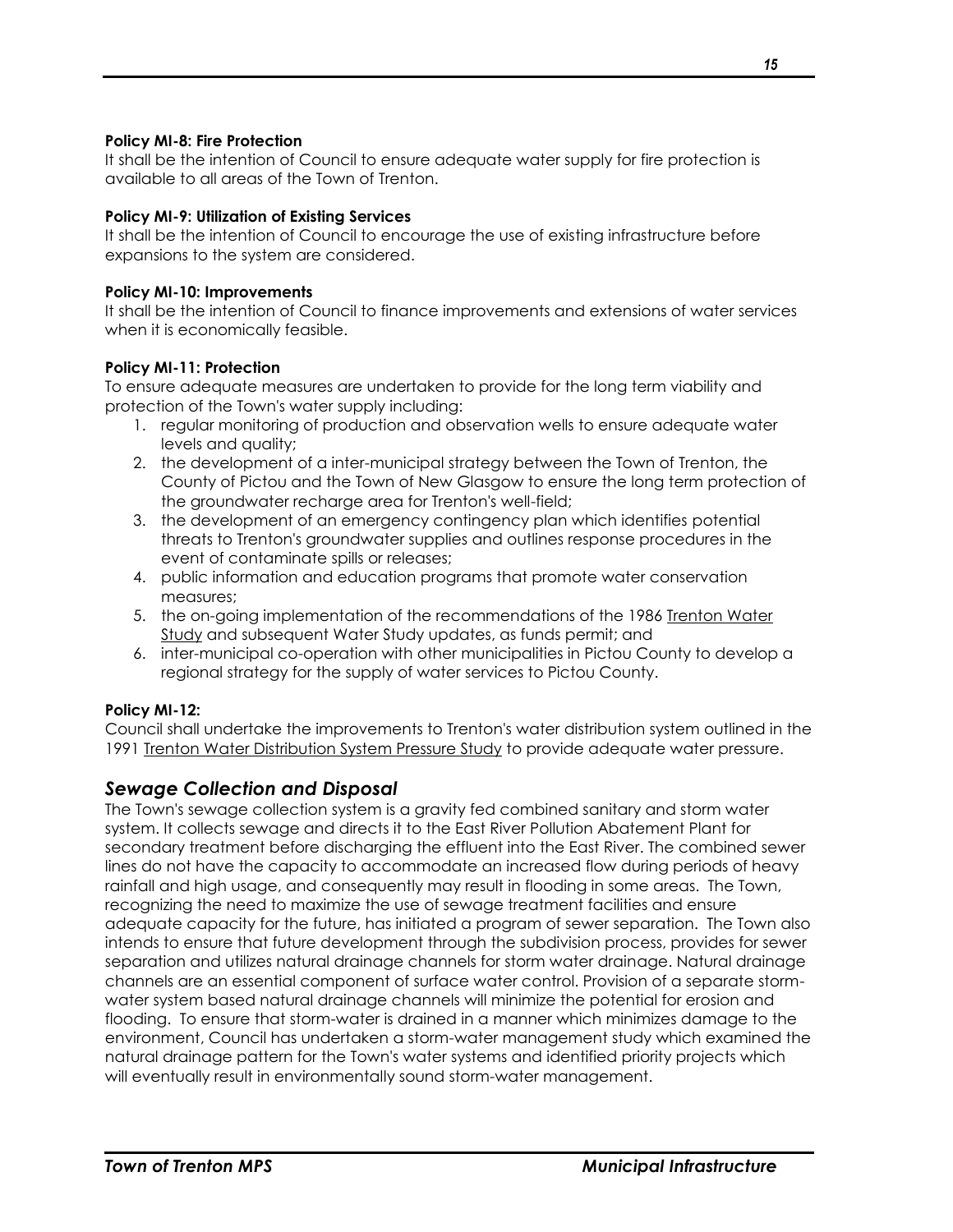#### **Policy MI-13: New Storm and Sanitary Sewer**

It shall be the intention of Council to require separate storm and sanitary sewers for new development.

#### **Policy MI-14: Separation of Existing Combined Storm and Sanitary Sewer**

It shall be the intention of Council to separate existing combined storm and sanitary sewers, where feasible, given consideration of the availability of finances and the opportunity to coordinate sewer separation with other maintenance or construction projects.

#### **Policy MI-15: Stormwater Management**

It shall be the intention of Council that, wherever possible and financially feasible, measures be taken to reduce the amount of wastewater going into the East River during periods of peak flow.

#### **Policy MI-16: East River Pollution Abatement System**

To continue to co-operate with other municipalities in Pictou County through the East River Pollution Abatement System to provide an efficient sewage collection and treatment program.

#### **Policy MI-17: Utilization of Existing Services**

It shall be the intention of Council to maximize the use of existing sanitary sewer by encouraging new growth in those areas where services are already available.

#### **Policy MI-18: Operation and Maintenance**

It shall be the intention of Council to ensure adequate capacity exists for future growth by ensuring the proper operation and maintenance of the existing system.

#### **Policy M1-19: Improvements**

In order to accommodate future growth, it shall be the intention of Council to upgrade the existing sewer system, given consideration of the availability of finances and the opportunity for coordination with other maintenance or construction projects.

## <span id="page-17-0"></span>*Solid Waste Management*

The Pictou County Solid Waste Management System, a division of the Pictou County District Planning Commission, manages the collection and disposal of Trenton's domestic solid waste. This service is also provided to other towns and the rural municipality on a shared basis. The collection of domestic solid waste is contracted to a private collection company and disposal occurs at the Mt. William Solid Waste Disposal facility.

#### **Policy MI-20: Solid Waste Disposal**

It shall be the intention of Council to continue to co-operate with the other municipalities in Pictou County through the Pictou County Solid Waste Management System to provide a regular and efficient waste management collection program which meets or exceeds provincial standards and to maintain a safe and efficient site for its disposal.

## <span id="page-17-1"></span>*Recycling*

The Pictou County District Planning Commission manages the collection of recyclable materials on behalf of the Town. The recycling program, initiated in 1991, involves a bi-weekly collection of recyclables from schools, municipal buildings, senior citizens complexes, and every dwelling under four (4) units. The recyclable materials are currently sent to Colchester County for processing as a cost effective alternative to constructing and managing a recycling facility within Pictou County. However, if the current arrangement becomes too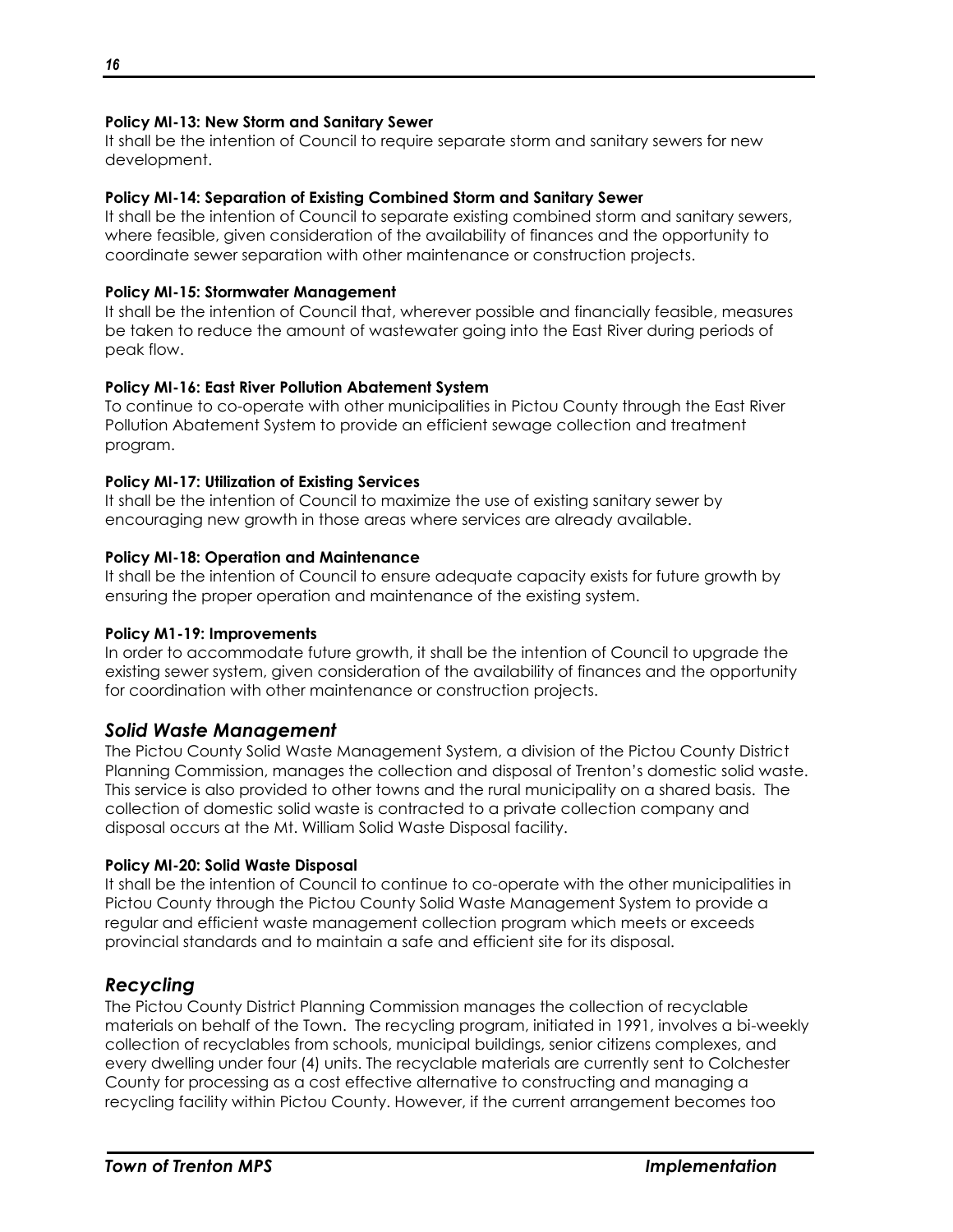costly, other options may have to be examined such as building and operating a recycling facility.

## **Policy MI-21: Recycling**

It shall be the intention of Council to continue to co-operate with the other municipalities in Pictou County through the Pictou County District Planning Commission to provide a regular and efficient recycling program.

## <span id="page-18-0"></span>*Composting*

Effective December 1, 1998, provincial regulations require that organic material no longer be accepted at landfill sites. As a result, Pictou County District Planning Commission has constructed a facility for composting organic materials. A door to door bi-weekly collection of compostable materials began in the summer of 1999 and continues today.

## **Policy MI-22: Composting**

It shall be the intention of Council to continue to co-operate with the other municipalities in Pictou County through the Pictou County District Planning Commission System to provide a regular and efficient composting program.

## <span id="page-18-1"></span>*Transportation*

The transportation network is a fundamental component of a community's urban structure. Not only does transportation infrastructure provide for the movement of people and goods but the presence of an effective and well maintained transportation infrastructure is integral in the economic vitality of a community. The location of nodes in a transportation system, interchanges on major arterial roads for example, have a significant impact on land use planning and the potential for development associated with significant transportation nodes should be explored. In Trenton, the transportation network incorporates a system of streets, highways, and rail transportation.

## **Policy MI-23: Transportation Infrastructure**

It shall be the intention of Council, within its financial capabilities, to maintain and improve the Town's transportation infrastructure and to seek cooperation and assistance of the Provincial government in upgrading the Town's major arterial roads.

## **Policy MI-24: Construction and Maintenance**

To establish medium and long term priorities with respect to road construction, maintenance, and improvements to the Town's transportation infrastructure.

## **Policy MI-25: Arterial Access**

Council shall limit future access on arterials by establishing regulations in the Subdivision Bylaw, which set out a minimum separation distance for public street intersections on arterials.

## <span id="page-18-2"></span>*Pedestrian Network*

In addition to the service provided by streets and other infrastructure in the movement of people and goods, the role of the pedestrian network should be recognized as an important and vital component of a transportation system. The pedestrian network includes sidewalks, paths, walkways, and recreational trails. A pedestrian network which provides a pleasant and safe environment will help ensure high volumes of pedestrian traffic in the Mainstreet retail areas, provide an alternative to automobiles, and opportunities for recreation. Council recognizes the popularity of the Sampson Trail in neighbouring New Glasgow and the potential for Trenton to connect to this recreational trail as well other existing and proposed urban trail opportunities.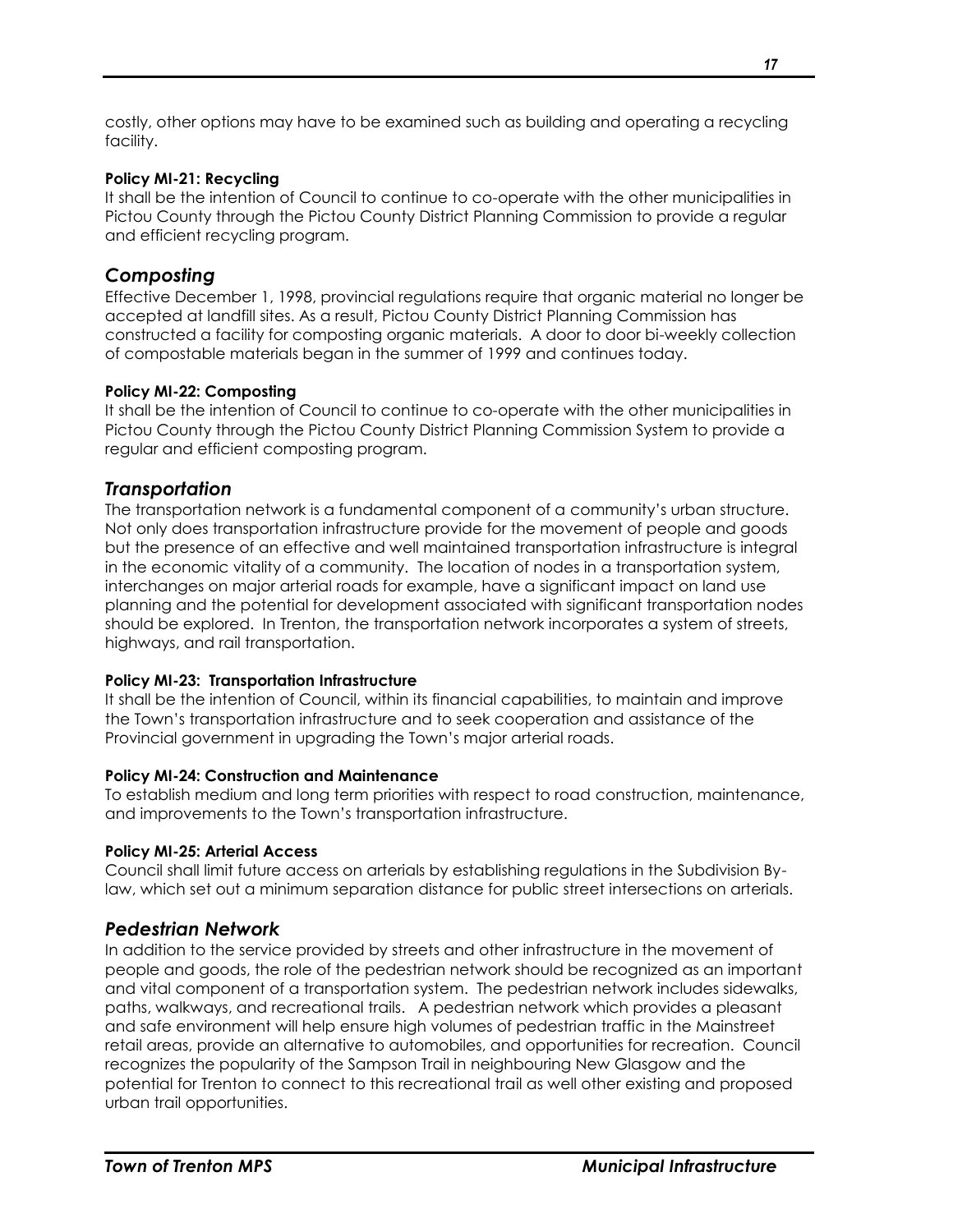## **Policy MI-26: Pedestrian Walkways**

It shall be the intention of Council to ensure a network of pedestrian walkways is established to provide safe and convenient pedestrian circulation.

#### **Policy MI-27: Creation of Pedestrian Walkways**

It shall be the intention of Council to co-operate with landowners to implement a system of pedestrian walkways throughout the Town , particularly along the East River where there is potential to connect to the Sampson Trail as well as the Smelt Brook Area.

#### **Policy MI-28: Abandoned Rail Right-Of-Ways**

To investigate the feasibility of developing abandoned rail right-of-ways within the Town as part of an urban trail systems.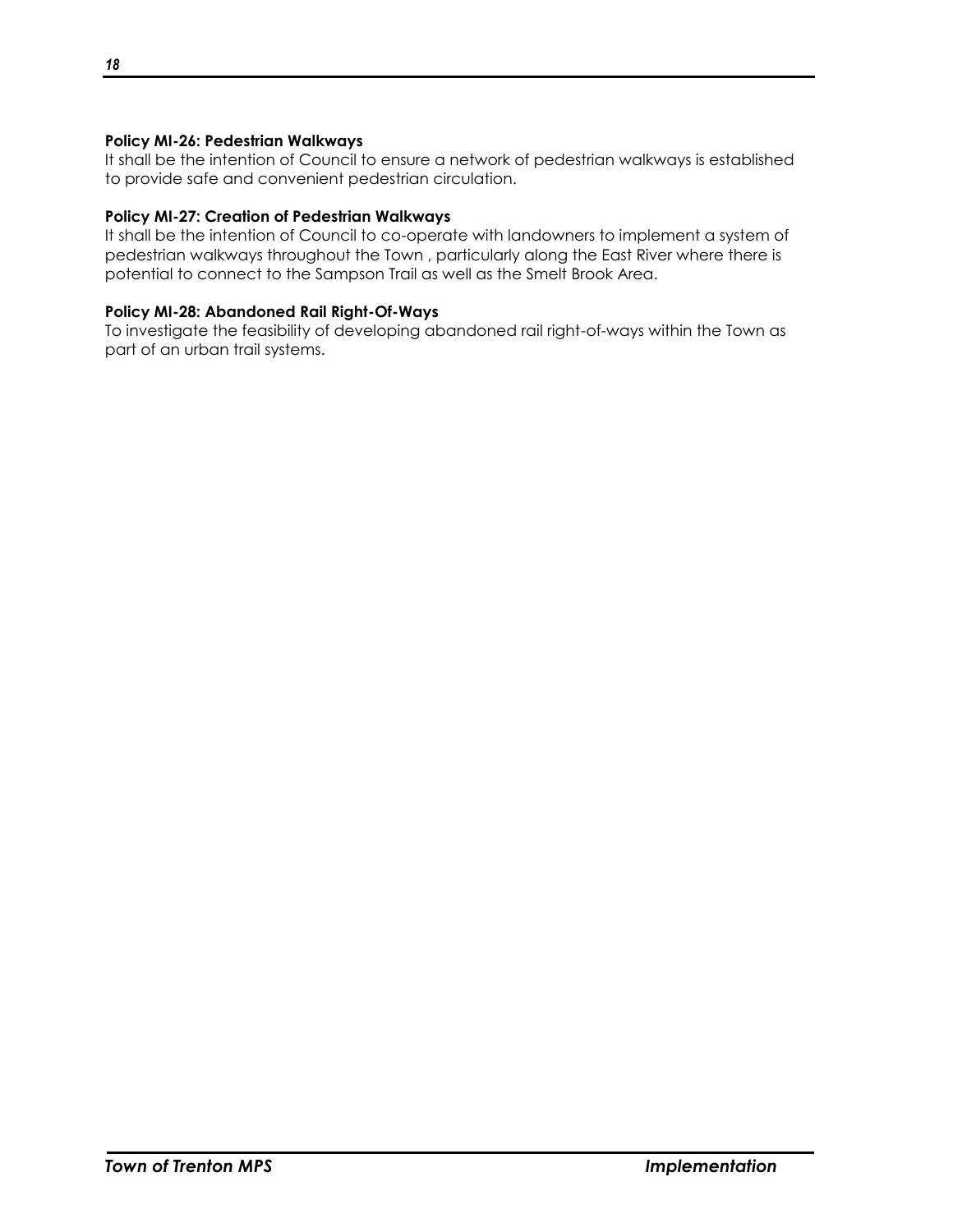## <span id="page-20-0"></span>*5 RESIDENTIAL DEVELOPMENT*

Residential neighbourhoods contribute to a sense of community which is vital to the social and economic well being of the Town. Socially, residential development means increased numbers of people supporting community activities. Economically, the Town benefits from the increased assessment base and tax revenues, and local businesses benefit from the increased market potential and the increased labour pool.

Trenton is primarily a residential community, providing a range of housing types within the existing residential area. Council foresees the development of additional single family homes within homogeneous neighbourhoods. Council supports an on-going assessment of future housing demand and the development of a variety of housing types in appropriate locations throughout the Town.

The trend towards smaller families, smaller households, and an aging population indicate a demand for smaller, more affordable housing accommodations. It is Council's responsibility to ensure that a variety of housing options are available that meets the needs of every citizen but, at the same time, does not adversely impact the residential character of the Town.

In Pictou County, the Nova Scotia Community Services Housing Division operate family and senior housing through the Eastern Mainland Regional Housing Authority. There are two such senior's housing developments in Trenton located on Forge Street and on Park Street. Both developments, consisting of a total of 40 seniors housing units, are currently at capacity. The Eastern Mainland Housing Authority also manages 7 single family dwellings in various locations throughout the Town. The demand for additional seniors' housing created by an aging population, an increasing number of one person households and a shortage of suitable housing alternatives for seniors, will have the greatest impact on future housing requirements in Trenton.

## <span id="page-20-1"></span>*Objective*

To provide a variety of housing types; to preserve the character of existing neighbourhoods in their present form by encouraging attractive and appropriate design of infill development; and to encourage residential development to occur in areas that are serviced with municipal water, sewer and infrastructure, and where new development requires upgrades or extensions to municipal services, the developer will be required to bear any associated costs.

## <span id="page-20-2"></span>*Policies*

## <span id="page-20-3"></span>*General*

## **Policy R-1: Housing Need**

In co-operation with the Eastern Mainland Regional Housing Authority, the Nova Scotia Community Services (Housing Division) and Canadian Mortgage and Housing Corporation, Council shall assess the need for additional seniors and family housing.

## **Policy R-2: Seniors Housing**

Council shall assist in determining the location of new senior citizen housing and, in doing so, to encourage its location in proximity to support services for seniors.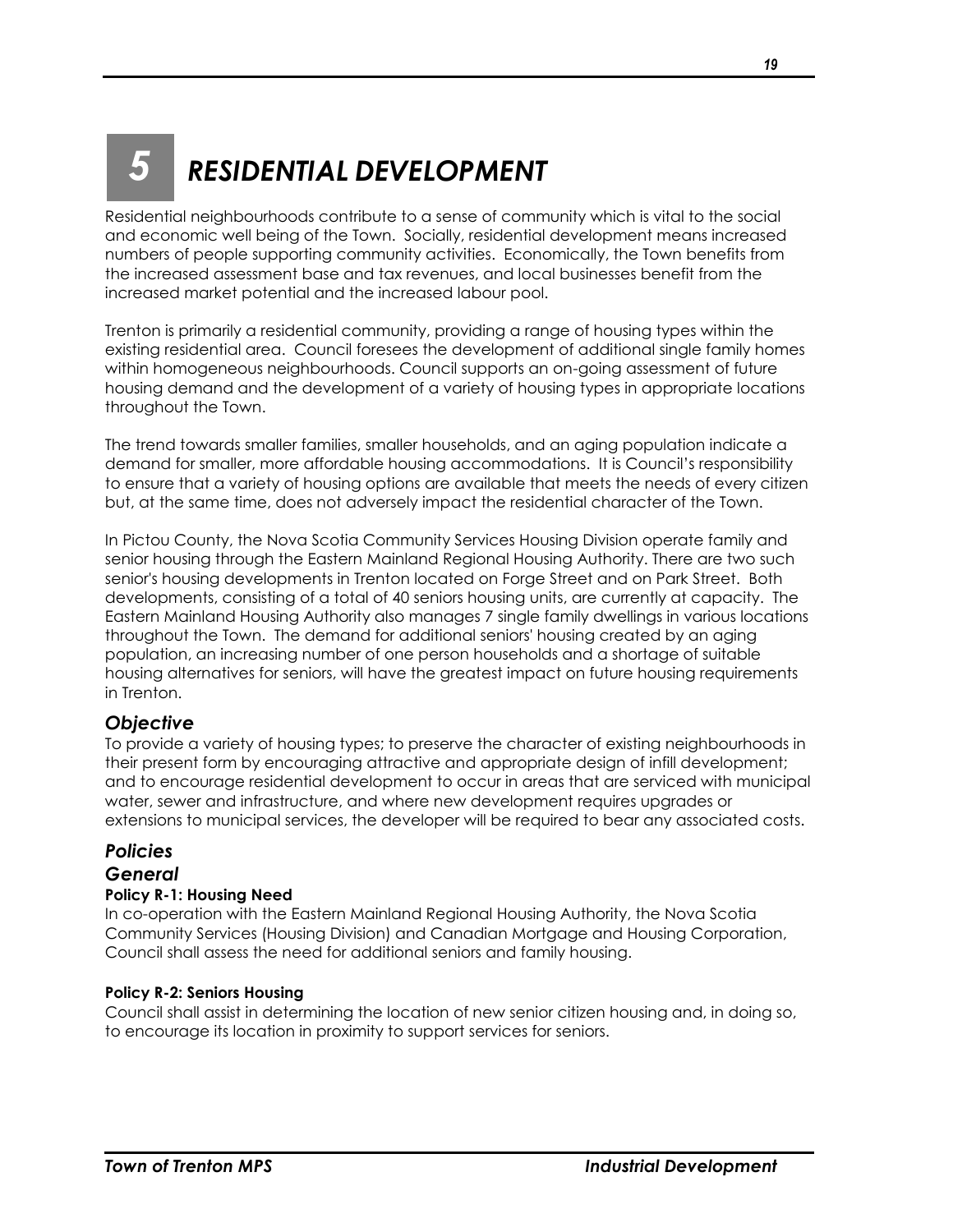## **Policy R-3: Access to Housing**

Council shall assist and work with public and private organizations and other levels of government, within the financial capabilities of the Town, to provide quality housing for the low and moderate income earner.

#### **Policy R-4: Single Family Housing**

To provide a broader range of housing options, Council shall encourage the development of residential neighbourhoods designed exclusively for single detached dwellings. In doing so, Council hopes to achieve a greater proportion of single family development within the Town.

## <span id="page-21-0"></span>*Residential Land Use Strategy*

All existing residential areas will be designated General Residential on the Future Land Use Map. Residential development within this designation will provide for a choice of dwelling types and densities. Undeveloped areas which are suitable for residential development will be designated as Single Detached Residential on the Future Land Use Map. Residential development within this designation will be restricted to single detached dwellings.

Residential uses are usually categorized according to density: low, medium and high density development. Low density development generally includes single and two family dwellings. Residential development in Trenton is predominantly low density development. Within the areas designated for residential use, there will be two zones for low density residential development. One zone is exclusively for single detached dwellings and the other zone is to accommodate single and two family dwellings.

The Town also intends to provide for medium to high density residential development within the General Residential Designation. Medium to high density residential development uses land more efficiently and is generally more affordable than low density residential development. This type of residential development includes townhouses, triplexes, low and high rise apartments and mobile home parks Within the General Residential Designation there will be two zones for medium density residential development. One zone is for multiple unit dwellings with a maximum of five units and the other zone is for mobile home parks. High density residential development, which includes multiple unit dwellings with more than five dwelling units, is controlled through the development agreement process.

#### **Policy R-5: General Residential**

Council shall establish a General Residential future land use designation and designate existing residential areas and vacant lands generally located within the serviced area, as General Residential on the Future Land Use Map. Within this designation a range of residential uses, institutional uses, recreational uses, and neighbourhood commercial uses will be allowed. Existing development in this designation shall be zoned according to its use.

#### **Policy R-6: Single Detached Residential**

Council shall establish a Single Detached Residential future land use designation and designate certain existing residential areas and undeveloped lands, generally located outside of the serviced area and suitable for residential development, as Single Detached Residential on the Future Land Use Map. Within this designation development shall be limited to single detached dwellings, and neighbourhood parks. Council intends to protect the integrity of this area by restricting re-zonings within areas designated Single Detached Residential to two family dwelling types.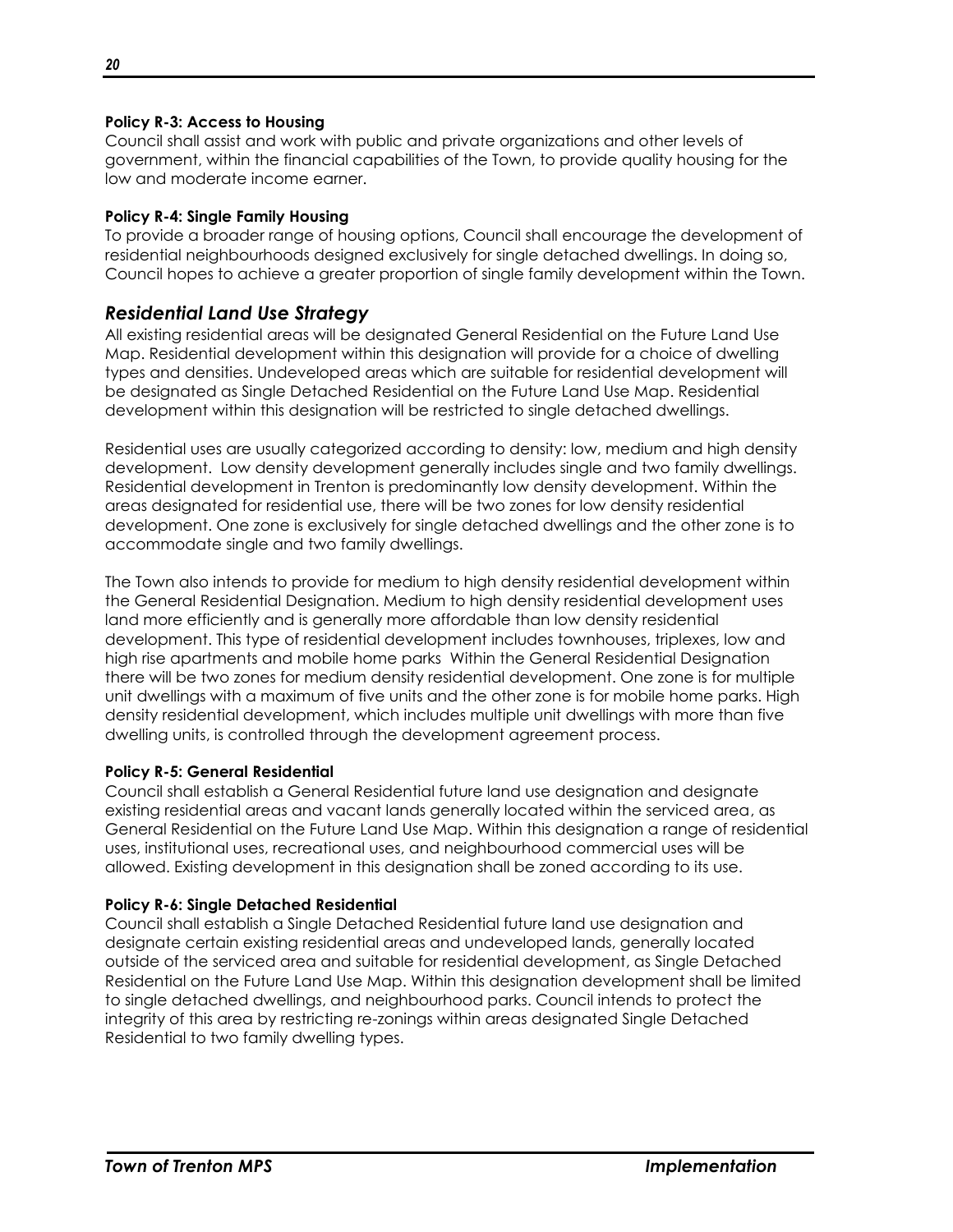#### **Policy R-7: Residential Zones**

In addition to a Residential Mobile Home Park Zone, Council shall establish the following three residential land use zones in the Land Use By-law to accommodate residential development:

- 1. A Residential Single Unit Dwelling (R-1) Zone. Uses permitted in this zone shall include the following and similar uses: single detached dwellings, home occupations, and neighbourhood parks. This zone shall apply to all lands designated as Single Detached Residential. Re-zonings to the R-1 Zone shall also be considered in areas designated General Residential.
- 2. A Residential Two Unit Dwelling (R-2) Zone. Uses permitted in this zone shall include the following and similar uses: single detached dwellings, semi-detached dwellings, duplex dwellings, converted dwellings to a maximum of two units, bed and breakfast establishments and boarding houses with a maximum of two rooms for rent, home occupations and neighbourhood parks. This zone shall apply to all single and two family residential uses located within the General Residential Designation. Proposals for R-2 uses will be considered in areas designated Single Detached Residential by a Land Use By-law amendment (re-zoning) to the R-2 Zone.
- 3. A Residential Multi-Unit (R-3) Zone. Uses permitted in this zone shall include the following and similar uses: R-2 uses, triplex dwellings, townhouse or rowhouse dwellings, multiple unit dwellings, converted dwellings, senior citizen housing, boarding houses and bed and breakfast establishments with a maximum of five rooms for rent, home occupations and neighbourhood parks. The maximum number of dwelling units for any use in this zone, except senior citizen housing, is five. This zone shall apply to all existing medium density residential uses within the General Residential Designation. Proposals for medium density residential uses will be considered in areas designated as General Residential by a Land Use By-law amendment (re-zoning) to the R-3 Zone.

## <span id="page-22-0"></span>*Mobile Home Parks*

Rising home ownership costs associated with conventional single unit detached dwellings have resulted in an increase in the number of people accepting mobile dwellings as a viable alternative, if not for a lifetime, then as a starter or retirement home. There are currently two existing mobile home parks in Trenton.

## **Policy R-8: Mobile Home Parks**

It shall be the intention of Council to establish the Residential Mobile Home Park (RMHP) Zone in the Land Use By-law. Existing mobile home parks shall be zoned Residential Mobile Home Park (RMHP). Permitted uses in the mobile home park shall include but not be limited to: mobile homes, mini-homes, mobile home park offices and maintenance and equipment storage, mobile home sales structures, recreation uses, and home occupations. Mobile home parks shall meet the requirements of the Mobile Home Park By-law. Lands designated Residential may be rezoned to Residential Mobile Home Park (RMHP) subject to the following requirements:

- the development is proposed for an area of land sufficient to meet the minimum park size established in the Land Use By-law and all the requirements of the Mobile Home Park By-law;
- the road network is capable of handling any increase in traffic volumes resulting from the development
- the site is, or will be as part of the development, serviced with municipal sewer and water services; and
- the proposal can meet all pertinent policies of this Strategy including Policy IM-11 of this Municipal Planning Strategy.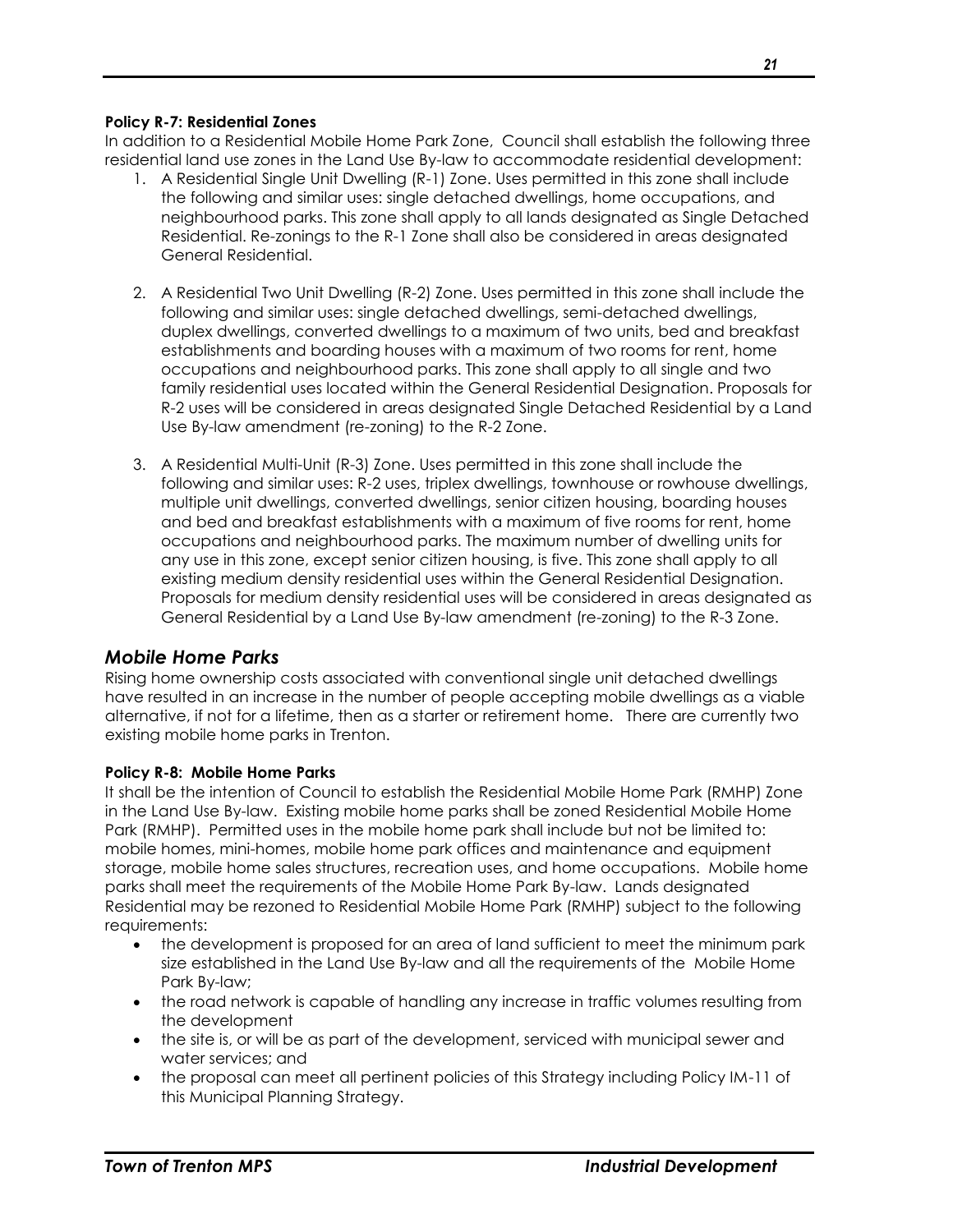## <span id="page-23-0"></span>*Residential Neighbourhood Integrity*

Council wishes to facilitate the development of high quality, low density housing options while maintaining control over the form and location of more intrusive uses, such as multi-unit and small scale commercial uses. Council intends to consider proposals for these more intensive uses only in low density residential areas designated General Residential. In areas designated Single Detached Residential proposals for two family residential uses will be considered by a re-zoning to the R-2 Zone, provided the proposal has access to centralized sewer and water services. Council also wishes to maintain the aesthetic quality of the residential streetscape by regulating the percentage of the front yard that can be used for parking and by requiring that yards be landscaped in all residential zones.

## **Policy R-9: Rezoning in the Single Detached Residential Designation**

Council shall consider proposals for two family residential uses in areas designated as Single Detached Residential by a re-zoning to the R-2 Zone. In assessing such proposals Council shall have regard to the following criteria:

- 1. that the proposal is able to be served by centralized water and sewer services;
- 2. that the proposal satisfies criteria in Policy IM-11 of this Municipal Planning Strategy.

## **Policy R-10: Mobile Home Dwellings**

To ensure that future residential development is compatible in terms of external design with existing single family housing, Council shall allow new mobile home dwellings only in Mobile Home Parks and also establish regulations in the Land Use By-law which restrict housing types similar in appearance to mobile homes. The Land Use By-law shall make provisions for a Mobile Home Park Zone. Existing mobile homes on individual lots outside the Mobile Home Park Zone shall become non-conforming uses, subject to the requirements of the Municipal Government Act.

## **Policy R-11: New Mobile Home Parks**

Council shall consider proposals for new mobile home parks and expansions to existing parks in areas designated as General Residential by re-zoning to the R-MHP Zone. In assessing such proposals, Council shall have regard to the following criteria:

- 1. that the proposal has access to a road of sufficient capacity;
- 2. that the proposal satisfies Policy IM-11 in the Implementation Section.

## <span id="page-23-1"></span>*Multiple Unit Development*

Council recognizes the importance of providing a range of housing types in order to accommodate specific market demands. Rising home ownership costs, smaller family sizes, the need and desire for greater mobility and the aging population has increased the demand for multiple unit development. This includes both apartment buildings of a various sizes and townhouses. The vacancy rate in Pictou County for multiple unit buildings is estimated to be approximately five percent. There appears to be a corresponding increased demand on multiple unit buildings, particularly for seniors housing.

Council also recognizes that multiple unit development is an efficient use of land and municipal services because it provides a greater density of development (i.e. units/acre) and can be less costly to service. However, multiple unit buildings can also have a negative impact on the surrounding neighbourhood in terms of traffic, aesthetics, scale, design, and density.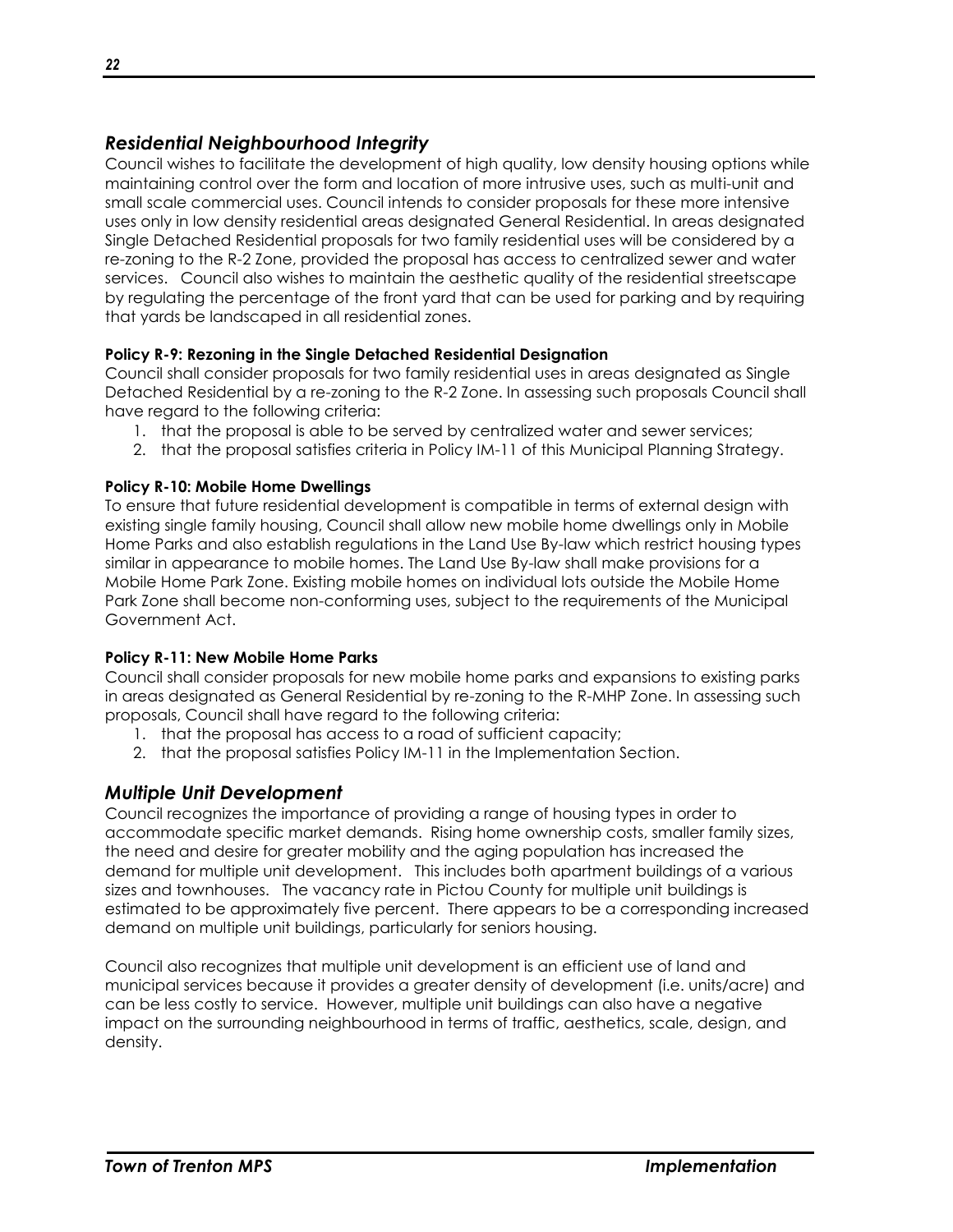## **Policy R-12: New Multi-Unit Dwellings by Rezoning**

Council shall consider proposals for new multiple unit dwellings, or expansions to existing single and two unit dwellings, with more than two and less than five dwelling units in areas designated as General Residential and Secondary Commercial, by a re-zoning to the R-3 Zone. In assessing such proposals Council shall have regard to the following criteria:

- 1. that the proposal is located on a road of sufficient capacity; and
- 2. that the proposal satisfies the criteria set out in Policy IM-11 of this Municipal Planning Strategy.

## **Policy R-13: New Multi-Units by Development Agreement**

Council shall consider proposals for new multiple unit dwellings or expansion to existing multiple unit dwellings with more than 5 dwelling units, in areas designated General Residential and Secondary Commercial, by development agreement. In considering such proposals Council shall have regard to the following criteria:

- 1. that the proposal is located on a road of sufficient capacity;
- 2. that the site can provide sufficient amenity space as set out for the R-3 Zone;
- 3. that the proposal provides adequate controls to minimize potential conflicts with adjacent lower density residential uses with respect to separation distances, screening of parking, and landscaping; and
- 4. that the proposal satisfies the criteria set out Policy IM-11 of this Municipal Planning Strategy.

## **Policy R-14: Parking in Residential Zones**

To maintain the character of the residential streetscape and minimize adverse impacts on adjacent properties, Council shall establish regulations in the Land Use By-law which control the location and size of parking areas, and require landscaping of yard areas in all residential zones.

## <span id="page-24-0"></span>*Commercial Uses In Residential Areas*

Certain small scale commercial uses such as home occupations, bed and breakfast establishments, boarding houses, and neighbourhood commercial uses have minimal impact on the residential neighbourhoods are to be permitted under certain conditions. Council recognizes that these businesses provide a service to surrounding neighbourhoods and intends to provide for these uses on a limited basis subject to concerns related to location, scale, traffic, parking, noise and proximity to low density residential development.

## **Policy R-15: Commercial Uses Prohibited in Residential Designations**

Except as otherwise provided for in this Strategy, new commercial and industrial uses shall be prohibited from locating in areas designated Residential on the Future Land Use Map.

## **Policy R-16: Commercial Uses Permitted in Residential Designations**

Notwithstanding Policy R-15, neighbourhood commercial uses shall be permitted in residential neighbourhoods designated General Residential and Secondary Commercial only by amendment to the Land Use By-law (re-zoning) to the Neighbourhood Commercial (C2) Zone. To minimize the impact of such activities on residential areas, special provisions shall be set out in the Land Use By-law with respect to the following: the nature of the use; maximum allowable floor space; landscaping; separation distances; parking; and outdoor storage.

## **Policy R-17: Home Occupations**

Notwithstanding Policy R-15, home occupations shall be permitted in residential dwellings in any residential designation or zone. To minimize the impact of such activities on residential areas, special provisions shall be set out in the Land Use By-law with respect to the following: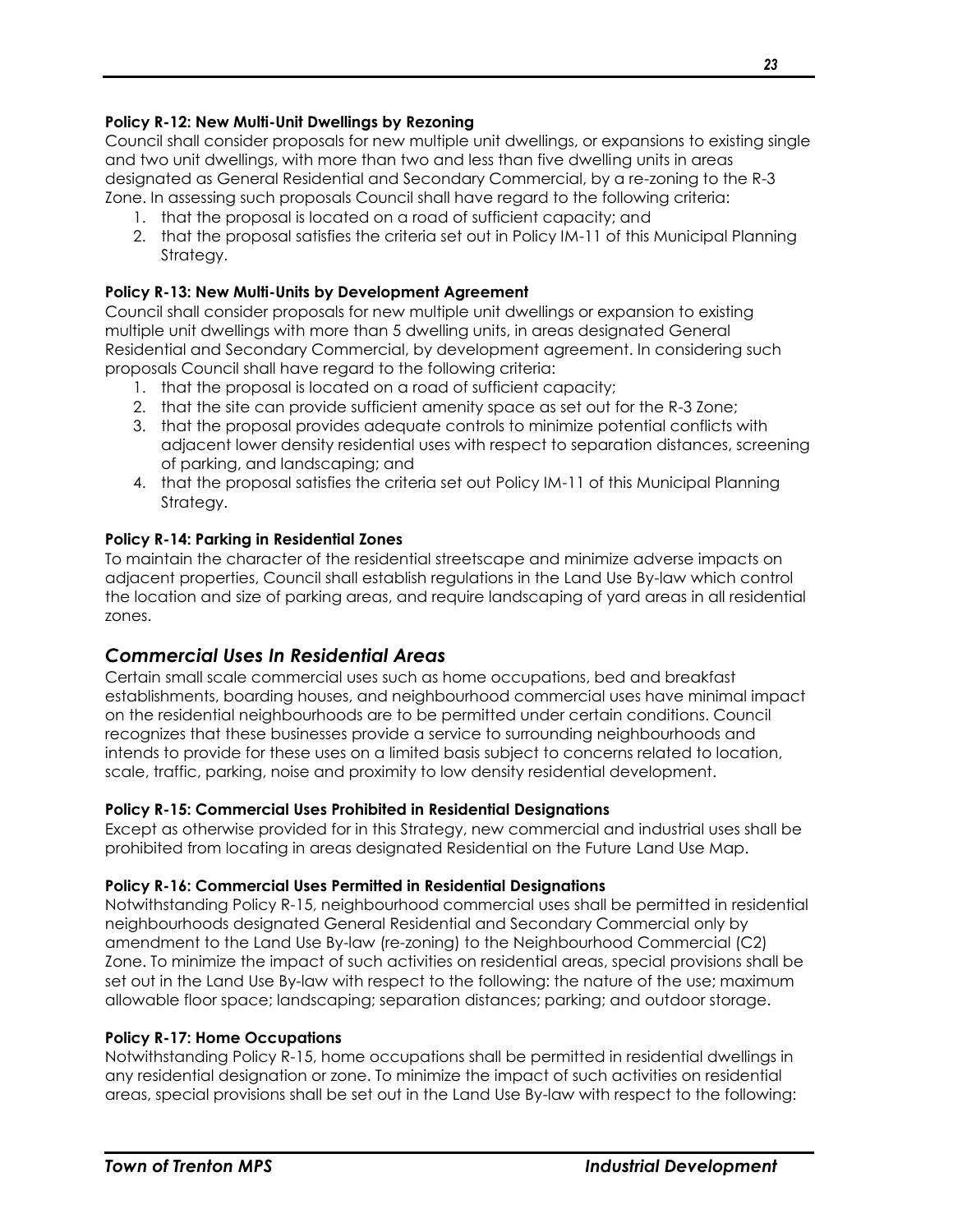the type of use; the location; the external appearance of the dwelling; the maximum floor area the use may occupy in the dwelling; the number of employees; the number and size of signs; the amount and location of required parking; and prohibiting outdoor storage and display.

## **Policy R-18**

Notwithstanding Policy R-15, Council shall allow the controlled development of bed and breakfast establishments and boarding houses in any R-2 or R-3 Zone. Controls shall be established in the Land Use By-law which provide for the following:

- 1. bed and breakfast establishments and boarding houses with a maximum of two rooms for rent to locate in any R-2 or R-3 Zone, subject to development standards addressing such factors as the external appearance of the dwelling, location of parking, and signage;
- 2. bed and breakfast establishments and boarding houses with a maximum of five rooms for rent to locate in areas designated as General Residential or Secondary Commercial by a re-zoning to the R-3 Zone, provided the use is located on a road of sufficient capacity and satisfies the criteria set out in Policy IM-11 of this Municipal Planning Strategy;
- 3. bed and breakfast establishments and boarding houses with more than five rooms for rent to locate in areas designated as General Residential and Secondary Commercial by development agreement, provided the use is located on a road of sufficient capacity and satisfies the criteria set out in Policy IM-11 of this Municipal Planning Strategy.

## <span id="page-25-0"></span>*Future Residential Development*

There is a limited supply of undeveloped lands suitable for future residential development in the Town. Future residential development in the Town can be accommodated by infilling vacant lands within the existing residential area and by developing lands located outside of the existing residential area that are suitable for future residential development.

Council will give priority to redevelopment and infilling of vacant lots within the residential area. As these lots are located in serviced areas of the Town, it is more cost effective and efficient to develop these lots before extending sewer and water services to un-serviced areas of the Town.

The Town intends to reserve undeveloped lands, which are designated as Single Detached Residential and located outside of the serviced area, for single unit dwelling use. Council will use the Single Unit Dwelling Zone to require larger lot sizes and protect this area from conversions and the encroachment of higher density residential and incompatible commercial uses. Within this designation there are two areas of undeveloped land which Council feels are particularly suitable for high quality residential subdivisions. The two areas, Single Detached Residential Area 'A' at the top of Oak Street, and Single Detached Residential Area 'B' between Park Road and Strickland Avenue, contain relatively large parcels of land, and have physical amenities such as views, and vegetation, which make these areas especially attractive for high quality residential development (refer to Future Land Use Map). Council intends to undertake secondary planning in these areas to ensure innovative development. Secondary planning will address such issues as, stormwater management, road design, pedestrian and vehicular circulation, building siting and design, landscaping and natural features.

Under the current economic conditions, the existing and future residential development areas are sufficient to meet Trenton's projected housing demand. If Trenton's population stabilizes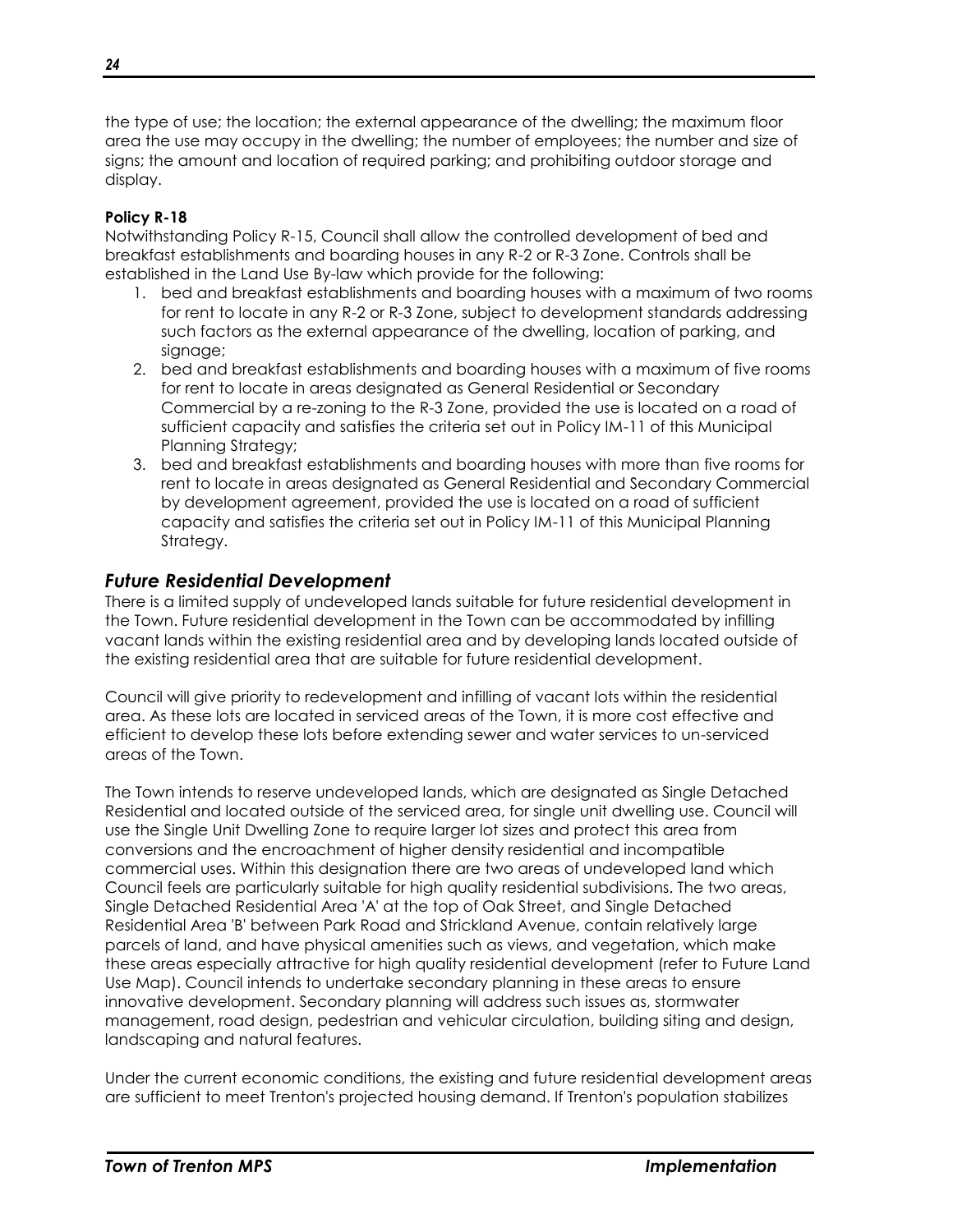and the number of households continues to increase over the next twenty years, there may be a future demand for additional lands suitable for residential development. Council intends to monitor the residential growth rate over the planning period and evaluate the need to annex additional undeveloped lands for residential development.

## <span id="page-26-0"></span>*Undersized Lots*

Council recognizes the importance of permitting infill development in Trenton because it helps maximize the use of existing municipal services thereby minimizing the Town's service maintenance costs, particularly given the high expense to service the vacant residential lands in Town. Council has given consideration for two types of infill development: one addresses existing undersized lots, another addressing existing properties in Trenton with two units or two main buildings which may need to be subdivided in order to be sold as legal lots.

## **Policy R-19: Existing Undersized Lots**

It shall be the intention of Council to encourage infill housing on existing vacant, serviced lots in the residential designation by including provisions in the Land Use By-law which permit the use of those lots which do not meet the area or frontage requirements of their zone but shall still be required to meet the minimum setback requirements of the zone.

## **Policy R-20: Two Dwellings on a Single Lot**

It shall be the intention of Council to permit the subdivision of a lot where two residential dwellings or two main buildings are existing on a single lot, to create two new lots which may not meet the area or frontage requirements of the zone of the Land Use By-law.

## **Policy R-21: Un-serviced Residential Development**

Council shall limit un-serviced development in areas designated residential by restricting development to single detached dwelling uses and by requiring larger lot sizes in the Land Use By-law. Note that proposals involving on-site servicing systems are also subject to approval by the Provincial Department of Environment and Labour .

## **Policy R-22: Municipal Cooperative Planning**

To undertake studies and engage in discussions with the Municipality of the County of Pictou and/or the Municipality of the Town of New Glasgow to evaluate the benefits of co-operative planning and annexations of lands for future residential development.

## **Policy R-23: Future Single Detached Residential Areas**

Council shall designate on the Future Land Use Map the following future residential development areas for secondary planning: Single Detached Residential Areas 'A' and 'B'. Council shall undertake a detailed study of these areas to develop standards related to storm water management, road design, pedestrian and vehicular circulation, building siting and design, landscaping and retention of natural features. Upon completion of this study, Council will amend the Town's planning documents to provide for the establishment of comprehensive development districts. In the interim, these areas will be zoned for single unit dwelling use.

## <span id="page-26-1"></span>*Innovative Housing and Site Design Development*

The Town of Trenton has vacant parcels of land located in the residential designation where it may be a more efficient use of the land to utilize innovative housing and site design approaches for single, two-unit, and multi-unit dwellings rather than traditional subdivision approaches.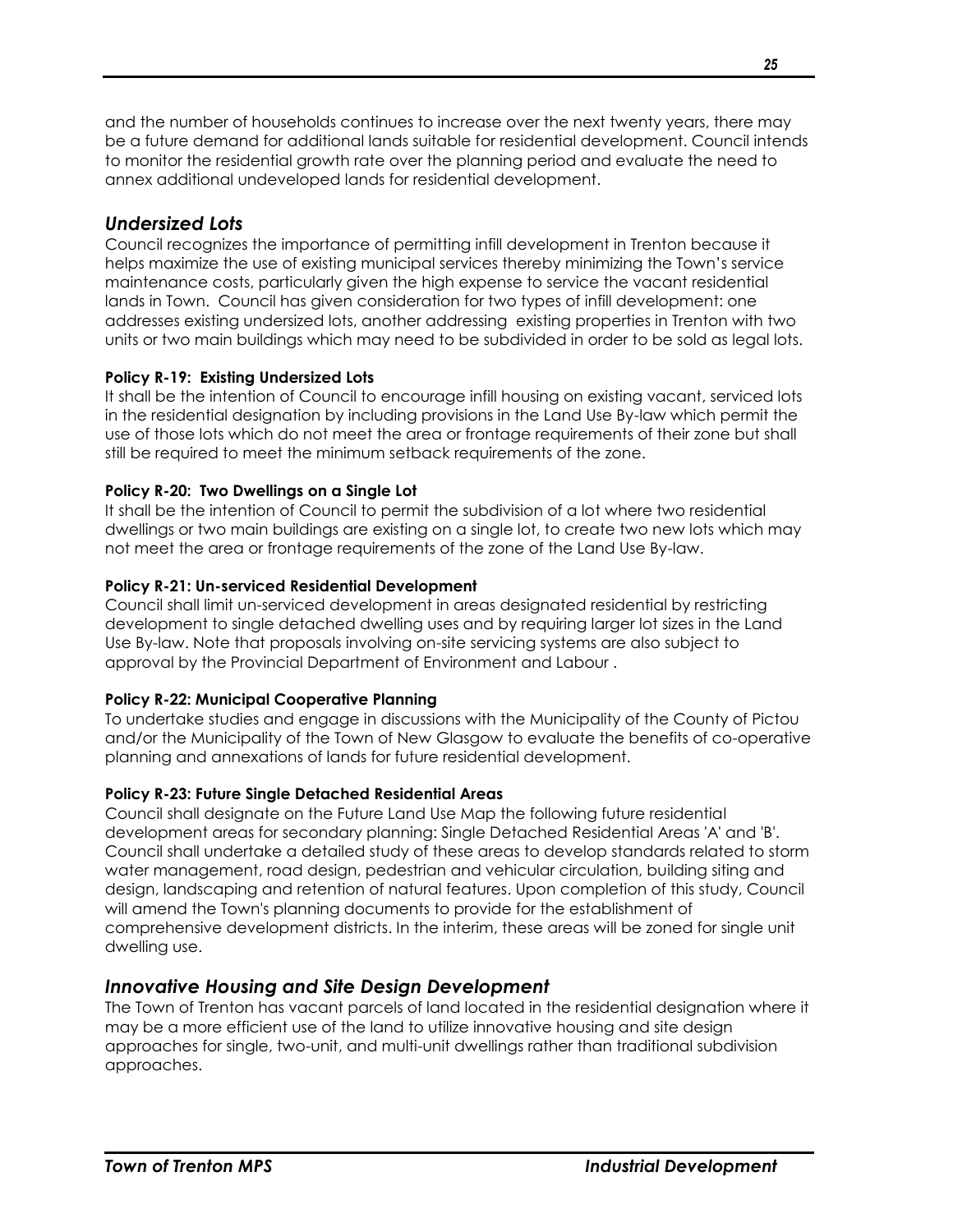Innovative housing and site design approaches are partially based upon neo-traditional planning principals. The objective is to create "green developments", and to create "livable space" in terms of scale, aesthetics, passive and active recreation space, undisturbed open space, etc. Two approaches commonly used are 'cluster/open space' and 'small lot' developments (reduction of lot frontage, side yard and lot area requirements). These approaches can be used together or separately.

Cluster/open space is an approach which refers to a variety of site design options which focus on an entire site area rather than individual lots. This approach is to site various residential developments around a common focal point such as a playground, common open space, a natural feature, or road network. This can be achieved by utilizing cul-de-sac streets, loop streets, creative lane-way and driveway configurations, and/or modifications to lot sizes and setbacks.

Small lot development is an approach that allows for efficient use of municipal infrastructure (more lots on street frontage) in exchange for common open space, minimizes sprawl development, and provides an affordable form of housing. This type of development is commonly referred to as "R-0" because traditionally, a side yard has been decreased to 0 feet (0 metres). However, legal and building code concerns have resulted in the need to maintain a minimum two feet (0.6 metres) for a side yard setback.

Small lot housing is becoming increasingly popular because these properties are similar in price to conventional semi-detached homes but have the added benefits such as private front and back yards. They also have almost the same amount of living space as conventional single unit dwelling. This type of development offers a good alternative for seniors who still want their own home but do not wish to maintain a large lot. The above benefits can only be achieved through creative, detailed housing designed to fit the unique dimensions of these smaller lots.

This new form of innovative housing and site design is an approach that Council is willing to entertain provided that certain criterion can be met regarding servicing, architectural design, building orientation, recreation and natural open space, and landscaping and buffering provisions.

## **Policy R-24: Innovative Housing and Site Design**

It shall be the intent of Council to consider innovative housing and site design development for single unit, two unit, mobile unit, and/or multiple unit development that may include flexibility to street and road standards for lots serviced by municipal water and sewer and located within the residential designation by development agreement. In considering a proposal, Council shall have regard to the following:

- 1. the adequacy and usability of public and/or private passive and active recreation space;
- 2. provision of natural undisturbed open space;
- 3. adequacy and arrangement for vehicular traffic including road widths and road grades;
- 4. the adequacy and arrangement of pedestrian access and circulation including the separation of pedestrians from vehicular traffic;
- 5. the provision of specific architectural detailing and design;
- 6. the provision for attractive streetscape design;
- 7. provision and details of landscaped areas; and
- 8. where small lots are proposed, lots having a minimum frontage of 34 feet (10.4 metres) on private or public road, and a minimum lot area of 3400 ft<sup>2</sup> (315.9 m<sup>2</sup>)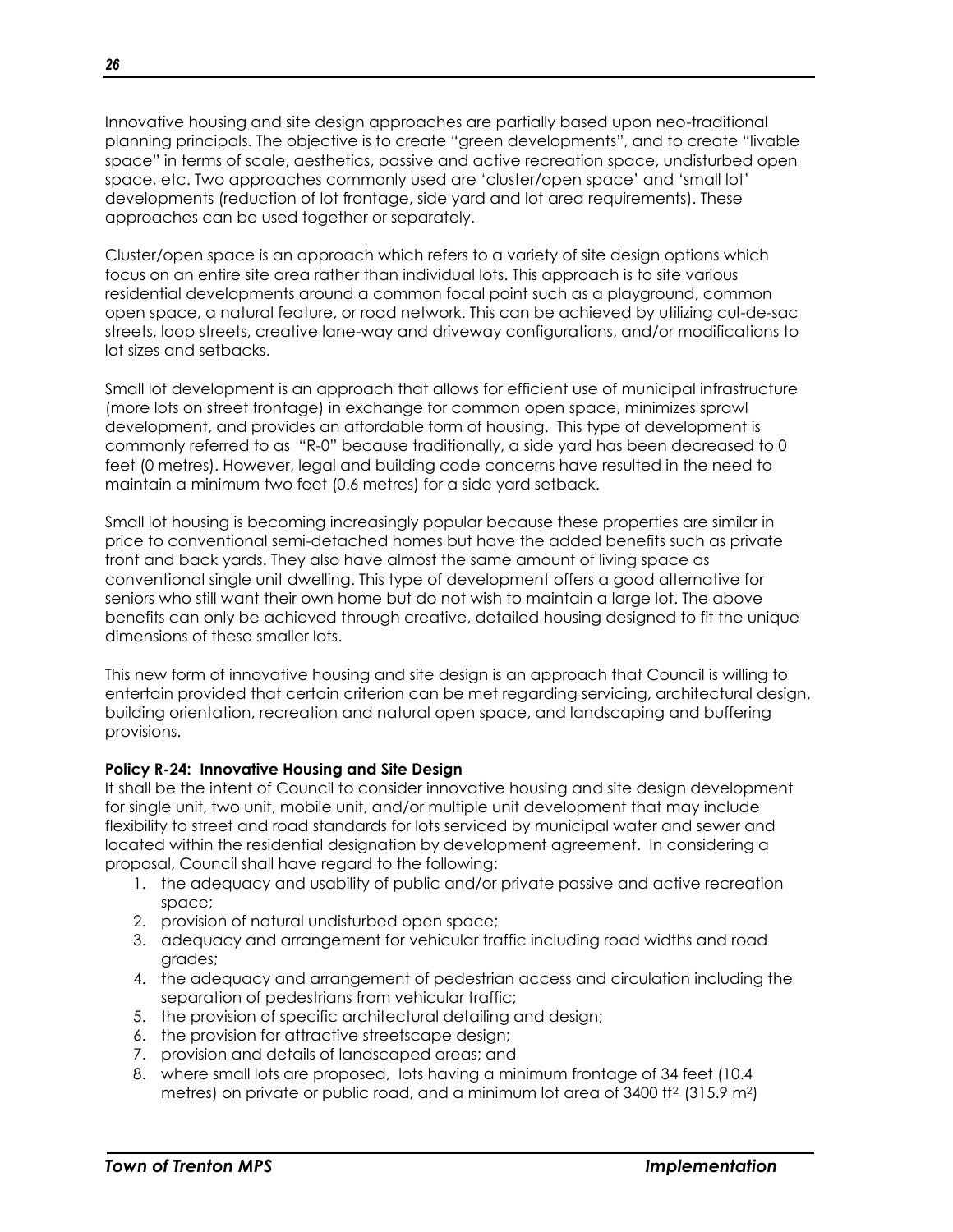assurance that design and orientation are suited to fit the lot dimensions and grades; and

9. compliance with Policy IM-11 of this Municipal Planning Strategy.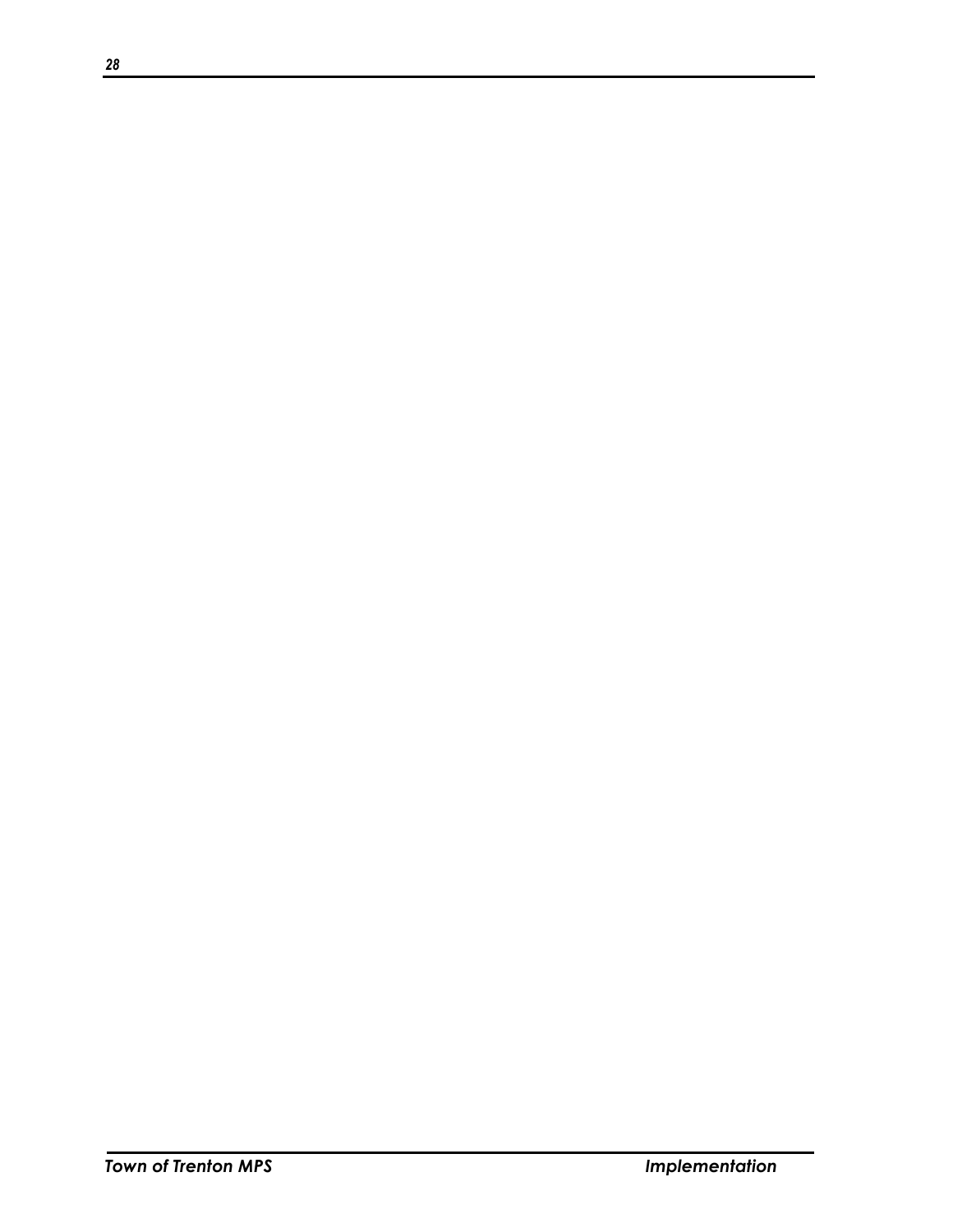## <span id="page-30-0"></span>*6 COMMERCIAL DEVELOPMENT*

An important element in the viability of any community is the health of its economy. A healthy economy spurs new commercial development and sustains existing businesses, creating a significant source of tax revenue for municipal coffers. Commercial development also increases employment opportunities and the range of services available to the community and surrounding areas.

By establishing Trenton as an attractive place for both existing and potential commercial development to conduct business, Council will ensure that the community enjoys a measure of prosperity. However, uncontrolled and unplanned commercial growth can have a negative impact on the community, especially when careful consideration is not given to the location of new businesses. In addition to causing land use conflicts with established residential areas, businesses located indiscriminately throughout the community can have the effect of weakening Trenton's traditional Main Street Commercial area. It is more desirable that new commercial development focus on the Main Street, where a number of businesses together will, collectively, create a destination for retailing and services.

While the decline of Trenton's Main Street Commercial area is primarily attributed to competition from neighbouring communities and, in particular, shopping mall development, the lack of aesthetic consideration has also played a part. In order for a Main Street shopping area to be successful in attracting retailers and customers, particular attention should be paid to the physical elements which make up the streetscape. Well maintained buildings, streets, sidewalks, and signage are essential components of a Main Street with a positive image. Other important elements in a successful Main Street include; having shops oriented to the street, easily accessible parking, a comfortable environment for pedestrians, and emphasis placed on design elements like landscaping, street furniture, signage, and architecture. In order to attract much needed new development to Trenton, Council recognizes it must be accommodating to new development proposals. Concern for streetscape design and aesthetics, therefore, will not be paramount when Council assesses new development proposals. However, Council recognizes the importance of these design elements and will strive to improve upon the Main Street with these issues in mind, particularly if the fiscal situation of the Town should improve.

With the Province of Nova Scotia successfully promoting itself as a major tourist destination both nationally and internationally, Council recognizes the importance of promoting the Town's overall development as a community with a high quality of life for residents and visitors alike. Council shall encourage specialty shops that can serve a specific market and tourist markets to complement the existing commercial shops and services which currently give Trenton its community focus.

There are several existing residential properties located in the Main Street Commercial area. These residential properties are primarily single unit dwellings, however, there are also few two unit and multiple dwellings. Council recognizes the need to protect the residential rights of these property owners, yet also wishes to encourage these properties to redevelop as commercial uses because of the limited vacant land available in the Main Street Commercial area and the need to attract new commercial uses.

The Secondary Commercial area, immediately adjacent to the Main Street area, is a transitional area consisting of a mixture of residential and commercial uses. This area is an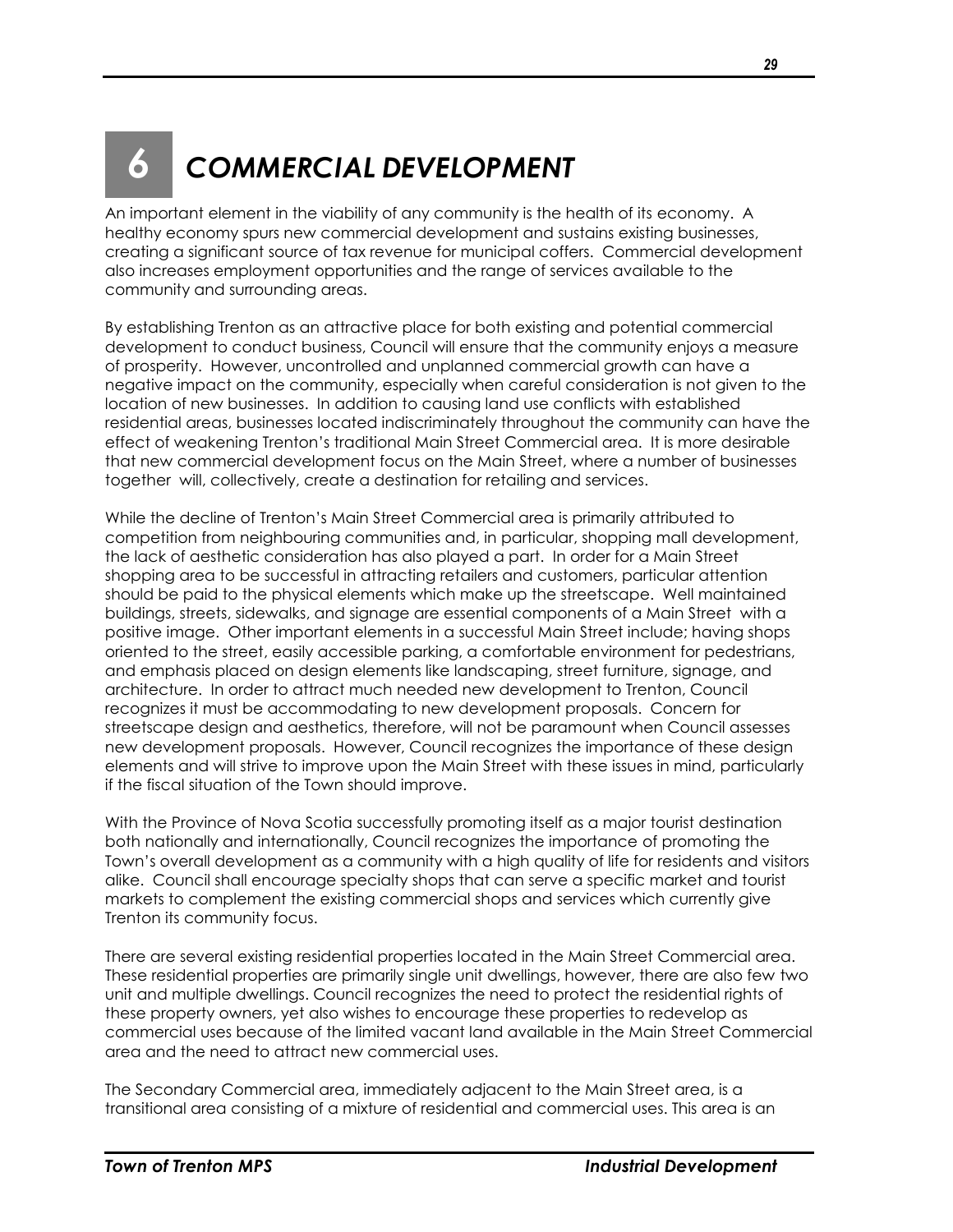extension of the Main Street Commercial area which has evolved to meet the commercial needs of the residents and workforce at the north end of Town. Council feels this area can accommodate commercial uses which are not dependent on a Main Street location.

In addition to the Main Street and Secondary Commercial areas, there are also two types of commercial uses permitted to locate in residential neighbourhoods. These are neighbourhood commercial uses and home occupations. Council recognizes these as a fundamental component to the Town's liveability by serving the needs of residential neighbourhoods and allowing small businesses to get off the ground before moving to a more appropriate commercial location. However, Council feels it is vital to protect the viability of the Main Street and therefore limits the types of uses permitted as neighbourhood commercial and home occupations.

## <span id="page-31-0"></span>*Objective*

To encourage the development of business and commercial uses to serve the Town, visitors, and surrounding areas; to ensure that commercial uses are located and designed to minimize intrusion upon existing residential neighbourhoods; to recognize the potential of Trenton's commercial areas given their location at the entrance of Town; and encouraging aesthetically pleasing developments; and to promote the viability of Main Street as a shopping area, an employment base, and the community's focal point.

## <span id="page-31-1"></span>*Policies*

## <span id="page-31-2"></span>*Main Street Commercial*

The majority of commercial development in Trenton is concentrated along the Main Street Commercial area. This area includes properties on the east and west sides of Main Street to the west side of High Street and from Glass Street to the south to the intersection of Mainstreet and Caroline Street to the north as indicated on the Generalized Future Land Use Map.

Previous studies identified concerns over the physical, social and economic revitalization of the Main Street Commercial area. Issues relating to dissatisfaction with the appearance of buildings and the lack of landscaping; pedestrian safety concerns and the shortage of commercial properties along Main Street. The following policies strive to create opportunities and incentives for the revitalization of the Main Street Commercial core. Specifically, the policies attempt to create a socially and economically diverse Main Street environment by providing for a mixture of uses, intensification of development, physical and pedestrian improvements and beautification of the Main Street Commercial area.

## **Policy C-1: Main Street Commercial Designation**

To designate the area which includes the east and west sides of Main Street to the west side of High Street and from Glass Street to the south to the intersection of Main Street and Caroline Street as indicated on the Generalized Future Land Use Map as "Main Street Commercial" on the Generalized Future Land Use Map.

## **Policy C-2: Expansion of Main Street Commercial Designation**

To maintain and support measures to develop a Main Street Commercial area which serves the local commercial needs of Trenton and to consider the expansion of this area when necessary.

## **Policy C-3: Business Association**

To facilitate the establishment of a local Main Street business association to represent local business interests on Main Street Trenton.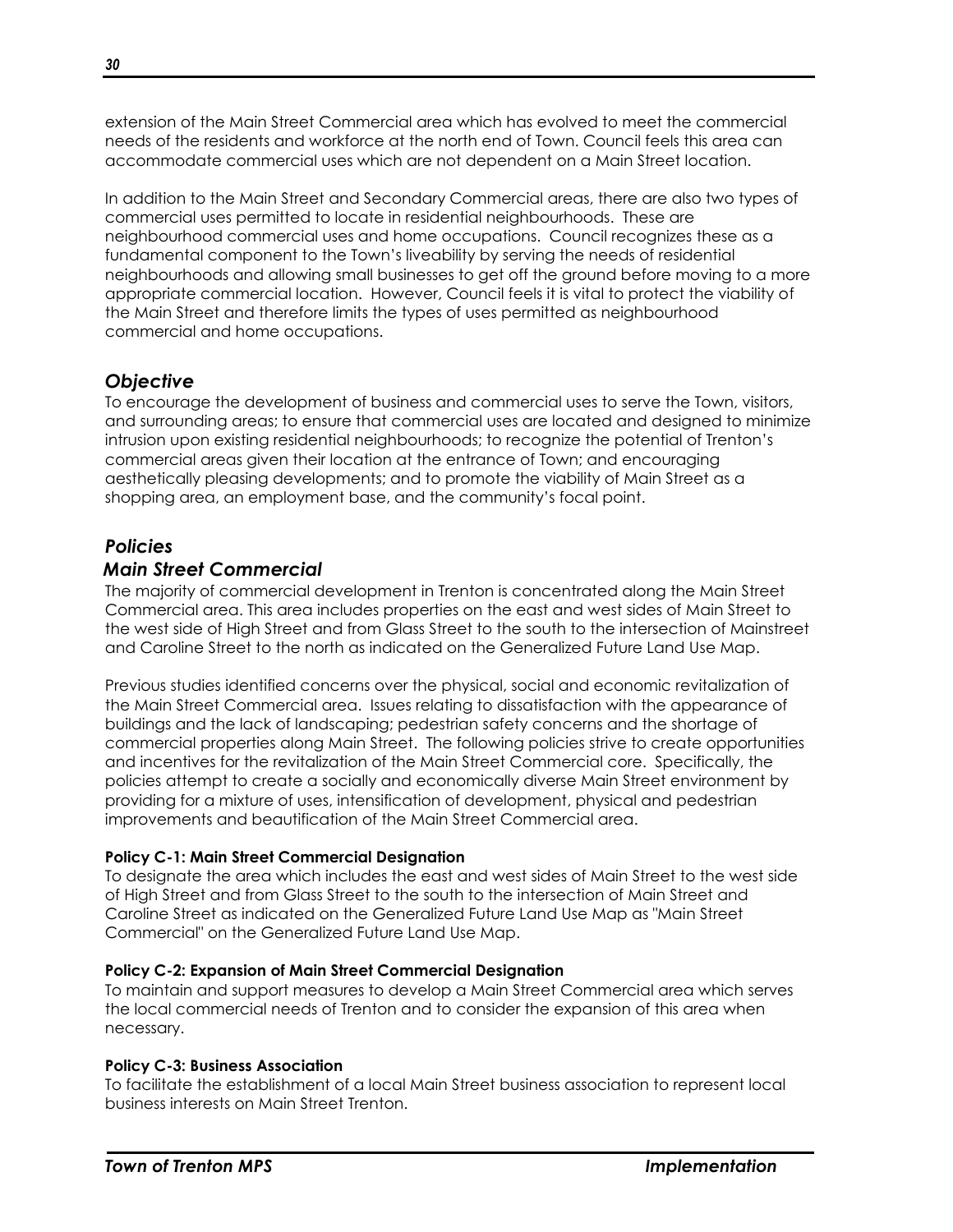#### **Policy C-4: Main Street Commercial**

To encourage new commercial uses to develop in areas designated as Main Street Commercial on the Generalized Future Land Use Map.

#### **Policy C-5: Main Street Zone**

To establish in the Land Use By-law a "Main Street Commercial Zone" within the Main Street Commercial future land use designation. The Main Street Commercial Zone shall permit a range of commercial uses; new residential uses which are associated with commercial uses; institutional uses; and recreation and open space uses. Also permitted shall be existing residential uses subject to the C2 zone requirements.

## **Policy C-6: Setback Requirements**

To facilitate the redevelopment of commercial properties in the Main Street Designation by eliminating setback requirements for this area, except for abutting yard requirements when the Main Street Commercial Zone abuts any residential zone.

#### **Policy C-7: Main Street Improvements**

To development and implement a priority schedule for Main Street improvements by:

- 1. investigating relevant provincial and federal government funding programs;
- 2. encouraging and supporting the efforts of public and private organizations to beautify the Main Street area; and
- 3. initiating a program of pedestrian improvements to the Main Street Commercial area .

## <span id="page-32-0"></span>*Secondary Commercial*

The Secondary Commercial Designation is situated immediately north of the Main Street Commercial core on the east and west sides and Main Street, between Rose Avenue to the south and Park Road to the north. Previously, parts of this area had been designated and zoned for general commercial use, highway commercial use and also for low density residential use. Consequently, this area has developed into a mixed use residential/commercial area, with the predominant use being residential. Council supports future residential development in this area, but would also consider proposals for neighbourhood commercial uses and commercial uses which are not dependent on the pedestrian oriented environment and concentration of amenities in the Main Street Commercial core. Commercial uses which are not suitable in the Main Street generally serve the motoring public, are higher traffic generators, and require larger amounts of land for operations. The Secondary Commercial area is suitable for this type of commercial development because of its proximity to the Town's industrial park, and access to higher traffic volume arterial roads and larger lot sizes. The Town will ensure that future commercial development in this area is compatible with existing residential uses and will not detract from or compete with the Main Street Commercial core.

## **Policy C-8: Secondary Commercial Designation**

To designate the area including the east and west sides of Main Street between Rose Avenue to the south and Park Road to the north as "Secondary Commercial" on the Generalized Future Land Use Map. Generally, lands within this designation are zoned for single and two family residential use.

#### **Policy C-9: Secondary Commercial Designation Uses be Development Agreement**

To consider proposals for new commercial uses and expansions to existing commercial uses, excluding neighbourhood commercial uses, in the Secondary Commercial Designation by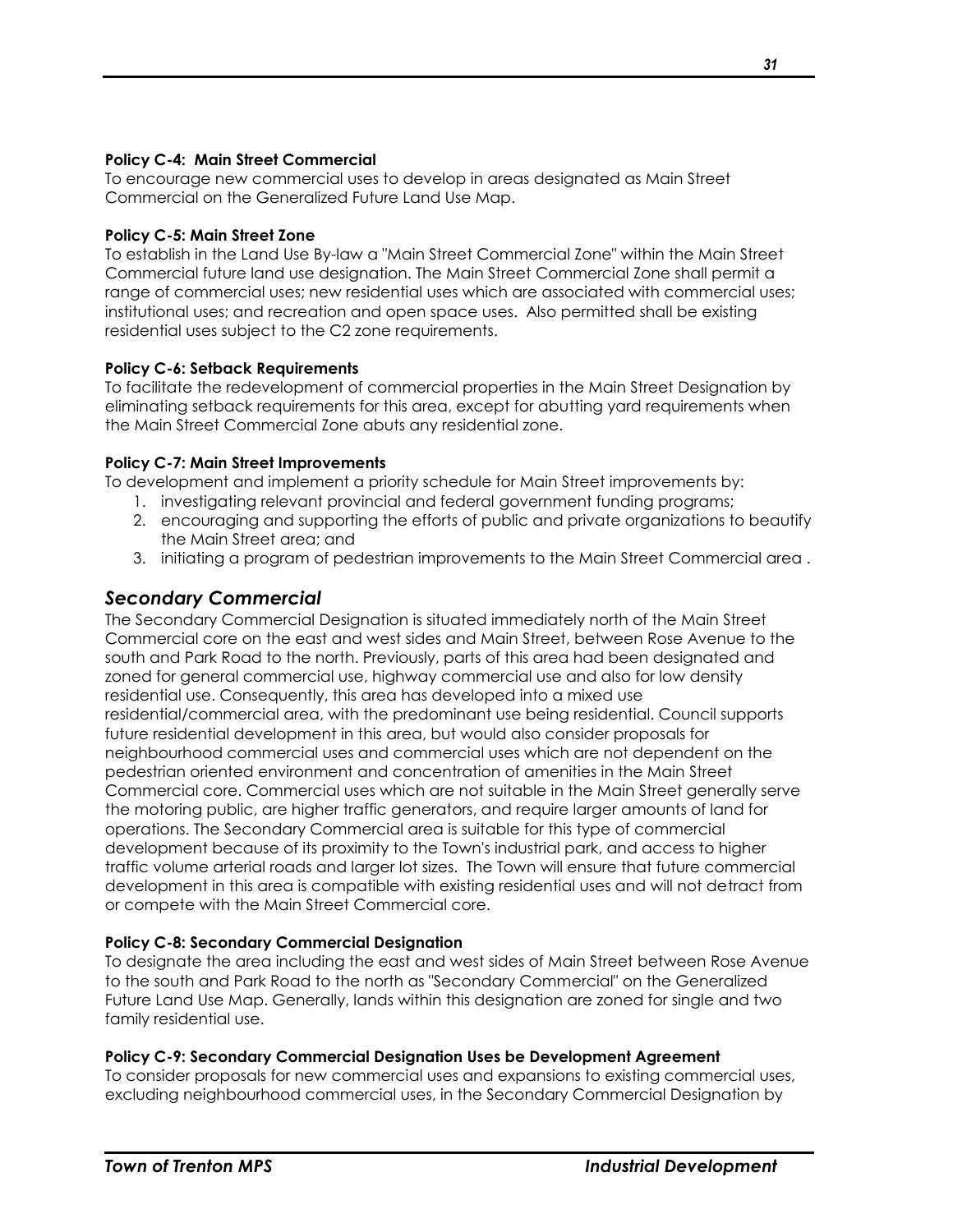development agreement. In assessing these proposals consideration will be given to commercial uses which do not compete or detract from the Main Street Commercial area and the following criteria:

- 1. that the proposal is not suitable in the Main Street Commercial Designation because the use is vehicular oriented, a higher traffic generator, and/or land intensive;
- 2. that the proposal provides adequate controls to minimize potential conflicts with adjacent residential uses with respect to separation distances, screening of parking, outdoor storage and display, and landscaping; and
- 3. that the proposal satisfies the criteria set out in Policy IM-11 of this Municipal Planning Strategy.

## <span id="page-33-0"></span>*Neighbourhood Commercial*

Neighbourhood commercial uses are generally small scale commercial operations which are intended to service the immediate residential neighbourhood. Neighbourhood commercial uses will be permitted to locate in existing residential neighbourhoods within the General Residential and Secondary Commercial designations, subject to controls on the type of use, form, scale and location of development, needed to protect the character of the residential neighbourhood.

## **Policy C-10: Neighbourhood Commercial Uses**

To include existing neighbourhood commercial uses within the Neighbourhood Commercial (C2) Zone of the Land Use By-law. Permitted uses in the Neighbourhood Commercial Zone shall include those commercial uses which by their nature and size are intended to serve primarily, the needs of the immediate residential area such as, convenience stores, craft shops, drugstores, food stores and service and personal service shops, and also shall include accessory residential uses to a maximum of two dwelling units and Residential Two Unit (R2) Zone uses.

## **Policy C-11: Neighbourhood Commercial Rezoning**

To consider proposals for new neighbourhood commercial uses in residential neighbourhoods designated General Residential and Secondary Commercial by a re-zoning to the C-1 Zone. In assessing such proposals Council shall have regard to the following criteria:

- 1. that the proposal, by its nature and size, is intended to serve only the immediate residential area;
- 2. that the proposal is not adjacent to a property already zoned Neighbourhood Commercial;
- 3. that the proposal is located on a road of sufficient capacity; and
- 4. that the proposal satisfies the criteria set out in Policy IM-11 of this Municipal Planning Strategy.

## <span id="page-33-1"></span>*Commercial Uses Adjacent to Residential Areas*

Council recognizes that there is a need to minimize the impact of commercial uses when they immediately abut other less intensive uses permitted in the residential area. Special provisions will be set out in the Land Use By-law concerning required setbacks, signage, parking areas, outdoor storage and display, landscaping and fencing.

## **Policy C-12: Abutting Yard Requirements**

To minimize the impact of commercial uses and commercial parking areas abutting areas zoned for residential use through regulations in the Land Use By-law. Requirements are established for separation distances, screening of parking, signage, outdoor storage and display, landscaping and fencing.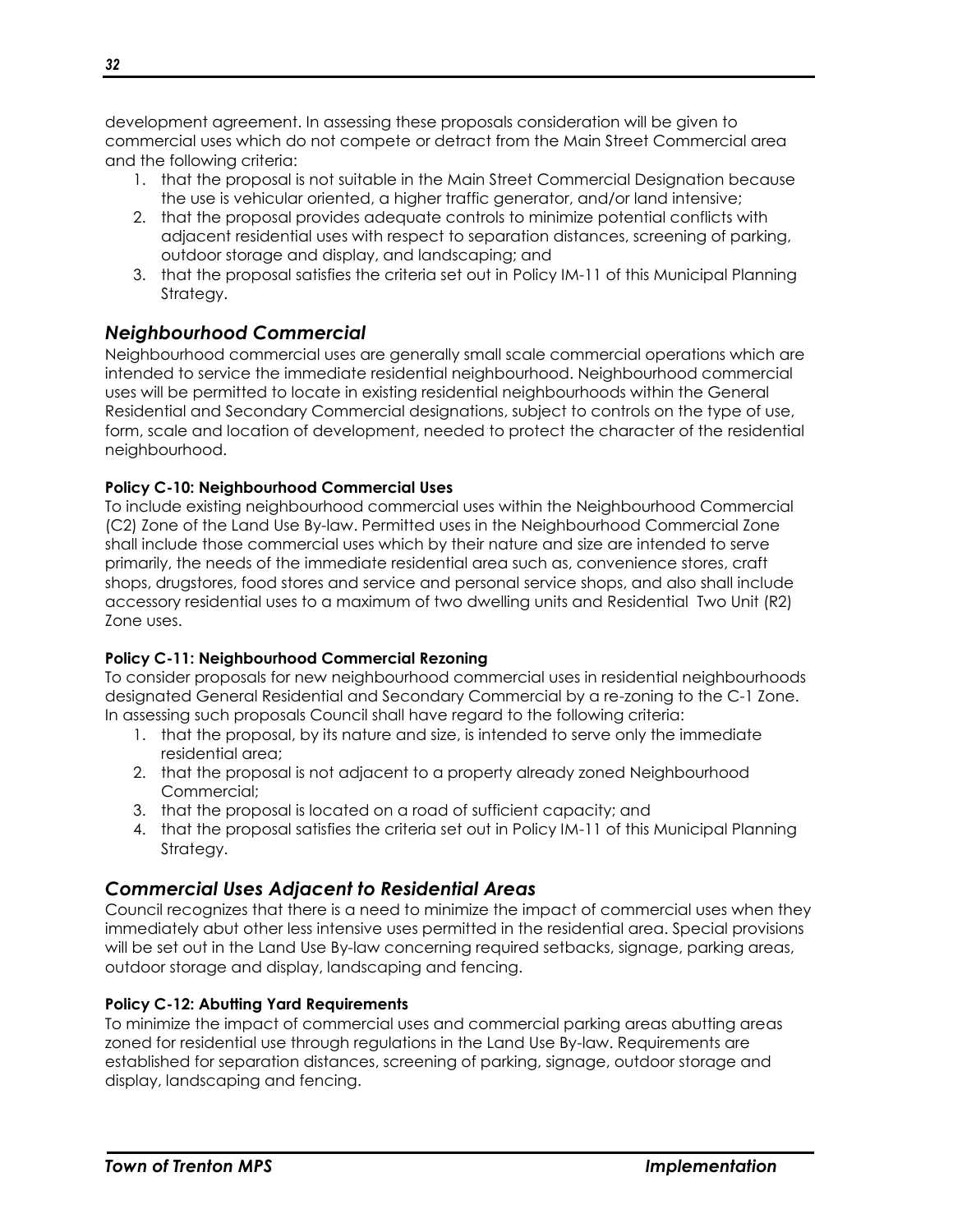#### **Policy C-13: Inflexible Boundary**

To protect residential lands abutting commercial future land use designations by considering the abutting commercial future land use boundaries as inflexible. Council shall not consider commercial proposals, involving a development agreement, or a re-zoning to the Main Street Commercial (C1) Zone, for lands in the abutting residential designations. The following commercial future land use boundaries shall be considered inflexible:

- 1. the boundary around the east side of High Street in the area designated as "Main Street Commercial"; and
- 2. the boundary around the east side of Main Street in the area designated as "Secondary Commercial".

The inflexible designated commercial boundaries shall be indicated on the Generalized Future Land Use Map as a solid line. In these areas Municipal Planning Strategy amendments will be required to consider proposals involving commercial uses.

## <span id="page-34-0"></span>*Home Occupations*

Home occupations are small product and service related businesses that have been increasing in popularity as a result of advances in technology and a slower economy. They are an attractive option for many people because they reduce the costs associated with starting a new business and also allow for people to work in familiar surroundings. The concern with such activities have to do with ensuring the character of the dwelling and neighbourhood are preserved. The business should be clearly secondary to its use as a home and no nuisance should be created for the neighbours. Home occupations shall be permitted in all residential zones subject to specific criteria.

## **Policy C-14: Home Occupations Permitted**

It shall be the intention of Council to permit home occupations in all residential zones. Home occupations shall be clearly accessory to the use of the building as a dwelling and shall meet the requirements set out in the Land Use By-law.

## **Policy C-15: Home Occupations in the Residential Zones**

It shall be the intention of Council to set out special provisions for home occupations in the Residential Zones which give consideration to parking, external appearance, signage, floor area and type of use as set out in the Land Use By-law.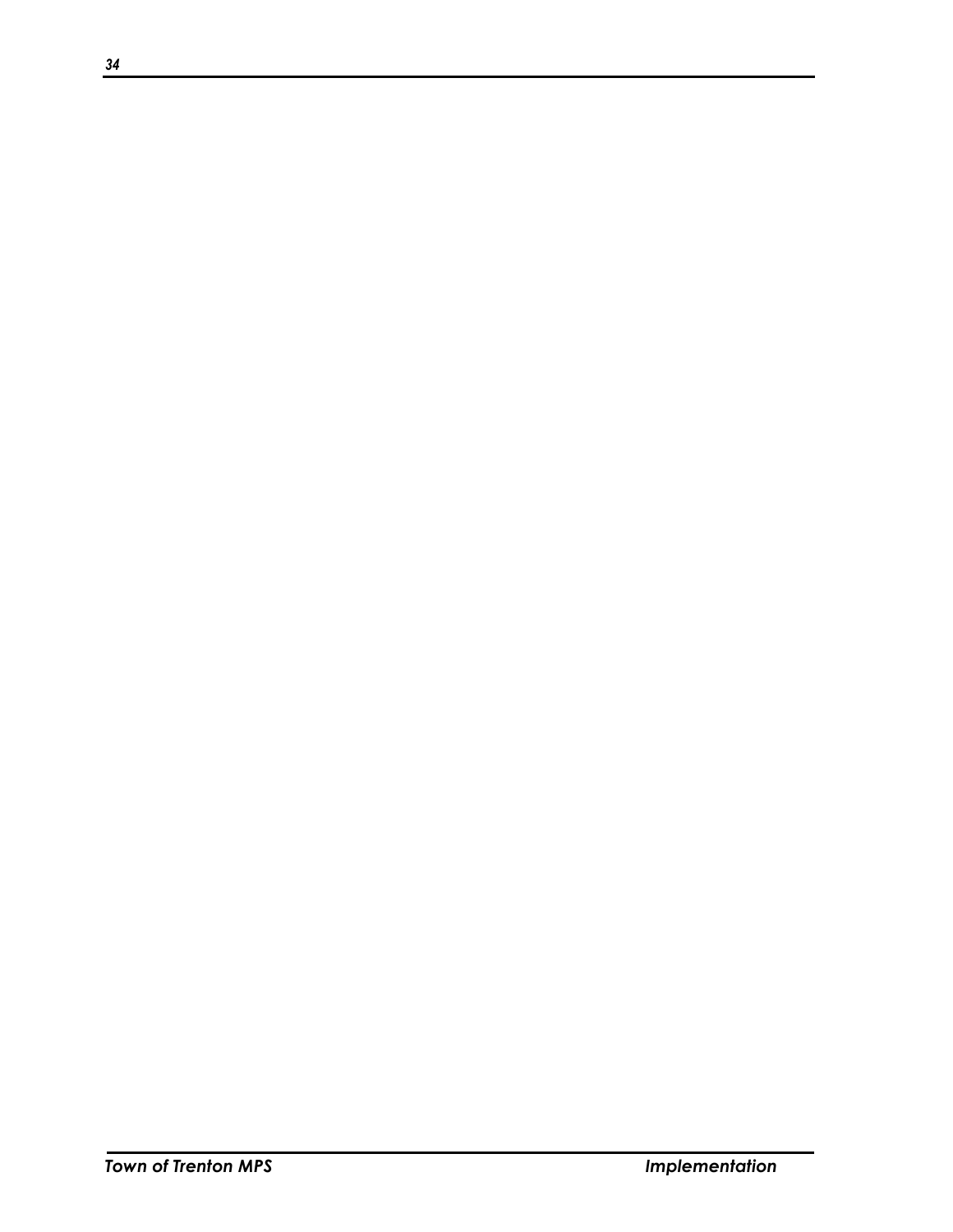# <span id="page-36-0"></span>*7 AIRPORT DEVELOPMENT*

The Trenton Municipal Airport, established in 1932, is situated at the top of the hill in Trenton, at an elevation of 97 metres. The airport property has a land area of 95.6 hectares. The Trenton Airport currently provides unserviced lands for airport related development. Once this area is serviced, the Town foresees the development of these lands for airport related commercial and light industrial development. There are currently 58 acres available for future airport related development. The 1990 Trenton Airport Engineering Study recommends that two parcels of airport land be developed. Parcel A, containing about 18 acres and located on the west side of the runway, is considered suitable for the development of an "aircraft service commercial centre". Parcel B, containing about 40 acres and located east of the runway is considered suitable for airport related commercial and industrial development. Several environmental and economic issues have been identified related to future development at the Trenton Airport.

The environmental issues are related to the potential adverse impact of airport development on Trenton's ground water aquifers. According to C.J. MacLellan and Associates, in their 1992 proposal entitled, Trenton Area Aquifer Protection Plan, the consultants suggest that consideration should be given to the location and integrity of underground and above ground petroleum tanks, runoff characteristics, and hydrogeology of the airport area. The Provincial Department of Environment and Labour administers regulations which govern the installation of petroleum tanks and require permits for any land uses which discharge effluent. The Department of the Environment and Labour suggests that any uses which involve petroleum storage have potential to contaminant the ground water supply.

The economic issues are related to the market and demand for future airport development. In terms of future demand, the Pictou Regional Development Commission indicates that, at present, there is an adequate supply of light industrial lands in Pictou County. A market may exist for specialized airport related development. This market is contingent upon development of airport infrastructure (servicing, jet re-fuelling services) and airport development may stimulate future demand. The Town currently owns most of the airport property and ideally, would like to retain ownership in the future. The Town recognizes, however, that there may not be a market for leased industrial lands due to difficulties securing financing for leased properties. The airport strategy shall be flexible to accommodate changes in market conditions and airport property ownership.

## <span id="page-36-1"></span>*Objective*

To ensure that the economic and environmental issues related to future airport development are addressed and to stimulate future airport development by promoting the Trenton Airport as a regional facility.

## **Policy AP-1: Airport Development**

To facilitate the development of the Trenton Airport through the Trenton Airport Committee by:

- 1. developing a priority schedule for the provision of services and access to airport lands based on the recommendations of the 1990 Trenton Airport Study; and
- 2. encouraging organizations such as the Pictou Regional Development Commission to promote the airport as a regional facility for Pictou County.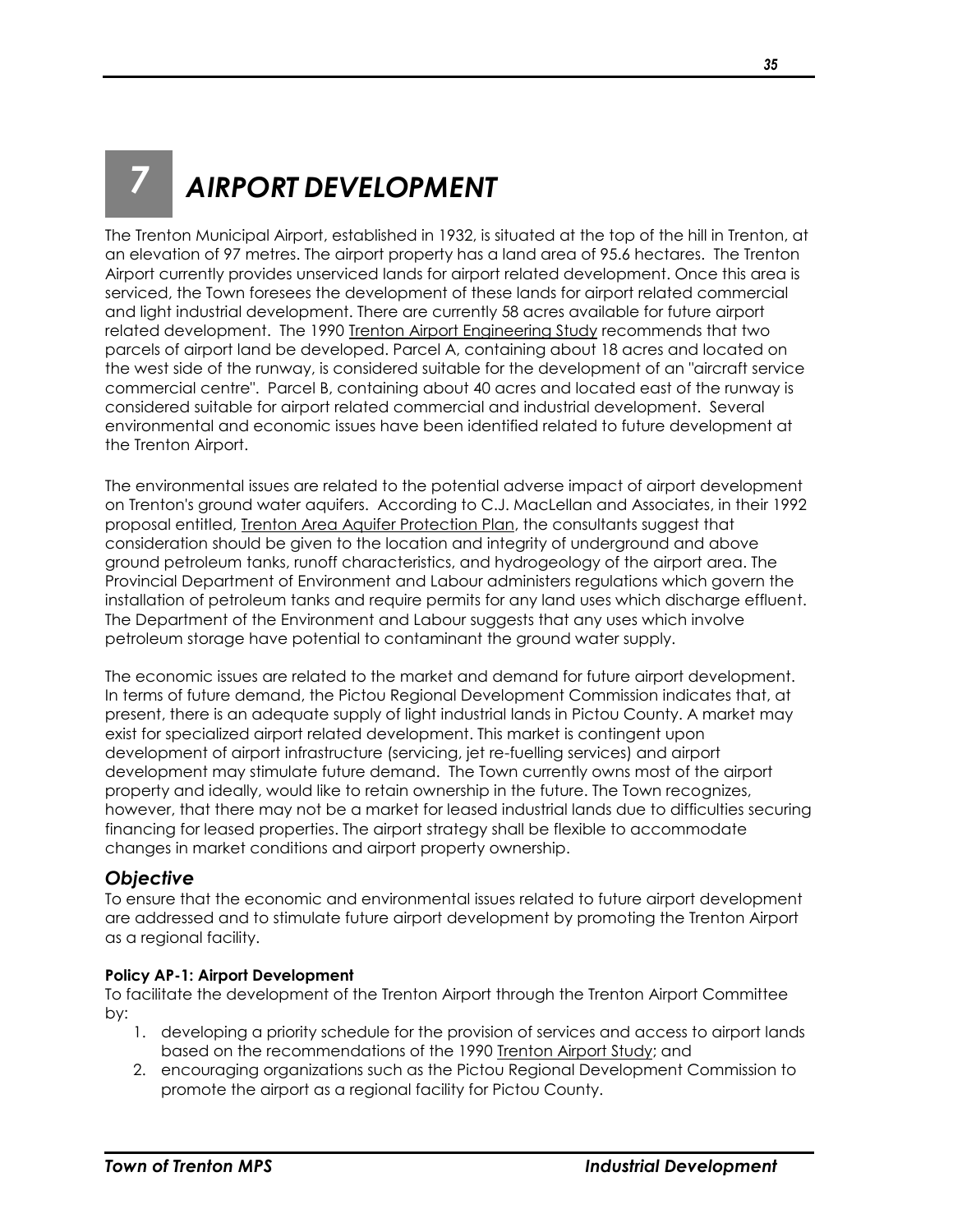#### **Policy AP-2: Airport Designation**

To designate as Airport on the Future Land Use Map existing airport lands, including the airport terminal, aprons, runway and lands suitable for airport development.

## **Policy AP-3: Airport Zone**

To include all areas designated as Airport within the Airport (AP) Zone of the Land Use By-law. Permitted uses within the Airport Zone shall include air transportation and service industries, aviation services and bulk storage facilities maintained by the Town. To ensure high quality development and an attractive environment, special provisions shall be set out in the Airport Zone to regulate the external appearance of buildings, signage, landscaping and outdoor storage areas.

#### **Policy AP-4: Development Approach**

To control the development of permitted uses on Town lands within the Airport Zone, by long term lease agreement or agreement of sale, Council shall permit the development of light industrial uses on lands within the Airport designation by development agreement. In negotiating such agreements, Council shall have regard to the criteria in Policy AP-5.

#### **Policy AP-5: Development Agreement**

To consider proposals for airport related commercial and light industrial development within the Airport Designation by development agreement. In assessing such proposals consideration shall be given to the following criteria:

- 1. that the hours of operation of the proposal will not result in excessive traffic or noise, particularly at night;
- 2. that the size and type of signs for the proposal do not create a hazard to air or vehicular traffic;
- 3. that the proposal does not adversely impact airport operations through generation of smoke dust or steam; noise; or by attracting bird species hazardous to aircraft;
- 4. that the proposed use does not require permanent bulk storage of petroleum and any on-site storage is limited to a bulk storage facility maintained by the Town;
- 5. that the proposal incorporates adequate measures to reduce the risk of groundwater contamination; and
- 6. that the proposal satisfies the criteria set out in Policy IM-11 of this Municipal Planning Strategy.

## **Policy AP-6: Water Supply Protection**

Council shall ensure that development within the Airport Zone does not have potential to negatively impact on the Town's groundwater supply by:

- 1. directing the Town's Development Officer to refer all development permit applications for proposals within the Airport Zone to the Provincial Department of Environment and Labour for review and comment; and
- 2. not permitting uses which have potential to contaminate the Town's groundwater supply to locate in the Airport Zone. The following types of uses shall not be permitted within the Airport Zone: heavy industrial uses, dry-cleaning establishments, bulk petroleum storage facilities (except those maintained by the Town) and service stations.

#### **Policy AP-7: Un-serviced Airport Development**

Council shall limit un-serviced development within the Airport Zone to non-intensive airport storage facilities and by requiring larger lot sizes for development with on-site services. Note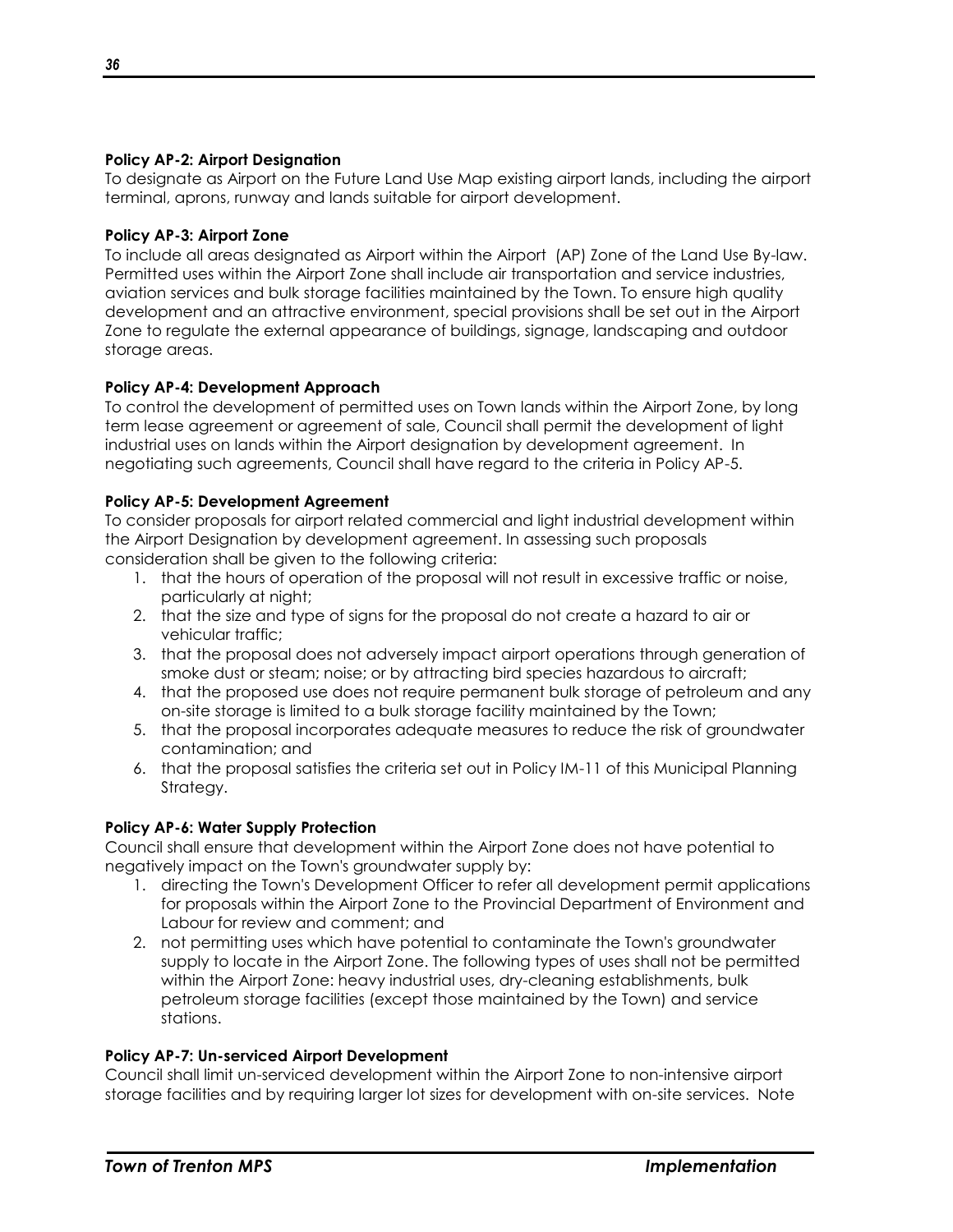that airport development proposals with on-site services also require the approval of the Provincial Department of Environment and Labour.

## **Policy AP-8: Expansion of Permitted Uses**

Council shall re-evaluate the need to expand the range of permitted uses within the Airport Zone once municipal services are available at the airport.

## <span id="page-38-0"></span>*Airport Operations*

To ensure that future development in the Town is compatible with airport operations, there are safety issues which Council intends to address. These issues affect development within the vicinity of the airport, in terms of the height of structures and land uses which are hazardous to aircraft.

Transport Canada sets out height limits for development in the vicinity of airports to ensure that airport operations may be conducted safely. These height limits apply to outer surface, take-off/approach, and transitional areas of airports. As these areas usually extend beyond the boundaries of an airport, they require specific regulations to control development. The outer surface radius covers the largest area, and provides protection for aircraft conducting a circling procedure or maneuvering within the vicinity of the airport. This area covers the entire Town of Trenton, parts of New Glasgow and the County of Pictou. Council intends to establish a general provision within the Land Use By-law restricting the height of all structures within the Town. The take-off/approach areas are angles established for each runway direction intended to be used for the take-off and landing of aircraft. The transitional area is a complex surface along the sides of the runway strip and part of the approach area that slopes up to the outer surface. Its purpose is to ensure the safety of aircraft at low altitudes. Both the take-off/approach and transitional areas extend beyond the boundaries of the airport, encompassing parts of Trenton, New Glasgow and the County of Pictou. To restrict the height of development within the outer surface, take-off/approach and transitional areas of the airport, Council intends to cooperate with the County of Pictou, the Town of New Glasgow and Transport Canada to ensure that the height regulations as set out by Transport Canada are observed.

## **Policy AP-9: Maximum Height Restrictions**

Council shall include general provisions in the Land Use By-law to ensure that development within the Town does not adversely impact airport operations. These provisions shall include maximum height restrictions.

## **Policy AP-10: Inter-municipal Regulations on Height**

Council shall cooperate with County of Pictou, the Town of New Glasgow and Transport Canada to ensure regulations to control the height of development are observed.

## <span id="page-38-1"></span>*Adjacent Residential Development*

The lands surrounding the Trenton Airport are designated and zoned for single family residential use. Council will protect these residential lands from any potential nuisances associated with airport development, by establishing regulations in the Land Use By-law with respect to, separation distances, screening, landscaping, road access, parking, outdoor storage and display.

## **Policy AP-11: Airport Service Corridor**

To protect the character of residential neighbourhoods and facilitate traffic flow to and from the airport, Council supports the development of an airport service road which directs airport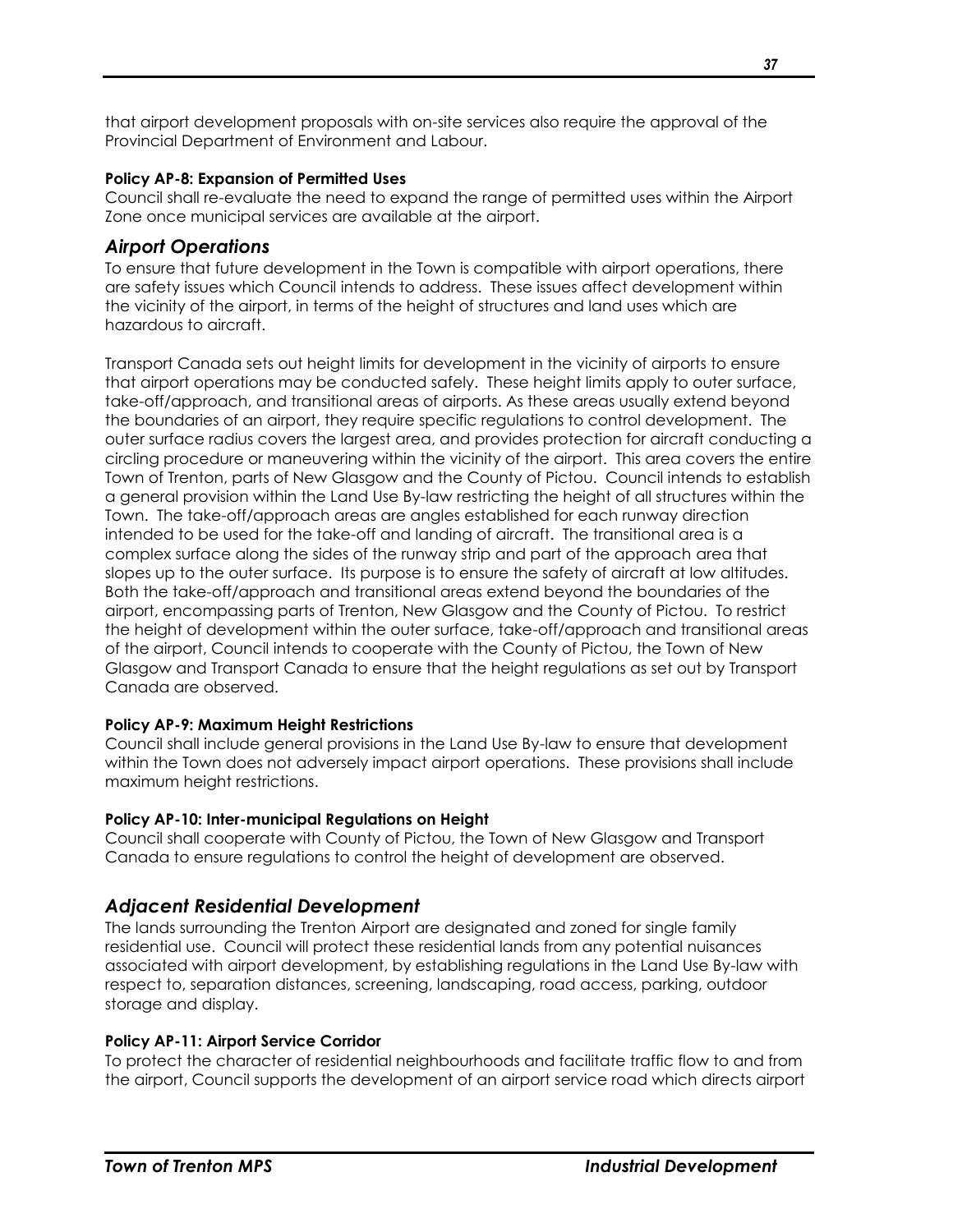traffic to an arterial such as Park Road. Once this airport service road is constructed, Council shall require that future airport development have direct access to a collector road.

## **Policy AP-12: Visual Buffers**

To provide a visual buffer for residential lands abutting the Airport Designation by establishing special provisions in the Land Use By-law to regulate open storage and display, parking, and require fencing, screening and landscaping within the Airport Zone.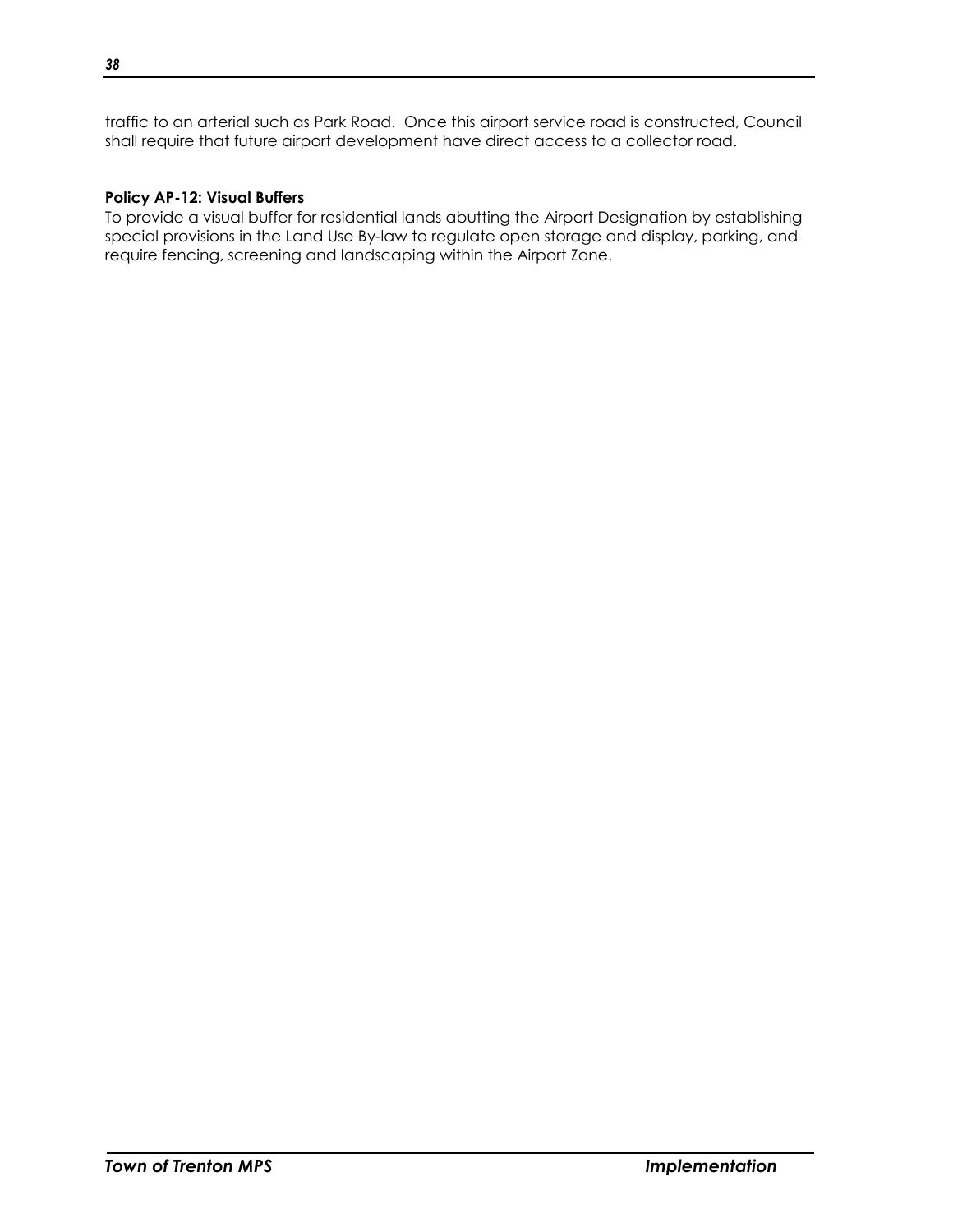## <span id="page-40-0"></span>*8 INDUSTRIAL DEVELOPMENT*

The industrial sector is important for the economic health of any community because it provides the highest rate of direct tax revenue and also generates indirect tax revenue through a multiplier effect. For example, an increase in the disposable income of employees results in a greater demand for housing and also increases consumption of goods and services. However, the social, environmental, and aesthetic environment impacts on the Town have to be weighed against the economic benefits when considering new industrial development.

Historically, economic prosperity in Trenton and the entire Pictou County region has been directly influenced by fluctuations in manufacturing activity. TrentonWorks, has had a significant impact on the economic stability of the Town. The Town, recognizing the need to diversify its economic base, undertook several initiatives to stimulate economic growth in Trenton including: the development of an industrial park, a study of future development potential for the Trenton Airport, and the study and implementation of tourism opportunities for Steeltown Centennial Park.

In considering future industrial development the Town intends to protect the residential character of Trenton. The Town will achieve this by concentrating future industrial development in adequately planned industrial areas. Currently the Town has three primary locations for industrial development: the TrentonWorks industrial area, the Trenton Industrial Park, the Little Harbour Road industrial area.

The TrentonWorks industrial area has historically been the location of large scale heavy industrial uses such as the TrentonWorks plant and the Nova Scotia Power Generating Station. This area is a suitable location for future industrial development as it is serviced and has ready access to transportation corridors such as the rail line and a major arterial road and limited access highway.

In addition to the above area, the Trenton Industrial Park consists of small scale, light industrial uses such as Casey Concrete, Arnold's Service Shop, Dave Simpson Appliance Repair, Fraser Crane Services and Superior Propane. The park consists of approximately 18 acres of serviced industrial lands, with 8.5 acres remaining for future industrial development.

The Little Harbour Road industrial area currently consists of a siviculture/forestry company. This area is located on the east side of the Town in an area which is currently under developed. The Town of New Glasgow provides access and services to the industrial uses in this area. The Town of Trenton would like to maintain the existing industrial designation in this area.

## <span id="page-40-1"></span>*Objectives*

To promote Trenton's Industrial Park as a viable location for industrial uses in the region; to minimize potential land use conflicts by encouraging new industrial development and industrial uses to the Industrial Park.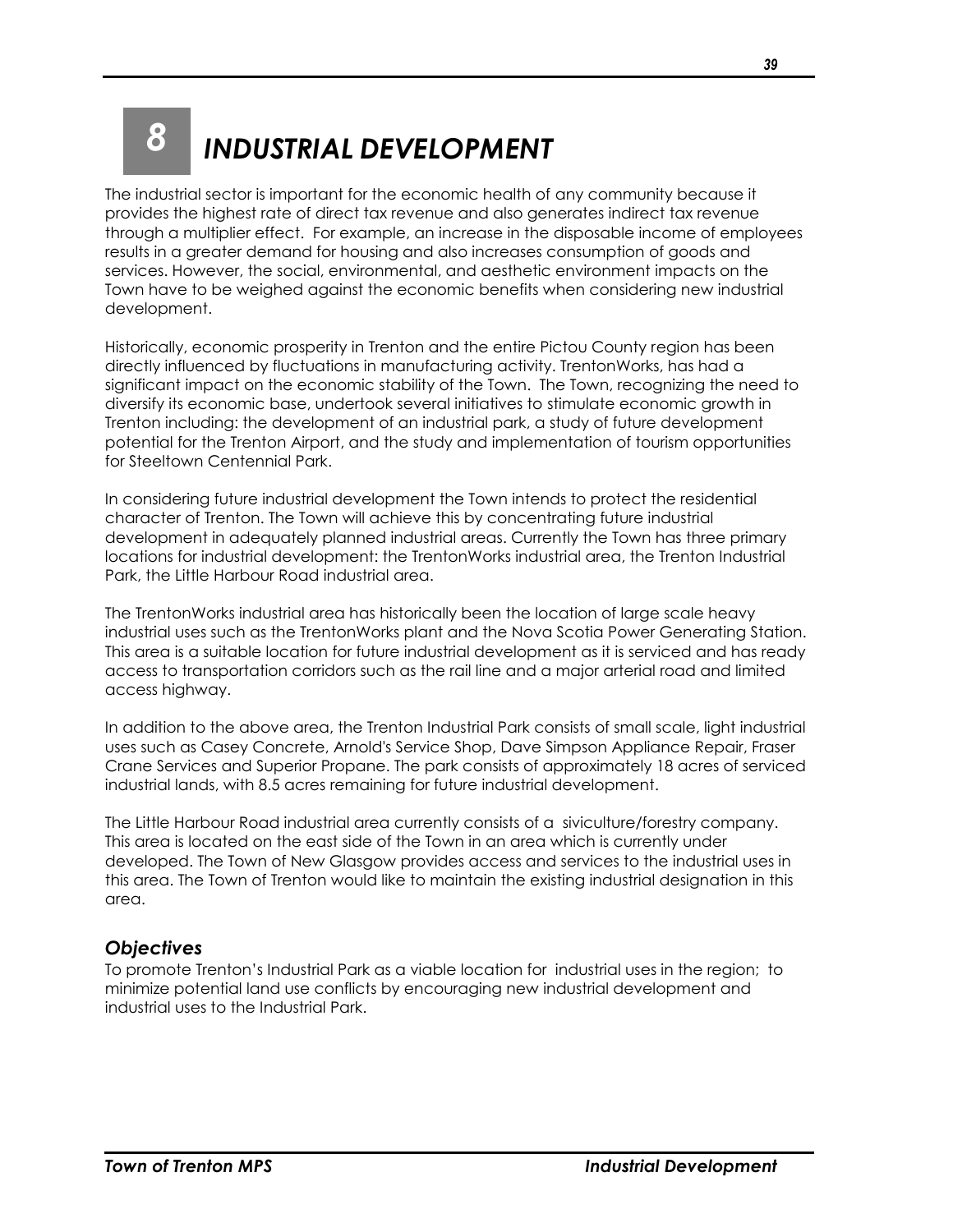## <span id="page-41-0"></span>*Policies*

## **Policy M-1: Industrial Land Requirements**

In co-operation with economic development agencies in Pictou County, to assess the volume and type of medium and long term industrial land requirements for Pictou County and examine the role of the Town in meeting these needs.

## **Policy M-2: Pictou Regional Development Commission**

To support the efforts of organizations such as the Pictou Regional Development Commission in attracting industry and promoting economic development in Trenton.

## **Policy M-3: Industrial Designation**

To designate all existing industrial uses as Industrial on the Future Land Use Map, including vacant lands in the Trenton Industrial Park.

## **Policy M-4: General (M) Industrial Zone**

To include all lands designated as Industrial within the General Industrial (M) Zone of the Land Use By-law. The General Industrial Zone provides for a range of industrial uses, excluding heavy and obnoxious industries (such as those listed in Schedule B of the Land Use By-law), and a range of commercial uses which provide support services to industry or require a significant amount of land for operations. Any use that must be considered for environmental assessment under the Province's Environmental Assessment Act Regulations is not permitted in this zone. Existing heavy and obnoxious industrial uses shall become non-conforming uses, subject to the requirements of the Municipal Government Act and Policy IM-11.

## **Policy M-5: Serviced Industrial Development**

To encourage future industrial uses to locate in serviced industrial areas.

## **Policy M-6: Industrial Uses by Development Agreement**

To permit the future development of heavy industrial uses which are considered obnoxious (such as those listed in Schedule B of the Land Use By-law) in areas designated as Industrial by development agreement. In assessing such proposals, Council shall refer to criteria in Policy IM-11, and the application of technologies and design techniques that reduce or eliminate the obnoxious nature of such industries.

## **Policy M-7: Abutting Industrial Uses**

To protect residential lands abutting industrial designations by establishing special provisions in the Land Use By-law. These provisions shall be aimed at reducing any adverse impacts of industrial development and shall set out requirements for separation distances, restrict outdoor storage and display, and establish landscaping requirements.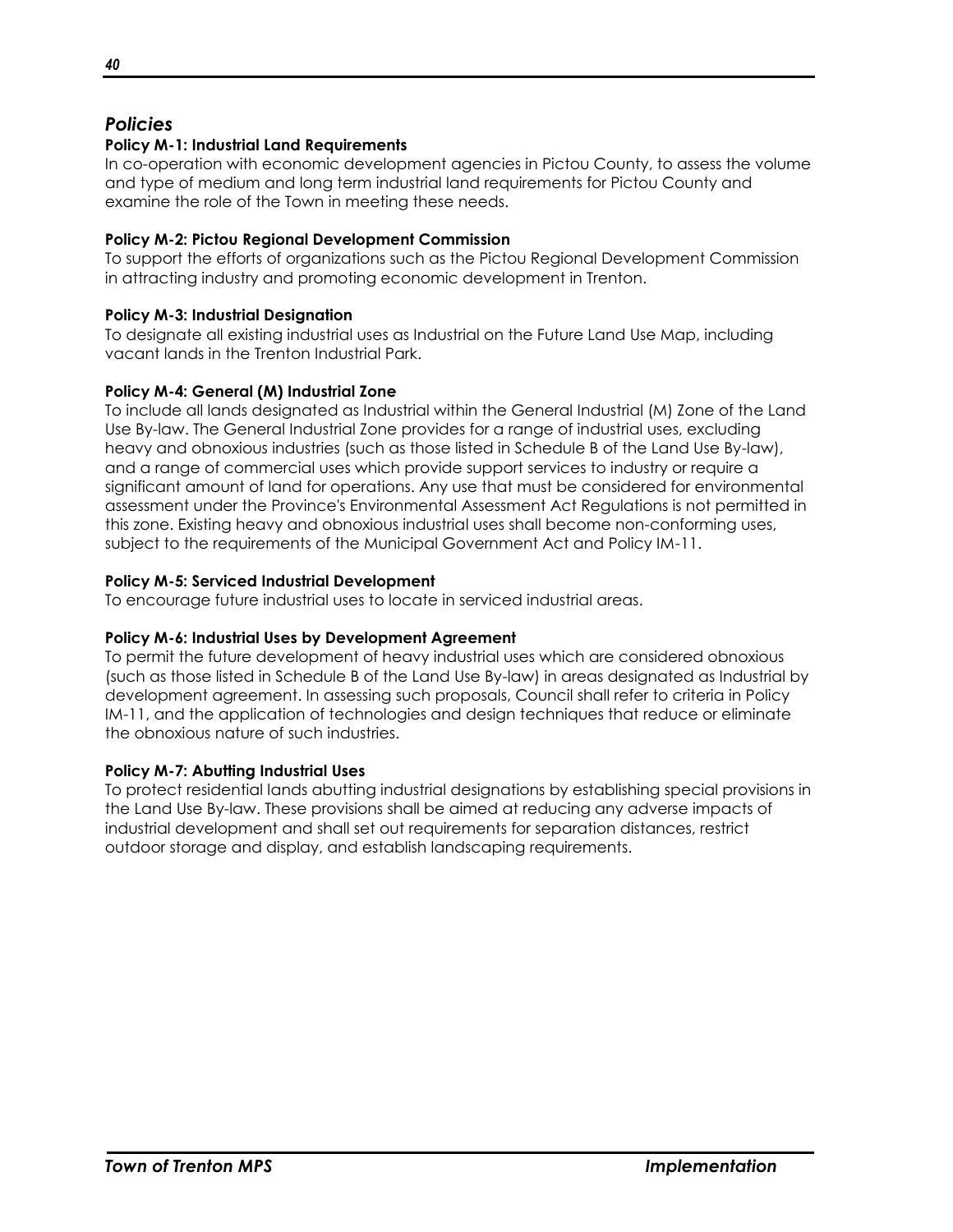## <span id="page-42-0"></span>*9 INSTITUTIONAL*

Institutional uses include community facilities such as schools, churches, daycare centres, government uses, health care and special care facilities, and cultural facilities. Council recognizes the vital role institutional facilities perform in any community and it intends to encourage new institutional development and ensure that it is readily accessible to the residents of Trenton. Because new institutional uses can create significant land use conflicts, particularly with regard to compatibility with neighbouring uses, new institutional uses outside of the Main Street Commercial designation will be required to go through a rezoning process so that Council has the opportunity to address any potential land use conflicts. In the Main Street Commercial designation, where a new institutional use is less likely to create any land use conflicts, institutional uses shall be permitted as-of-right. Existing institutional uses shall be zoned Institutional and also listed as permitted uses in the Main Street Commercial (C1) Zone.

There are institutional uses such as private clubs, which are similar in nature to commercial businesses and are appropriately located in the Main Street Commercial area. The Town intends to provide for a diverse Main Street by permitting institutional development in this area, subject to the requirements of the Main Street Commercial (C1) Zone.

## <span id="page-42-1"></span>*Objectives*

To ensure that institutional uses are conveniently located and accessible to the community and its residents; and, to ensure that new institutional uses are compatible with any adjacent residential neighbourhoods.

## <span id="page-42-2"></span>*Policies*

## **Policy I-1: The Institutional (I) Zone**

It shall be the intention of Council to establish an Institutional (I) Zone in the LandUse By-law to categorize institutional uses. Uses permitted in the Institutional (I) Zone shall include schools and colleges, dormitories, churches and associated residential uses, convents, cemeteries and associated uses, day care facilities, hospitals, museums, special care facilities, government offices and facilities, recreational uses, and other uses compatible with an Institutional Zone and/or incorporated under the *Societies Act*, R.S., c. 435, s. 1.

## **Policy I-2: Impact on Neighbouring Land Uses**

It shall be the intention of Council to minimize the impact of institutional uses on surrounding development by establishing requirements for institutional uses, including restrictions on outdoor storage and display, minimum lot requirements, and special requirements where institutional uses abut a residential zone.

#### **Policy I-3: Where Permitted**

It shall be the intention of Council to include institutional uses as permitted uses in the Mainstreet Commercial (C1) and Institutional (I) Zones.

## **Policy I-4: Where Permitted by Rezoning**

It shall be the intention of Council to permit lands designated as Residential and Industrial to be rezoned to Institutional (I) Zone provided:

- 1. the subject property is capable of meeting the Institutional (I) Zone requirements;
- 2. the use can connect to municipal services or utilize on-site sewer and water systems; and
- 3. the proposal meets criteria for By-law amendments contained in Policy IM-11 of this Municipal Planning Strategy.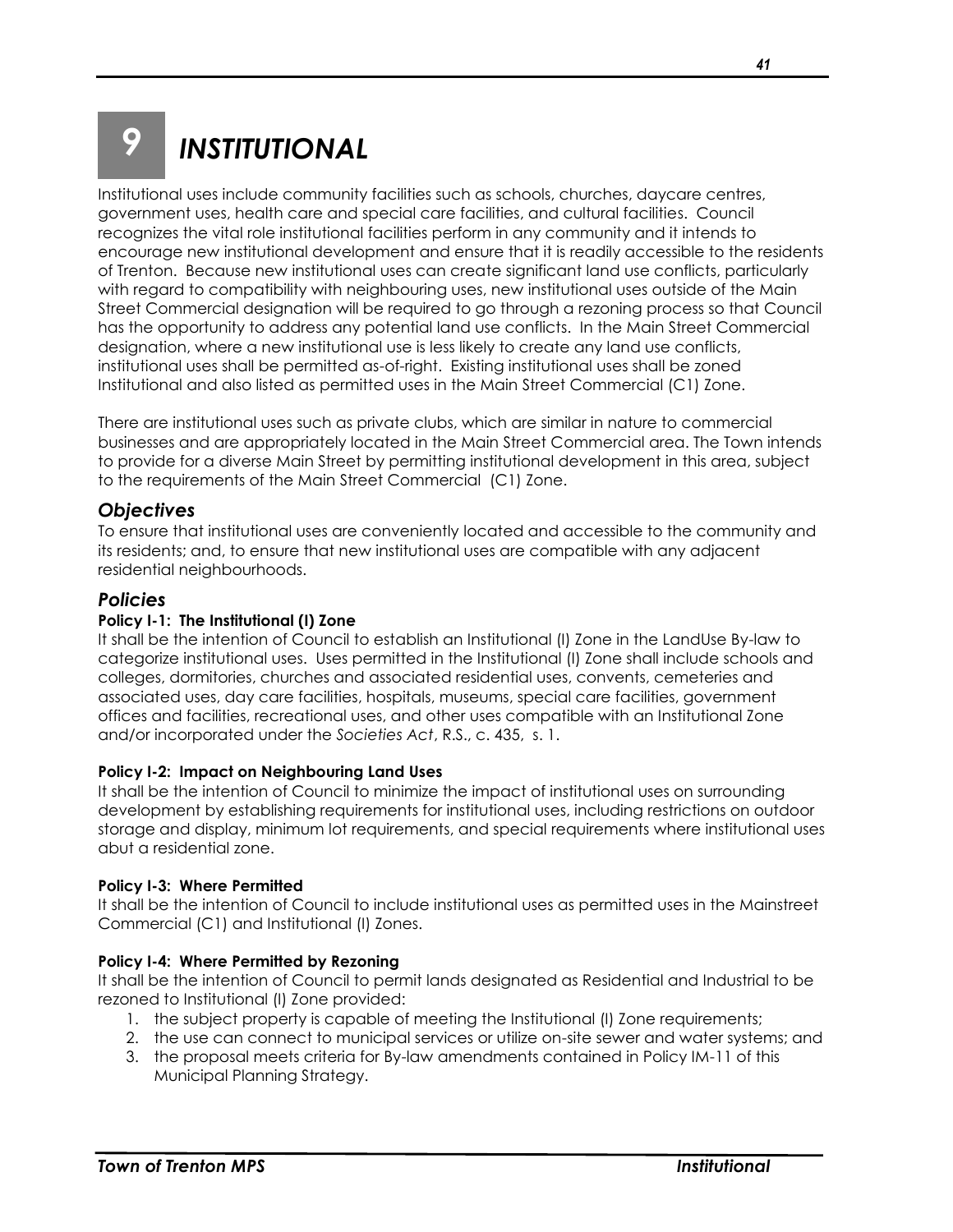## **Policy I-5: Day-care Facilities**

Council shall permit residential daycares to locate in any residential designation subject to requirements set out in the Land Use By-law for home occupations related to size, external appearance, number of employees, parking, signage, and outdoor storage and display.

## **Policy I-6: Accessibility**

Council shall, where financially feasible, make existing public facilities and/or buildings in the Town accessible to the physically challenged.

#### **Policy I-7: Library Services**

Council shall enter into negotiations with the Pictou/Antigonish Library Board to ensure the feasibility of maintaining and expanding library services in Trenton.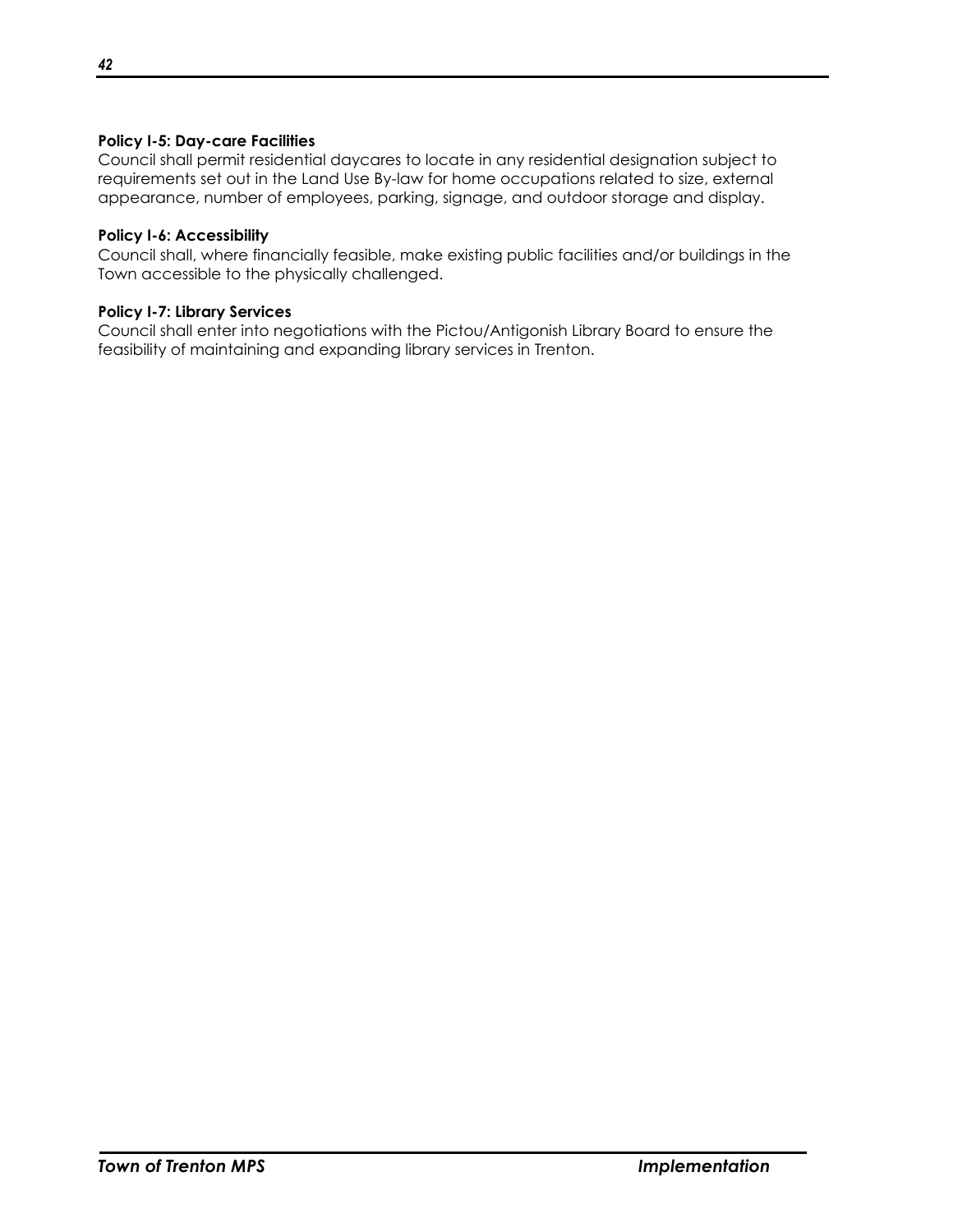## <span id="page-44-0"></span>*10 RECREATION*

Parks and recreation facilities are vital parts of a community. People need open spaces where they can enjoy a range of recreational opportunities, from passive recreation such as a quiet park setting where one can find peace and relaxation to active recreation such as ball fields, tennis courts, and walking trails. Provision for a range of recreational opportunities will encourage healthy physical activity and social interaction and appeal to both visitors and residents alike.

The Town intends to maintain the high quality of recreational services it provides by maximizing the use of existing recreational and community facilities and by involving community groups and organizations in recreation program delivery and facility maintenance. The Town considers future development of the Steeltown Centennial Park an economic development priority. The Town envisions the Park as a four season tourist and community recreation facility serving local and regional markets.

## <span id="page-44-1"></span>*Objective*

The recreation objectives and policies in this Strategy strive to maintain a balance between passive and active recreation opportunities in the provision of high quality recreation programs, facilities and spaces to meet the year round recreation needs of Trenton residents. The policies address issues related to recreation management, open space acquisition and development, Steeltown Centennial Park and recreation programs, facilities and spaces. The policies emphasize the development of Steeltown Centennial Park as a four season tourist facility.

## <span id="page-44-2"></span>*Policies*

## **Policy P-1: Park Designation and Zone**

To establish a Park designation on the Future Land Use Map and include all publicly owned lands within Steeltown Centennial Park and adjacent lands to the west of the Park within the Park designation. All lands designated as Park shall be included in the Park (P1) Zone of the Land Use By-law which shall permit a range of recreational, cultural, conservation and tourist related uses.

## **Policy P-2: Recreation and Open Space Zone**

To establish a Recreation and Open Space (P2) Zone in the Land Use By-law which shall apply to all existing public recreation and open space uses located outside of the Park Designation, excluding neighbourhood parks. The Recreation and Open Space (P2) Zone shall permit a range of passive and active recreation open space uses. Proposals for new Recreation and Open Space (P2) uses will be permitted in any designation by a re-zoning to the Recreation and Open Space (P2) Zone, subject to criteria in Policy IM-11 of this Municipal Planning Strategy.

#### **Policy P-3: Neighbourhood Parks**

Council shall allow neighbourhood parks on any lands designated or zoned for residential use.

## **Policy P-4: Public and Private Recreational Uses**

Council shall permit public and private recreational uses within the area designated and zoned as Main Street Commercial.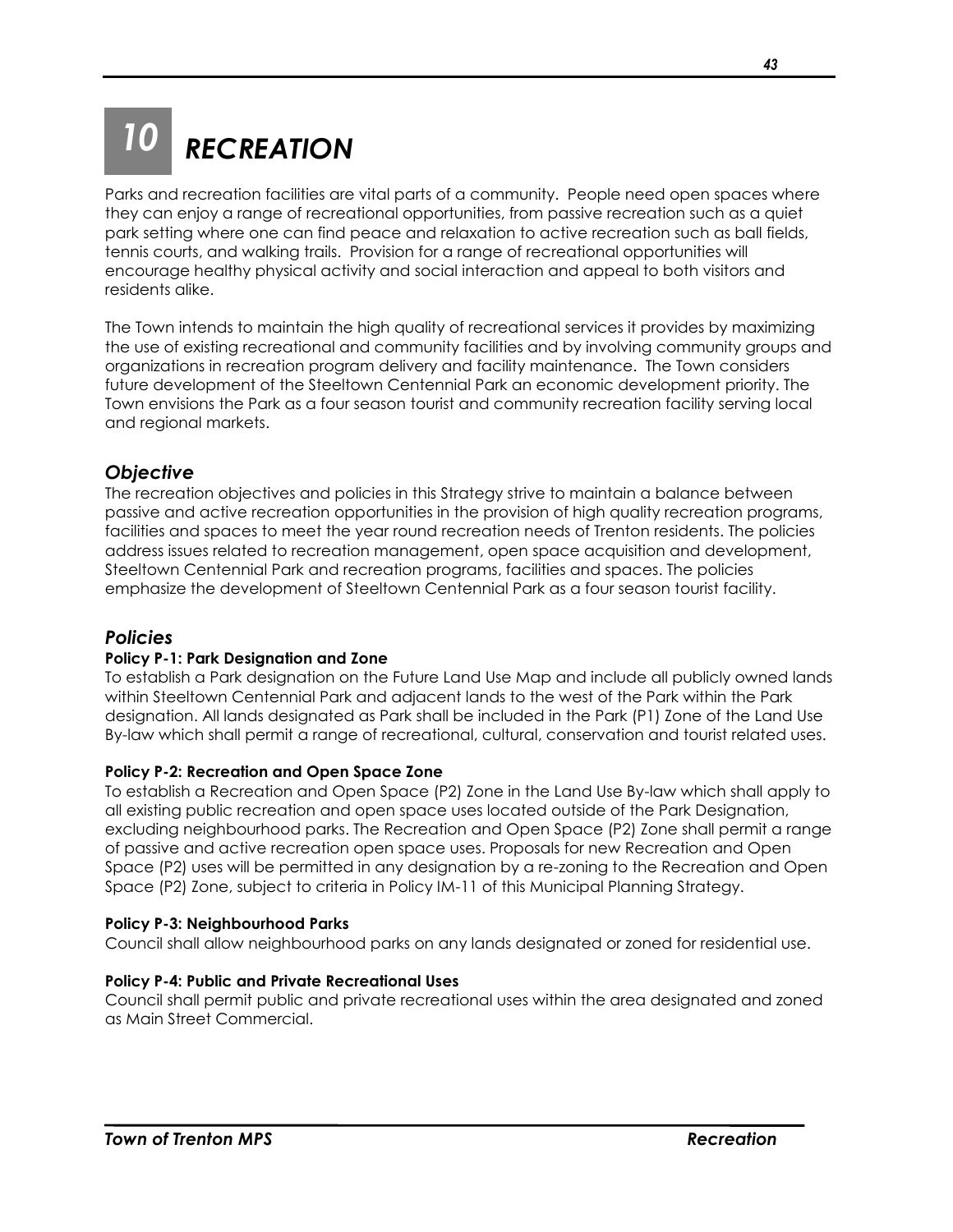## **Policy P-5: Private Recreational Facilities**

Council shall consider proposals for privately owned recreation facilities in any designation by a re-zoning to the Institutional (I) Zone. In considering proposals for private recreational uses, Council shall have regard to the criteria in Policy IM-11 of the Implementation Section of this Municipal Planning Strategy.

#### **Policy P-6: Co-operation with Other Municipal Units**

It is Council 's intention to cooperate with other municipal units to provide recreational facilities which may be beyond the financial capability of an individual unit and to support the cooperation with other municipal units in the development of a recreational trail system.

#### **Policy P-7: Recreation Programs**

It shall be the intent of Council to provide programs which maximize the shared use of existing resources to meet the public's recreation needs.

#### **Policy P-8: Co-operation with Chignecto Central Regional School Board**

It shall be the intent of Council to continue to encourage the cooperation and interaction with the Chignecto Central Regional School Board and other organizations to provide the widest possible utilization of existing recreational opportunities to the general public.

#### **Policy P-9: Sources of Funding**

Council shall actively pursue other levels of government for any possible sources of funding and technical expertise available to maintain and improve the Town's recreational facilities and to deliver its programs.

#### **Policy P-10: Stakeholders**

To develop and maintain the Town's recreation and park system through the collective efforts of the Recreation and Leisure Services Committee, the Recreation Department and public input.

#### **Policy P-11: Facilities Development**

To establish annual priorities for the development and on-going maintenance of present and future parkland and recreational facilities. These priorities shall be reviewed on an annual basis and incorporated into the Town's budgeting operations, as funding permits.

#### **Policy P-12: Recreation Master Plan Review**

Council shall review and update the 1988 Recreation Master Plan and the 1990 Master Plan for Steeltown Centennial Park on a regular basis.

## **Policy P-13: Open Space Requirement**

Council shall require, as a condition of subdivision approval pursuant to the Subdivision By-law, the conveyance of either useable open space or an equivalent amount of cash-in-lieu of open space lands. Useable open space shall be defined by the minimum lot size requirements set out in the Land Use By-law for the Recreation and Open Space (P2) Zone. The open space dedication requirements shall not apply to consolidations or re-subdivision of existing lots.

#### **Policy P-14: Recreation Land Acquisition**

Council shall acquire lands which provide a variety of open space opportunities as well as a balance between active and passive recreational needs. Priority shall be placed on the acquisition of land for neighbourhood parks where deficiencies presently exist. Council shall acquire recreational lands through the advice of the Recreation Department and/or the Recreation and Leisure Services Committee.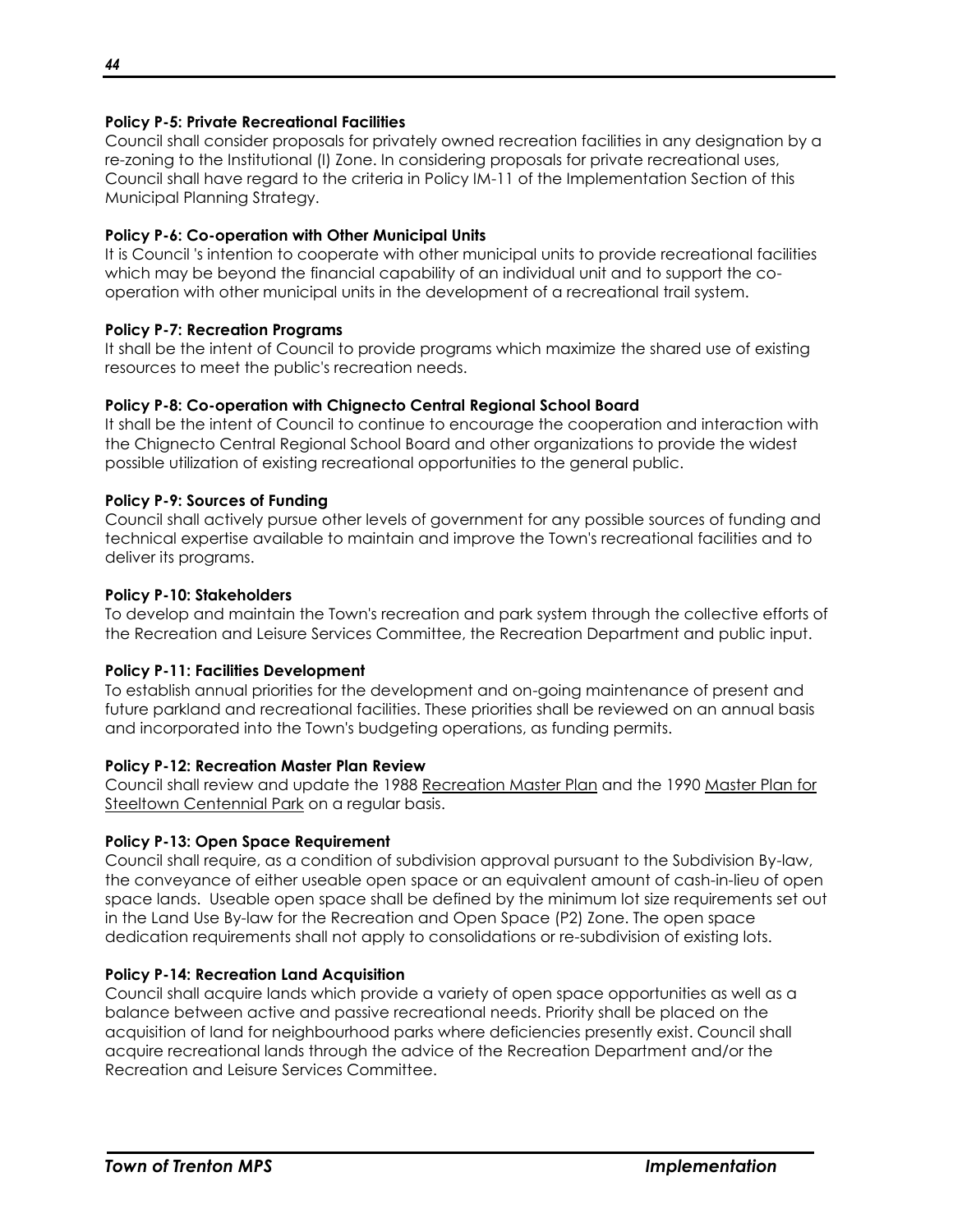## **Policy P-15: Linear Open Space**

To investigate the feasibility of providing a linear open space network of pedestrian linkages throughout the Town. Linear open spaces to be considered shall include:

- 1. along abandoned rail rights-of-way;
- 2. along the East River and associated tributaries;
- 3. between Smelt Brook Park and the East River; and
- 4. between Steeltown Centennial Park and Smelt Brook Park.

## **Policy P-16: Multi-Unit Amenity Space**

Council shall require that all multiple unit dwellings with three or more units, through the re-zoning and development agreement processes, provide for recreation and amenity space on a per dwelling unit basis. Standards for amenity space are set out in the R-3 Zone of the Land Use Bylaw.

## **Policy P-17: Facility Accessibility**

Council shall, where financially feasible, make existing public facilities and/or buildings in the Town accessible to the physically challenged.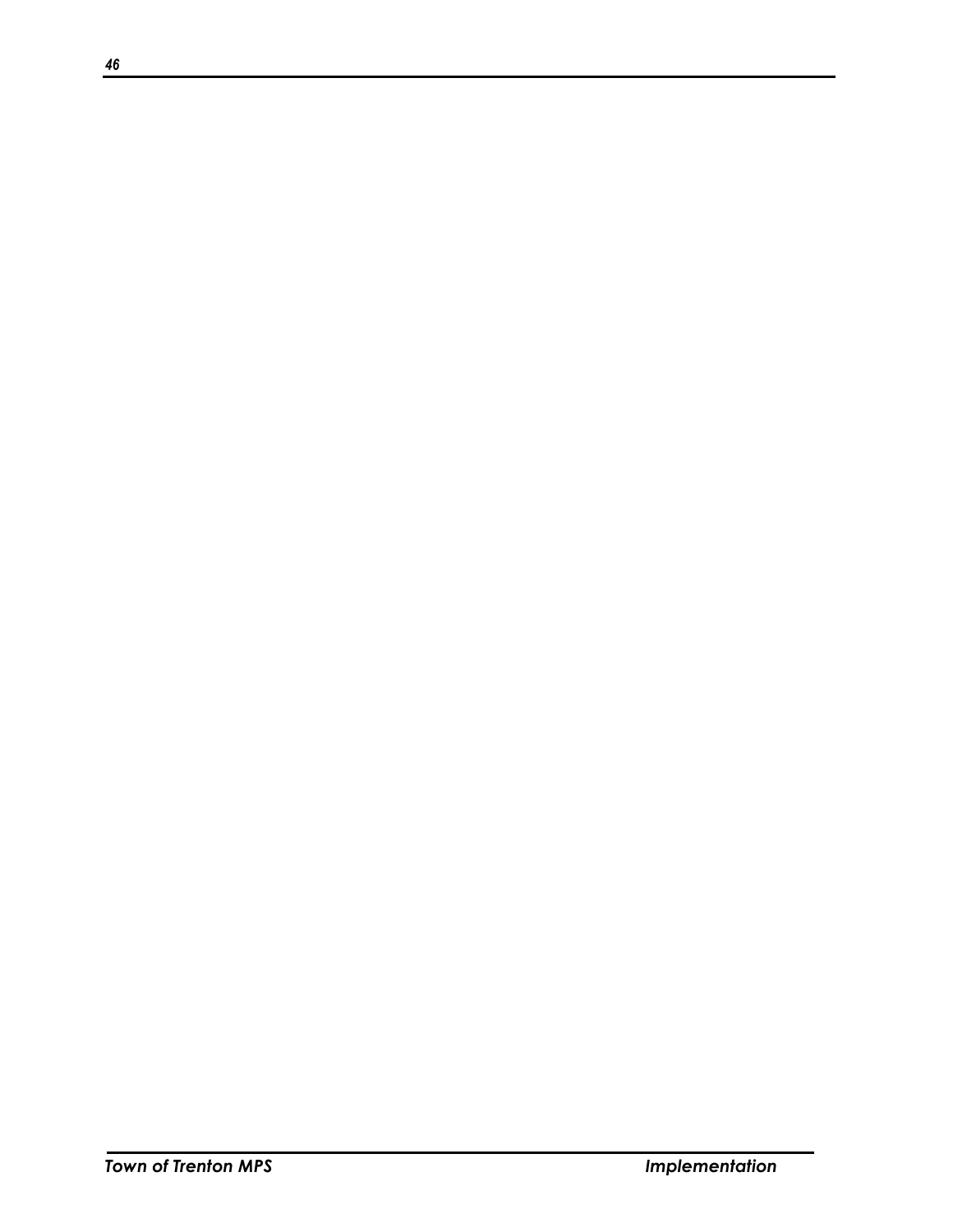## <span id="page-48-0"></span>*11 ENVIRONMENTAL PROTECTION*

Environmental issues associated with the planning and development of lands within the Town is a matter of increasing public concern. Over the years, uncontrolled development has placed considerable pressure on the natural environment. In the past, the Town has attempted to address these concerns on a reactive basis. This approach has resulted in longer term implications for the natural environment in the form of increased erosion of slopes, sedimentation of watercourses and flooding in low-lying areas. The Town, recognizing the need to respond to environmental degradation in a proactive and responsible way, has developed a strategy for managing development which may impact on the environment features of the Town. This strategy provides a policy framework for regulating development of areas with environmental features such as steep slopes, hydrological features or those features which are a combination of steep slopes (greater than 25%), low lying areas (less than 2%) and/or hydrological features.

## <span id="page-48-1"></span>*Objective*

To ensure that development and servicing of land for urban purposes occurs in an environmentally safe manner and that land use standards minimizing impacts on environmental features such as hydrological features and steep slopes are established. Continued support for the protection and management of the Trenton's water supply shall also be addressed.

## <span id="page-48-2"></span>*Policies*

## <span id="page-48-3"></span>*Development Strategy for Environmental Features*

The environmental features of concern in Trenton are those associated with the hydrological features and steeply sloping lands. Hydrological features include watercourses, natural drainage channels, swales and water retention areas. Natural drainage channels are depressions in the landscape that have formed by the eroding action of water. These features carry runoff from adjacent areas to watercourses and reduce erosion by retarding the rate at which water flows from the land. Water retention areas include wetlands such as, swamps, bogs, marshes and low-lying areas of land subject to flooding. These features are hydrologically important as they contribute to groundwater recharge, increase water holding capacity of the land thereby reducing downstream runoff and erosion, and are biologically productive habitat areas.

Environmental features also include steeply sloping areas of land which may be unstable and therefore hazardous to develop. Areas with slopes greater than 25% may become unstable when subjected to development. Should development occur in an area with a steep slope, the stability of the slope may be compromised, resulting in possible slumping or slope failure which can result in damage to property.

In many instances, the environmental feature may be a combined hydrological feature and a steep slope. In other instances, the environmental feature may be a hydrological feature and a slope less than 2% which may act as a water retention area. In all instances however, the potential for negative impacts from development exist.

An important first step in developing a proactive strategy for the environmental features indicated above is the completion of the Environmentally Sensitive Areas Study, prepared by Dillon Consulting (Oct., 2003). The three objectives of the study addressed environmentally sensitive areas, drainage and infrastructure, as well as capacity issues associated with storm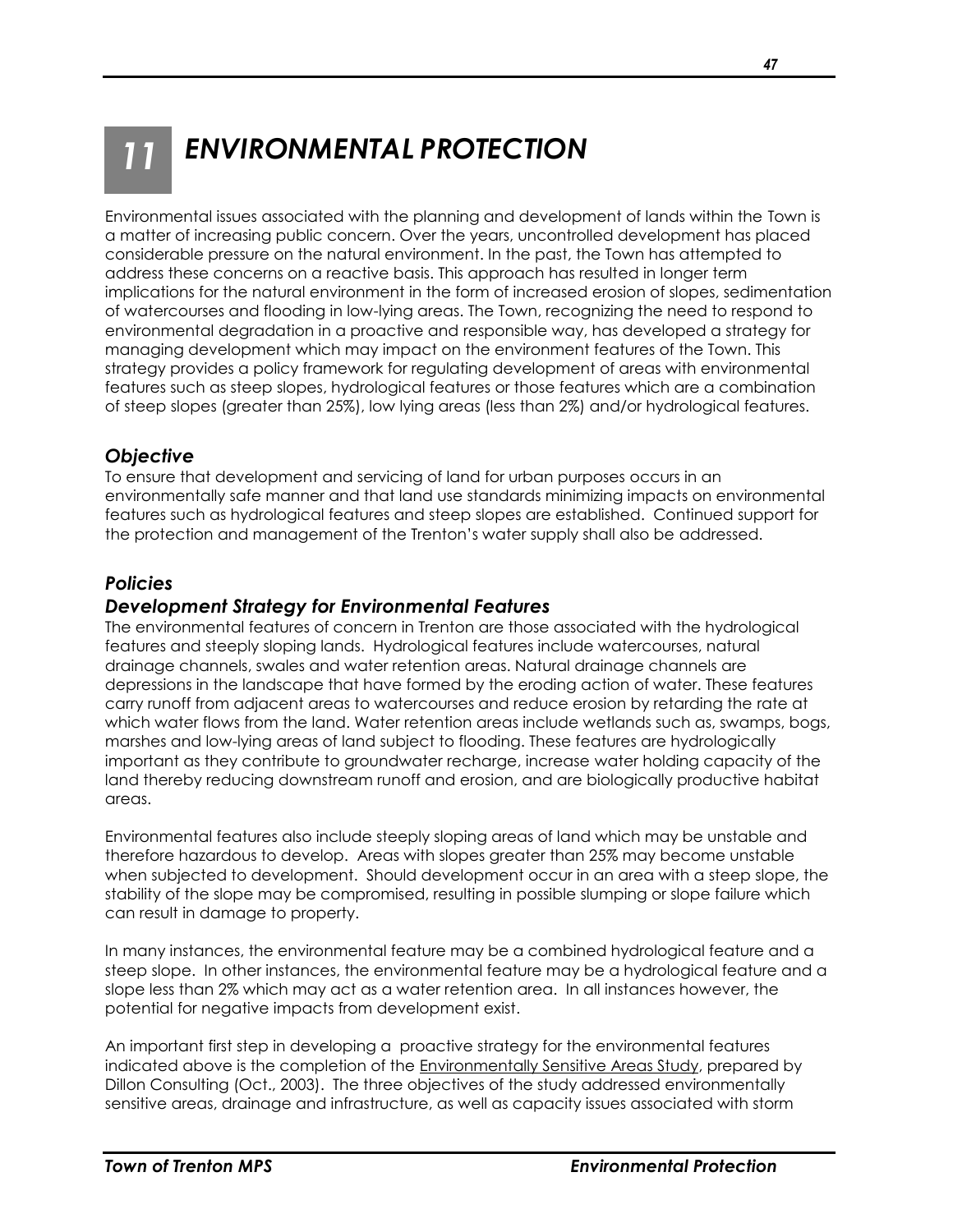water during peak weather events. Of these objectives, the primary objective involved providing a more detailed delineation of the environmental features within the Town. With a higher, more detailed level of information on these environmental features, the Town is now better equipped to address problems of development for areas with such features both through policy and land use by-law provisions.

To prevent erosion, sedimentation and flooding caused by disturbing vegetation and soil along the banks of watercourses, in wetlands, areas subject to flooding and areas of steep slope, regulations will be established which control construction activity in areas with environmental features.

It is Councils' intent that generally, these areas be maintained in their natural state. However, under certain conditions development may be possible within an environmental features area. However, before development (including the erection of a building or structure and the alteration of land levels with respect to development) is permitted within an environmental features area, the developer may be required to enter into a legal agreement to ensure development does not adversely impact on the environmental feature. This mechanism is a development agreement, except on Town lands where a lease agreement will be used. Steeltown Centennial Park is an area which contains a range of environmental features. Lands within the Park are zoned for recreational use, and the majority of the Park will remain in its natural state. Because the Town owns these lands, Council intends to ensure environmentally responsible development within all areas of the Park through provisions set out in lease agreements.

## **Policy E-1: Environmental Features Map**

Council shall identify environmental features within the Town on the Environmental Features Map which shall form part of the Land Use By-law. The environmental features identified shall include the following:

- 1. topographic features which result in water retention areas, swales, drainage ditches and low-lying areas subject to flooding, i.e., wetlands, swamps, bogs, marshes;
- 2. watercourses (includes an area from 15.2 metres [50 feet] from the top of each bank of the watercourse)
- 3. steep slopes (greater than 25 %) associated with the natural topography of the Town.
- 4. slopes (less than 2%) associated with the natural topography of the Town, which may be subject to flooding.

#### **Policy E-2: Protection of Environmental Features**

Council shall protect environmental features by prohibiting as-of-right development within areas containing such features as identified on the Environmental Features Map of the Land Use Bylaw, Schedule "B" .

#### **Policy E-3: Development Agreement for Environmental Features Areas**

Council recognizes that certain development (including altering of land levels associated with development) may be possible in areas with environmental features so long as measures are taken to identify and mitigate any potential adverse impacts on the environment. Within areas identified as environmental features on the Environmental Features Map of the Land Use By-law, development on lands with a slope greater than 25% or less than 2% or lands within 50 feet of a watercourse or which contain a topographic feature considered to have significant adverse environmental impacts. The Development Officer shall issue a development permit provided any adverse environmental impacts of the proposal are found to be insignificant. Proposals found to have significant adverse environmental impacts, shall be permitted only by development agreement.In assessing these proposals Council shall give consideration to the following criteria: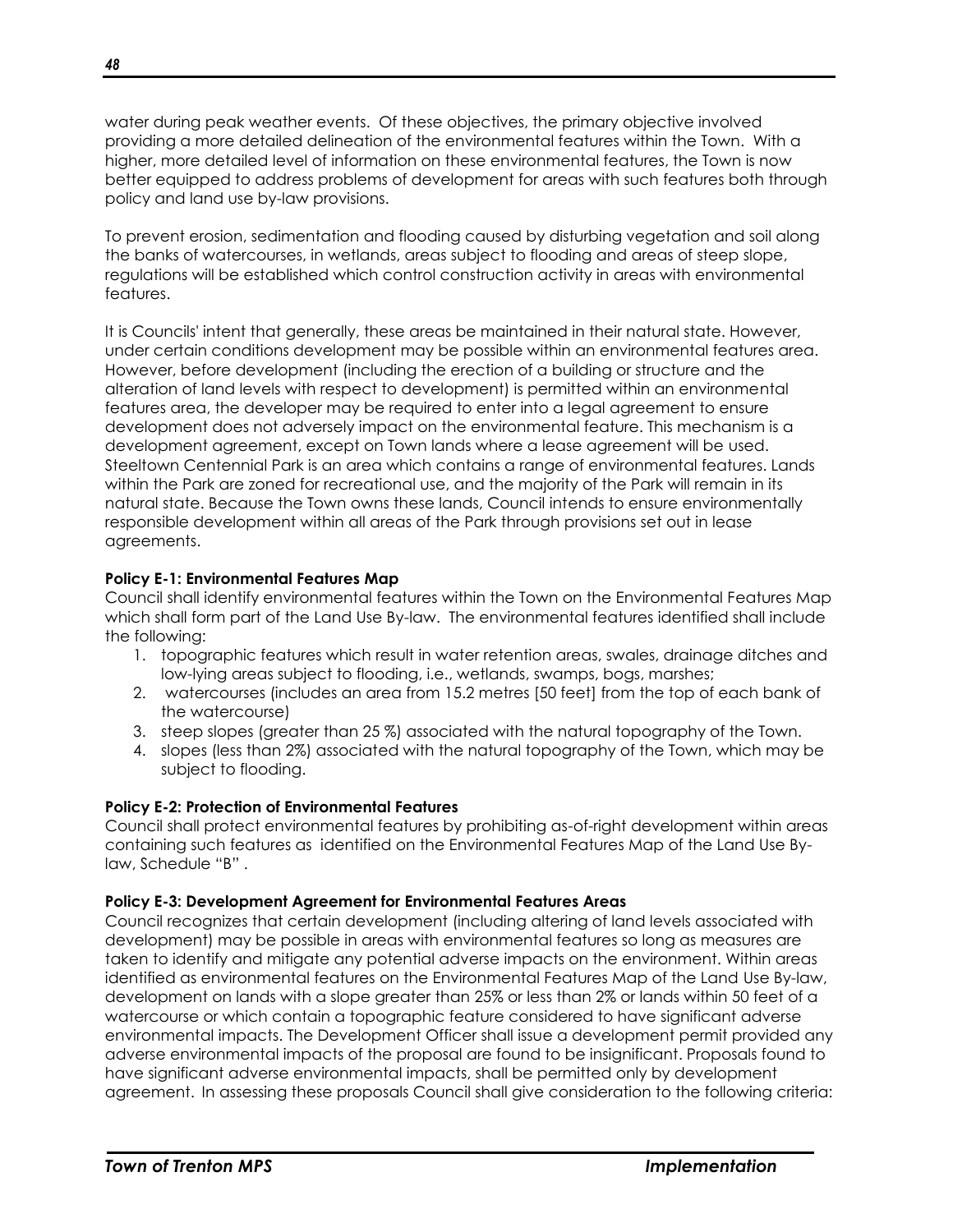- 1. that the proposal is consistent with the list of permitted uses for the zone in which the proposal is located;
- 2. that the proposal provides adequate, mitigative measures to minimize any potential adverse environmental impacts. The proposal shall provide adequate controls for monitoring environmental impacts both during and after construction, and includes measures such as separation distances from environmentally sensitive areas, erosion and sedimentation controls during construction, and stormwater management controls. Control measures will vary according to the nature of the proposal and/or the environmental conditions present;
- 3. that the proposal does not conflict with the Erosion and Sedimentation Control Guidelines set out by the Provincial Department of the Environment; and
- 4. that the proposal satisfies Policy IM-11 in the Implementation Section of this Municipal Planning Strategy.

## <span id="page-50-0"></span>*Stormwater Management Planning*

Construction practices in the Town can negatively impact and accelerate the process of soil erosion by exposing large areas of soil to rain and running water. In certain areas of the Town, increased erosion resulting from poorly designed surface drainage systems and inadequate construction practices, combined with a lack of vegetation or soil instability, have caused downstream flooding and sedimentation of watercourses. The consequences of sedimentation are degradation or destruction of fish and wildlife habitat and water being less useful for fresh water supplies, navigation and recreation. The effects of sedimentation are particularly evident in the sediment laden Middle Pond in Steeltown Centennial Park. In addition to these impacts of construction, additional development concerns associated with lot grading and site specific drainage issues are also a concern. To prevent further environmental damage and to alleviate site specific construction issues, a Stormwater Management Plan has been prepared as part of the Environmentally Sensitive Areas Study (Dillon Consulting, Oct. 2003).

This particular component of the study provides a series of recommendations for municipal infrastructure improvements as well as other measures to ensure the development of land does not adversely impact on the quality of storm water entering both the Town's municipal infrastructure as well as the surface drainage found in watercourses, swales etc. The study identifies four primary "Best Management Practices" currently being utilized throughout North America. These Best Management Practices as well as a series of additional recommendations associated with development and construction practices shall be reviewed by Council with the intent to incorporate implementation measures at a later time.

## **Policy E-4: Stormwater Management Plan**

To minimize environmental damage and to ensure proper site drainage and grading during construction, Council shall review and establish guidelines and implementation measures to address recommendations of the stormwater management plan contained in the Environmentally Sensitive Areas Study (Dillon Consulting, Oct. 2003).

## <span id="page-50-1"></span>*Air and Water Pollution*

Over the years Trenton has been home to several heavy industrial operations. The long term presence of heavy industry has generated serious concerns among residents regarding the impact of these operations on air and water quality in and around Trenton. Results of the household survey indicate that air and water pollution from industry are the top two environmental concerns among survey respondents. The Town intends to ensure high air and water quality standards by working with industries in the Town, the Provincial Department of Environment and Labour and future developers to reduce levels of all forms of pollution.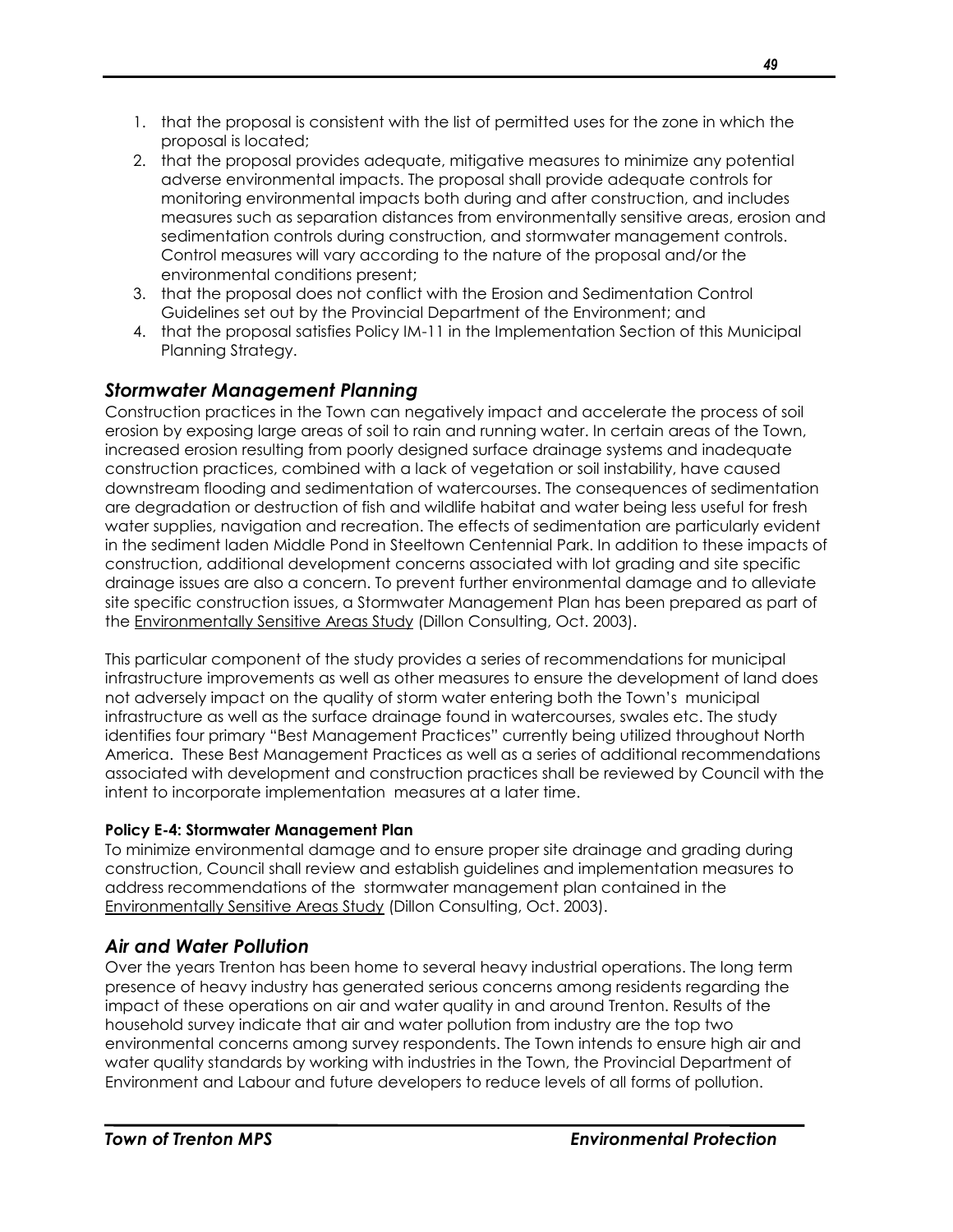## **Policy E-5: Omissions Reduction**

To reduce emission levels from all types of waste materials entering the environment, Council shall:

- 1. seek the co-operation of the Provincial Department of the Environment and Labour in monitoring pollution sources and in seeking ways to reduce such sources;
- 2. seek the co-operation of all industrial concerns in the Town and area in reducing pollution levels; and
- 3. ensure future industrial development in Trenton does not have potential to adversely impact the environment by virtue of noise, smoke, odour or contaminant releases.

#### **Policy E-6: Ground Water Protection**

To protect groundwater quality in all areas of the Town, Council shall:

- 1. implement measures to protect the Town's groundwater supply as per Policy MI-11 in the Municipal Infrastructure Section; and
- 2. limit the types of uses permitted in un-serviced areas.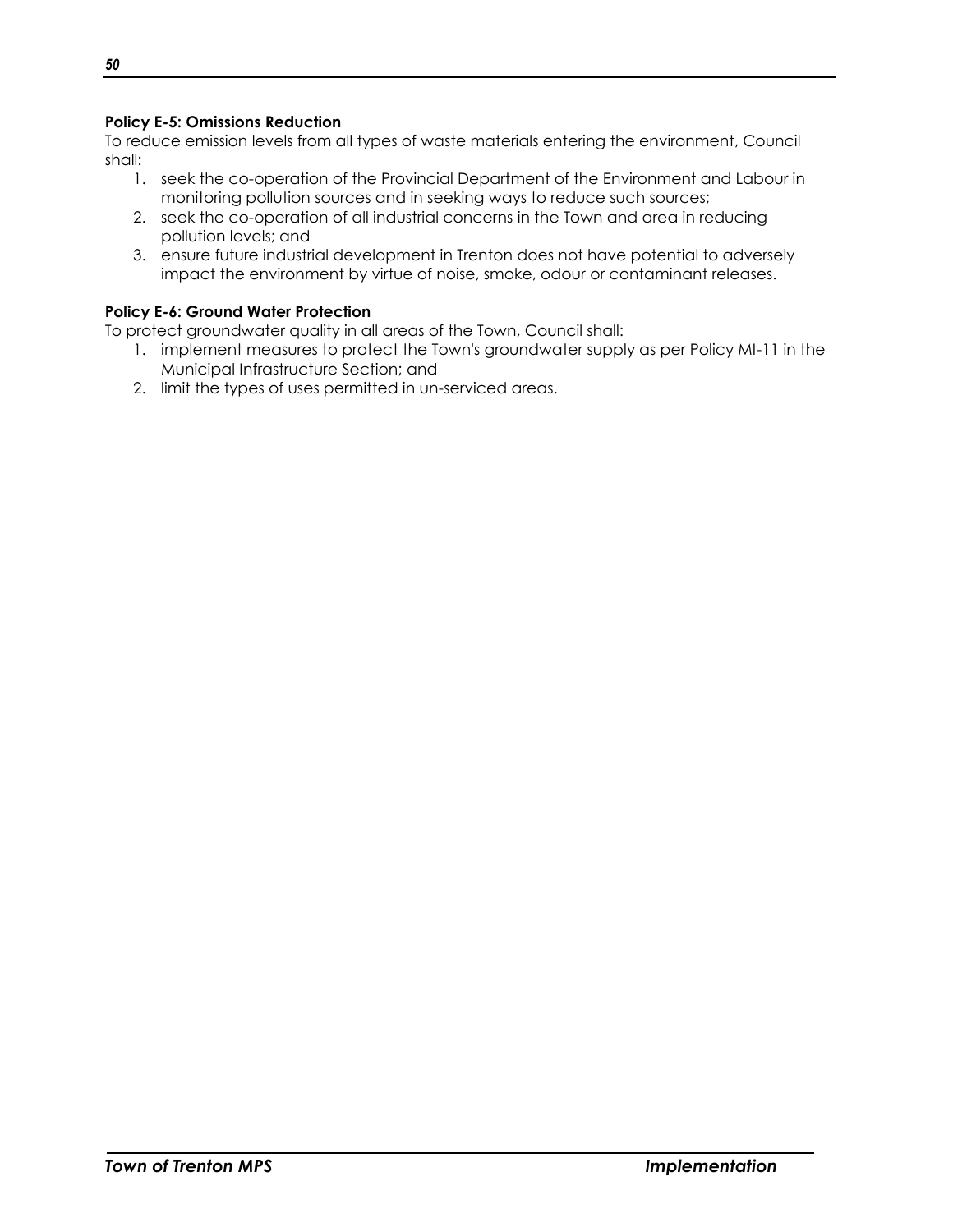## <span id="page-52-0"></span>*12 IMPLEMENTATION*

This section describes how the policies in this Municipal Planning Strategy will be implemented by Town Council. It establishes the Town's general implementation approach, and indicates how changes to the Strategy and Land Use By-law are to be carried out with respect to procedure and public participation. Implementation of the policies of this Strategy requires the continuous interaction between Trenton Planning Advisory Committee, Planning and other municipal staff, the public, and Council.

## <span id="page-52-1"></span>*Objectives*

To ensure that the policies in this Municipal Planning Strategy are implemented in a consistent manner; to ensure that all development proposals, the Land Use By-law and all other planning and development decisions of Council and the Planning Advisory Committee are consistent with the intention of the policies contained in this Strategy; to ensure that public awareness and active participation in the planning process is encouraged.

## <span id="page-52-2"></span>*Policies*

## <span id="page-52-3"></span>*Municipal Planning Strategy*

The Municipal Planning Strategy shall be the primary policy document which provides a framework for future planning and development decisions in the Town. The Strategy presents the Town's policy position on planning matters related to land use and development and also general issues related to public participation. The policies in the Strategy shall be implemented through the actions of Council as provided in the Municipal Government Act and any other provincial statutes that may apply. The Municipal Planning Strategy shall accommodate changing circumstances and new information affecting policy by reviewing the Strategy on a regular basis and by providing for policy amendments.

## **Policy IM-1: Municipal Planning Strategy**

It shall be the intention of Council to adopt the Municipal Planning Strategy to act as the primary policy document providing a framework to guide future planning and development in Trenton. The policies of the Strategy shall be implemented through the powers of Town Council as provided by the Municipal Government Act and any other applicable provincial statutes and municipal by-laws.

#### **Policy IM-2: Amendments to the Municipal Planning Strategy**

It shall be the intention of Council to consider amendments to the Municipal Planning Strategy when:

- 1. there is a need to change a policy due to additional information, changing conditions or changing public attitudes;
- 2. re-zoning requests supported by Council conflict with the Future Land Use Map;
- 3. there is a conflict with a provincial adopted land use policy; or
- 4. there is a need to replace an original Generalized Future Land Use "base map" or when property line information is updated.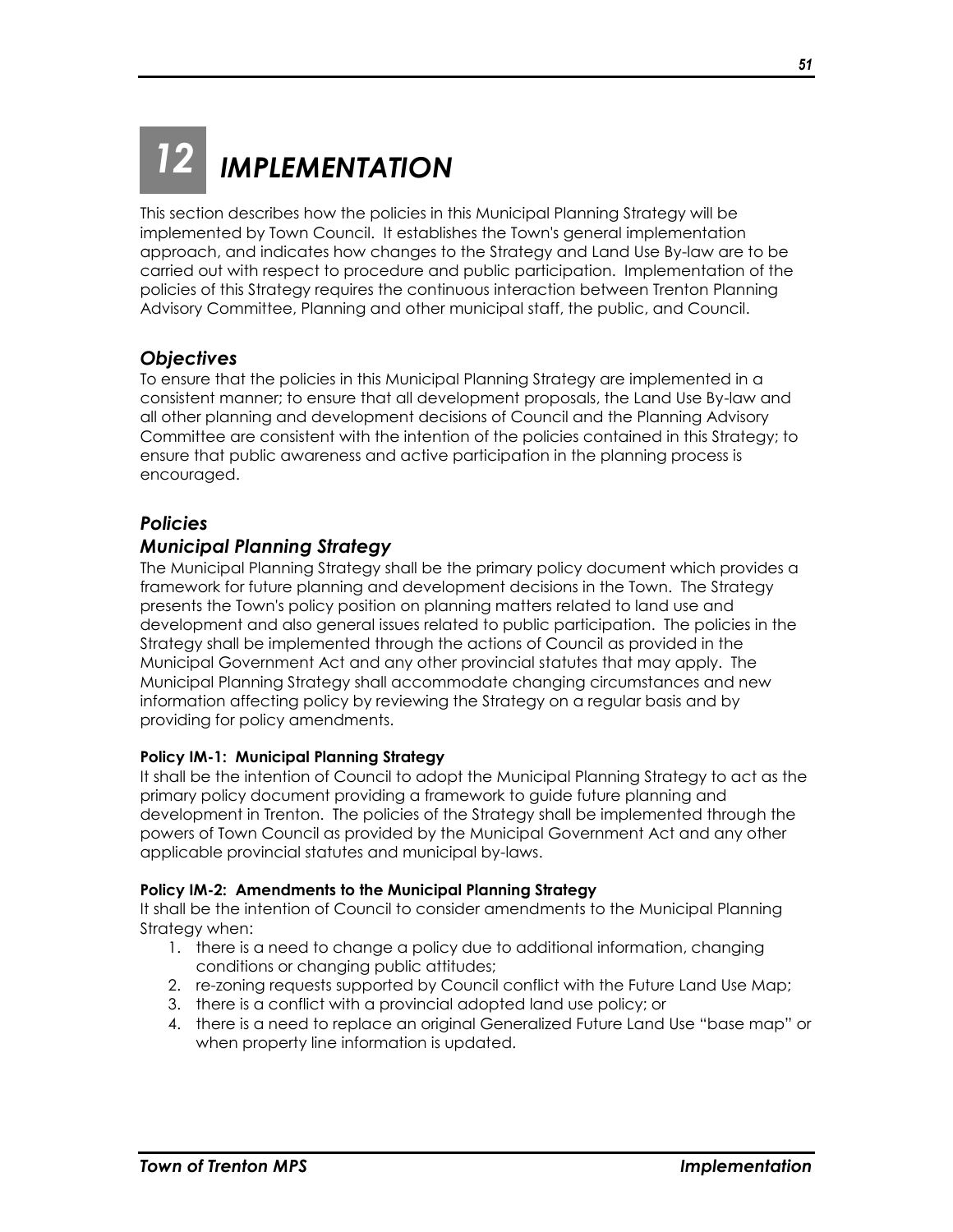#### **Policy IM-3: Review of the Municipal Planning Strategy**

It shall be the intention of Council to provide for changing community circumstances by reviewing the Municipal Planning Strategy every 5 years or when Council deems it necessary.

## <span id="page-53-0"></span>*Generalized Future Land Use Map*

The Generalized Future Land-Use Map is the legally binding, map portion of the Municipal Planning Strategy. It indicates where different types of future development can locate. The generalized land designations on that map shall include:

- Generalized Residential
- **Single Detached Residential A**
- Single Detached Residential B
- Main Street Commercial
- **Secondary Commercial**
- **Airport**
- **Industrial**
- **Parkland**

#### **Policy IM-4: Generalized Future Land Use Map**

It shall be the intention of Council to utilize the lands depicted on the Generalized Future Land Use Map as the desired general pattern for future development in the Town which are based on the policies set down in the text of this Municipal Planning Strategy.

The Municipal Planning Strategy must also provide a certain degree of flexibility, particularly when determining the boundaries of future land use Designations on the Generalized Future Land Use Map. To provide for flexible boundaries, Council shall consider requests to re-zone lands abutting a given land use designation without undertaking a Municipal Planning Strategy amendment. Where a designation line follows the centre line of a street, lands fronting on said street shall be considered abutting. In considering such requests, Council shall ensure that the effect of the rezoning is minor and is consistent with the intention of the Municipal Planning Strategy. In specific cases, Council does not want to have flexible boundaries. Flexible and inflexible boundaries are indicated on the Generalized Future Land Use Map.

#### **Policy IM-5: Rezoning of Lands Adjacent to a Designation**

It shall be the intention of Council to consider requests for a Land Use By-law amendment to re-zone lands abutting a given designation on the Future Land Use Map to a zone permitted in that designation without requiring a Municipal Planning Strategy Amendment, provided that the lands abut a flexible designation line.

## <span id="page-53-1"></span>*Land Use By-law*

The Land Use By-law provides the instrument used to implement the policies contained in the Strategy. The Land Use By-law is administered by the Development Officer and sets out zones, permitted uses for each zone, standards for development and requirements for development agreements. Certain types of uses are permitted only by an amendment to the Land Use By-law or by a development agreement. The development standards contained in the Land Use By-law shall include:

1) setbacks from public road rights of ways to provide minimum separation of buildings and vehicular traffic for reasons of safety and pedestrian movements for reasons of privacy;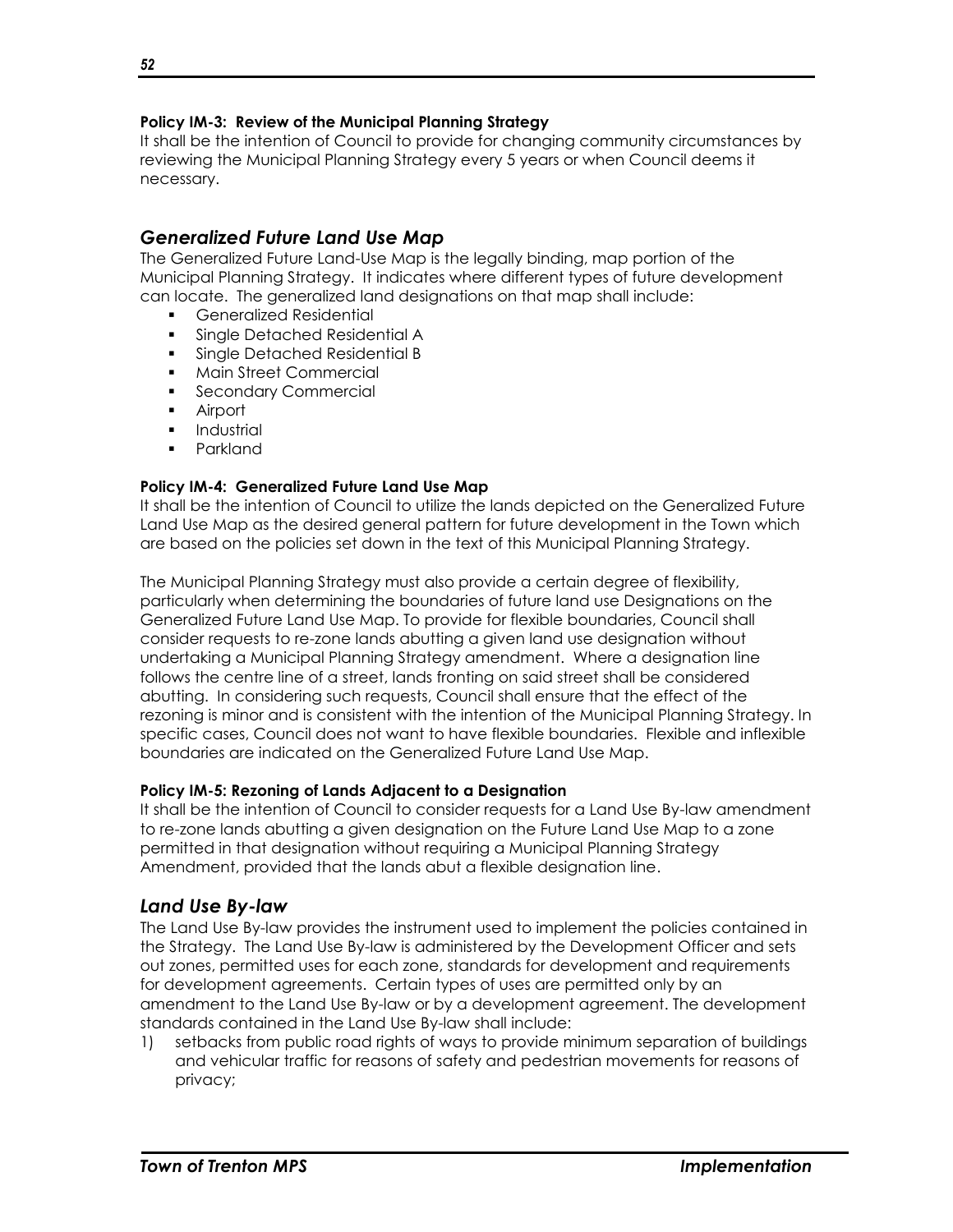- 2) setbacks from side and rear lot lines to maintain separation of buildings for fire safety and privacy;
- 3) minimum lot area and frontage requirements to regulate the maximum density of development;'
- 4) maximum building height for specified development types to reflect the capability of available fire-fighting equipment and regulations regarding fire prevention in the National Building Code;
- 5) lists of permitted uses in each zone to reflect historical development trends; and
- 6) general compatibility among the uses listed, and special needs common to a group of uses (e.g. need for large lots to allow for outdoor storage as in the case of most highway commercial uses).

The Land Use By-law shall also contain other provisions to deal with specific development concerns and shall include: general provisions applicable in all zones to regulate parking, signs, accessory uses and buildings, etc. and special provisions applicable in specified zones concerning abutting yard requirements, outdoor storage, landscaping, etc.

#### **Policy IM-6: Land Use By-law**

It shall be the intention of Council to utilize the Land Use By-law as the primary implementation device for policies of the Trenton Municipal Planning Strategy. The Bylaw shall state, both in text and map form, the zones, permitted uses, and development standards which reflect the policies of the Strategy and the provisions of the Municipal Government Act. The Zoning Map forms part of the Land Use By-law and shall represent the geographical extent of all zones in the Town of Trenton.

## <span id="page-54-0"></span>*Land Use By-law Administration*

The following policies pertain to the administration of the Land Use By-law:

## **Policy IM-7: Administration of the Land Use By-law**

It shall be the intention of Council that the Development Officer, employed by the Pictou County District Planning Commission or one appointed by Council to act as its Development Officer, shall administer the land use By-law and issue development permits.

## **Policy IM-8: Municipal Development Officer**

It shall be the intention of Council that the Development Officer shall be guided by any practices and procedures resolution adopted by Council and by the Policies in this Municipal Planning Strategy and by any pertinent statutory provisions set down in the Municipal Government Act (e.g. procedures for minor variances and requirements for non-conforming structures) when administering the Land Use By-law.

## <span id="page-54-1"></span>*Amendments to the Land Use By-law*

Periodically, application is made to amend the Land Use By-law. There are three types of Land Use By-law amendments: (1) text amendments (e.g. changes to a definition or development standard); (2) zoning map amendments (changes to the zoning); or (3) text and/or map changes required to implement a Municipal Planning Strategy amendment. These amendments can be undertaken by an individual or by Town Council.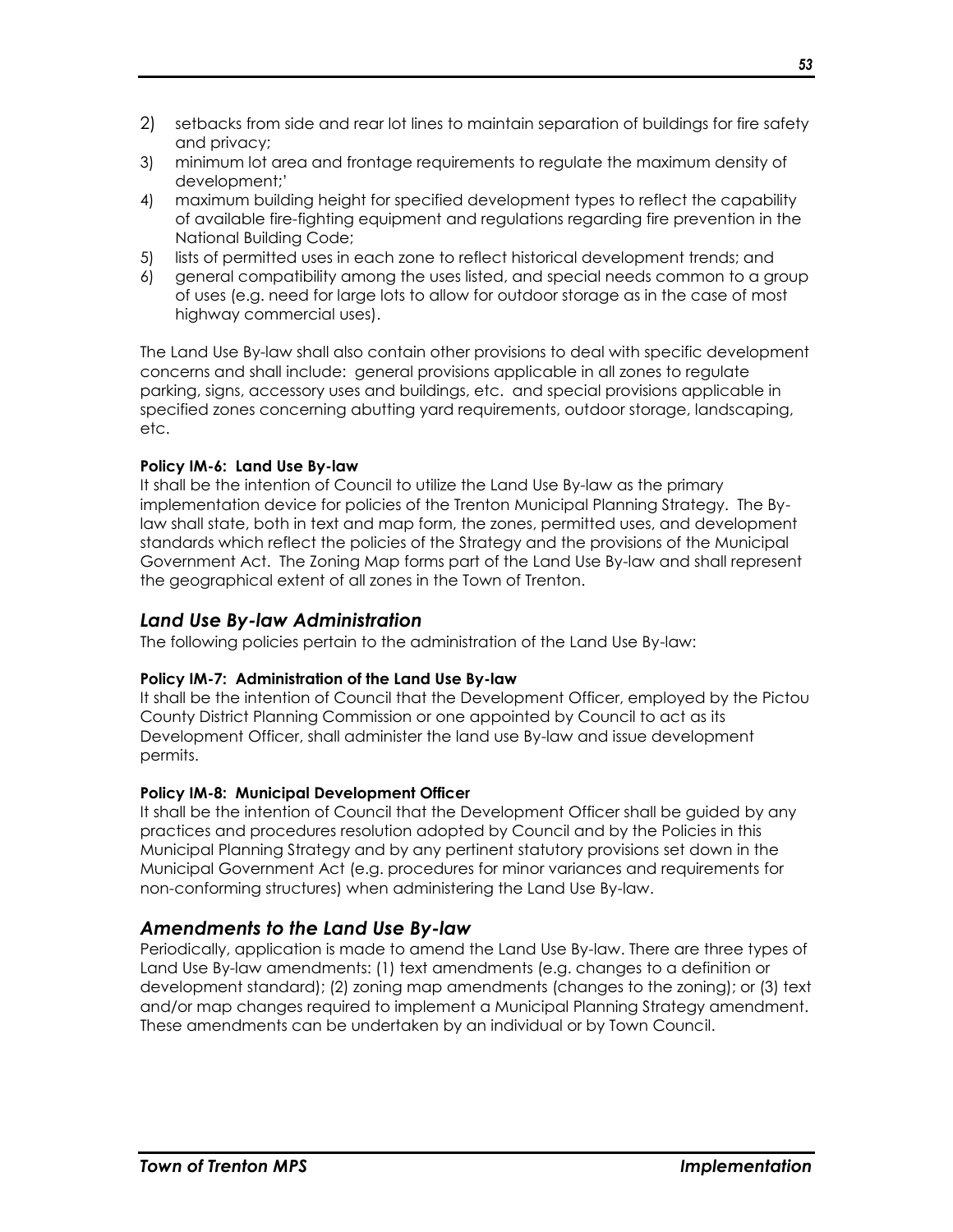#### **Policy IM-9: Creation of New Zones**

It shall be the intention of Council to amend the Land-Use By-law to allow additional zones or additional permitted uses in specified zones provided that the additional zones or uses are in keeping with the intention and policies of this Strategy.

#### **Policy IM-10: Amendments to the Land Use By-law**

It shall be the intention of Council to amend the Land Use By-law without amending the Municipal Planning Strategy provided that:

- 1) the amendment is consistent with the intention and policies of this Strategy; and
- 2) the amendment (i.e. rezoning) application applies to lands appropriately designated by flexible lines on the Generalized Future Land Use Map or to lands immediately adjacent to lands so designated to allow the use or uses desired by the applicant requesting Council to amend the By-law, notwithstanding where policies of this Strategy indicate otherwise.

## <span id="page-55-0"></span>*Land Use By-law Amendment and Development Agreement Evaluation Criteria*

The Municipal Government Act sets out the required procedure for considering applications to amend the Land Use By-law and for a development agreement. When Council is considering an application for either a Land Use By-law amendment or a development agreement there are certain common factors to be considered. These factors include: whether the proposal is consistent with the policies of the Strategy, the compatibility of the proposal with adjacent uses, and the feasibility of the proposal in terms of impact on municipal services and resources.

A development agreement is a legal agreement between Council and a property owner. In such agreements, a wide range of factors may be addressed that goes beyond what may be considered under standard zoning practices. These agreements can more effectively address the concerns of adjacent landowners and also grant the developer a greater degree of design flexibility than would normally be permitted under the Land Use By-law. Development agreements also provide an opportunity for Council to exercise a greater degree of control over many aspects of a development proposal such as use, design, and architectural detail. A development agreement is binding upon a property until the agreement or part thereof is discharged by the Town.

#### **Policy IM-11: Criteria for Amendments and Development Agreements**

It shall be the intention of Council, in considering an amendment to the Land Use By-law, development agreements, and amendments to development agreements, to have regard, (in addition to all other criteria as set out in various policies of this Municipal Planning Strategy), to the following matters:

- 1) that the proposal is consistent with the intention of the Municipal Planning Strategy and the requirements of the Land Use By-law and all other Town By-laws and regulations;
- 2) that the proposal is not premature or inappropriate by reason of:
	- a) the financial capability of the Town to absorb any capital or operating costs related to the development,
	- b) the adequacy of municipal sewer and water services, or if services are not provided, the adequacy of the physical site conditions for private on-site sewer and water systems,
	- c) the adequacy of street networks in and adjacent to the development regarding congestion and traffic hazards and the adequacy of existing and proposed access routes;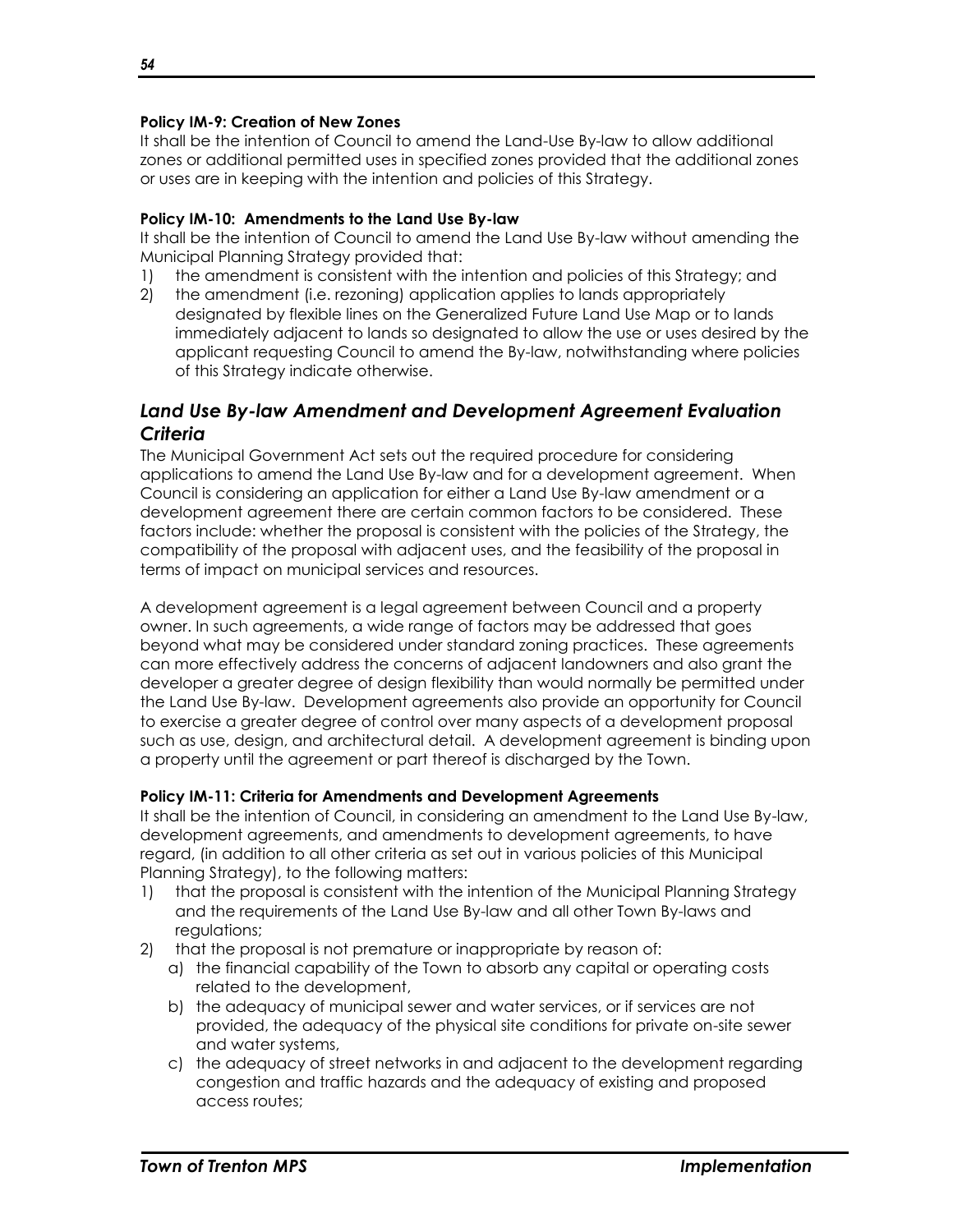- d) the adequacy, capacity and proximity of schools, recreation and other community facilities,
- e) incompatibility with adjacent uses and the existing development in the area in terms of the use and bulk;
- f) extensions to or enlargement of municipal services of facilities while other such services of facilities remain underutilized;
- 3) the suitability of the proposed site in terms of environmental constraints such as steepness of grades, soil and/or geological conditions, and the relative location of watercourses, marshes, swamps, or bogs. For purposes of this Municipal Planning Strategy any lands comprising twenty-five (25%) percent of the lot area with a slope gradient of twenty (25%) percent or greater shall be considered "steep";
- 4) the terms of the agreement provide for the discharge of the agreement or parts thereof upon the successful fulfillment of its terms;
- 5) that provisions are made for buffers, or any other control to reduce the impact of the proposed development where incompatibilities with adjacent uses are anticipated;
- 6) that the development does not precipitate or contribute to adverse environmental impacts in the area as a result of air, water, soil, or noise pollution;
- 7) creating a scattered development pattern which requires extension to municipal and community services;
- 8) the presence of significant natural features or historical buildings and sites;
- 9) that any equipment used is not obnoxious by virtue of noise, odour, dust, vibration, smoke, or other emissions; and
- 10) In the case of development agreements to ensure compatibility or reduce potential conflicts with adjacent uses, such agreements may relate to, but are not limited to the following:
	- a) the type of use, density and phasing;
	- b) traffic generation, access to and egress from the site, and parking;
	- c) open storage and landscaping;
	- d) provisions for pedestrian movement and safety;
	- e) provision and development of open space, parks, and walkways;
	- f) drainage, both natural and subsurface;
	- g) signs;
	- h) the hours of operation; and
	- i) the compatibility of the architectural design of the structure(s) in terms of external design and external appearance with adjacent uses.

## **Policy IM-12: Prescribed Information**

To provide Council with a clear indication of the nature of the proposed development and to assist with the evaluation of applications for Municipal Planning Strategy Amendments ,Land Use By-law Amendments, and development agreements, it shall be the intention of Council to require the proponents to provide the following information:

- 1) an overall concept plan showing the location of all proposed land uses;
- 2) location, area, shape, landscaping and surface treatment of all public and private open spaces and parking areas;
- 3) information as to the physical and environmental characteristics of the proposed site including information regarding topography, contours, elevations, dimensions, natural drainage, soils, existing watercourses, vegetative cover, size and location of the lands;
- 4) information regarding natural drainage of the site;
- 5) information as to the proposed location, height, dimensions and use of all buildings or structures proposed to be built or erected on the lands;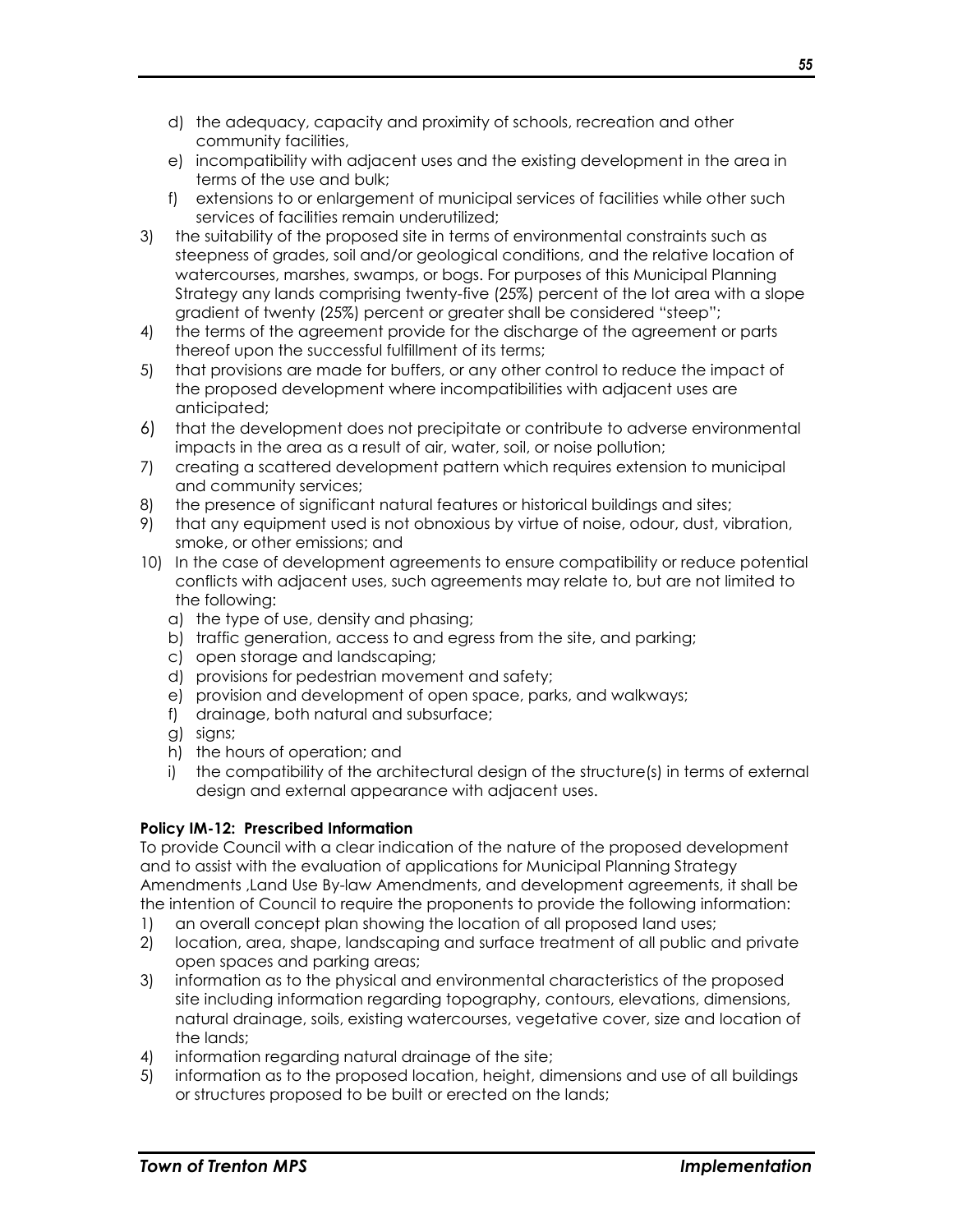- 6) information as to the type and amount of site clearing required, if any;
- 7) information as to proposed provisions for good site drainage and servicing with water supply and sewage disposal;
- 8) information as to proposed access and egress to and from the lands and estimated traffic flows to be generated;
- 9) information as to intended hours of operation;
- 10) information as to the architectural design, including renderings, scaled site plans, profiles, grade elevations and cross sections;
- 11) information as to provision and maintenance of appropriate buffers; and
- 12) a deed description commonly known as a Schedule "A".

## <span id="page-57-0"></span>*Subdivision By-law Regulations*

The Town of Trenton presently has a Subdivision By-law, which was adopted in 1992. The By-law establishes regulations for the division, re-subdivision, and consolidation of land and sets out standards for the construction of new roads and the installation of sewer and water services, open space dedication, cash-in-lieu of land dedication and other requirements in accordance with the provisions for subdivision of land in the Municipal Government Act. The following policies relate to subdivision provisions included in the Land Use By-law and address lots having less than the required frontage and/or area, as provided for in the Town's Land Use By-law.

## **Policy IM-13: Administration of the Subdivision By-law**

It shall be the intention of Council that the Development Officer, employed by the Pictou County District Planning Commission or one appointed by Council to act as its Development Officer, shall administer the Subdivision By-law.

## **Policy IM-14: Contents of the Subdivision By-law**

It is Council 's intention that the Town of Trenton Subdivision By-law reflects the intention and policies of this Strategy. The Subdivision By-law includes:

- 1) standards for road construction;
- 2) standards for the installation of services;
- 3) requirements for the developer to install services and construct roads to specified standards;
- 4) requirements for dedication of open space or cash-in-lieu; and
- 5) other requirements in accordance with the permissive content provisions of the Municipal Government Act.

## <span id="page-57-1"></span>*Creation of Lots With Less than Required Lot Area or Frontage*

In some circumstances, the Development Officer may receive applications to create lots with less than the required lot areas or frontage. The following policies relate to subdivision provisions included in the Land Use By-law and address lots having less than the required frontage and/or area, as provided for in the Town's Land Use By-law.

Lots which have been granted Subdivision approval under the following criteria as per the Town's Subdivision By-law and Land Use By-law, may be used for a purpose permitted in the zone in which the lot is located and a building(s) may be erected on the lot, provided all other applicable provisions in this By-law are satisfied.

## **Policy IM-15: Relaxation of Requirements**

In accordance with the Municipal Government Act, the Town's Subdivision By-law and Land Use By-law, the Development Officer may approve a final plan of subdivision to create not more than two lots which do not meet minimum lot area and dimensions,